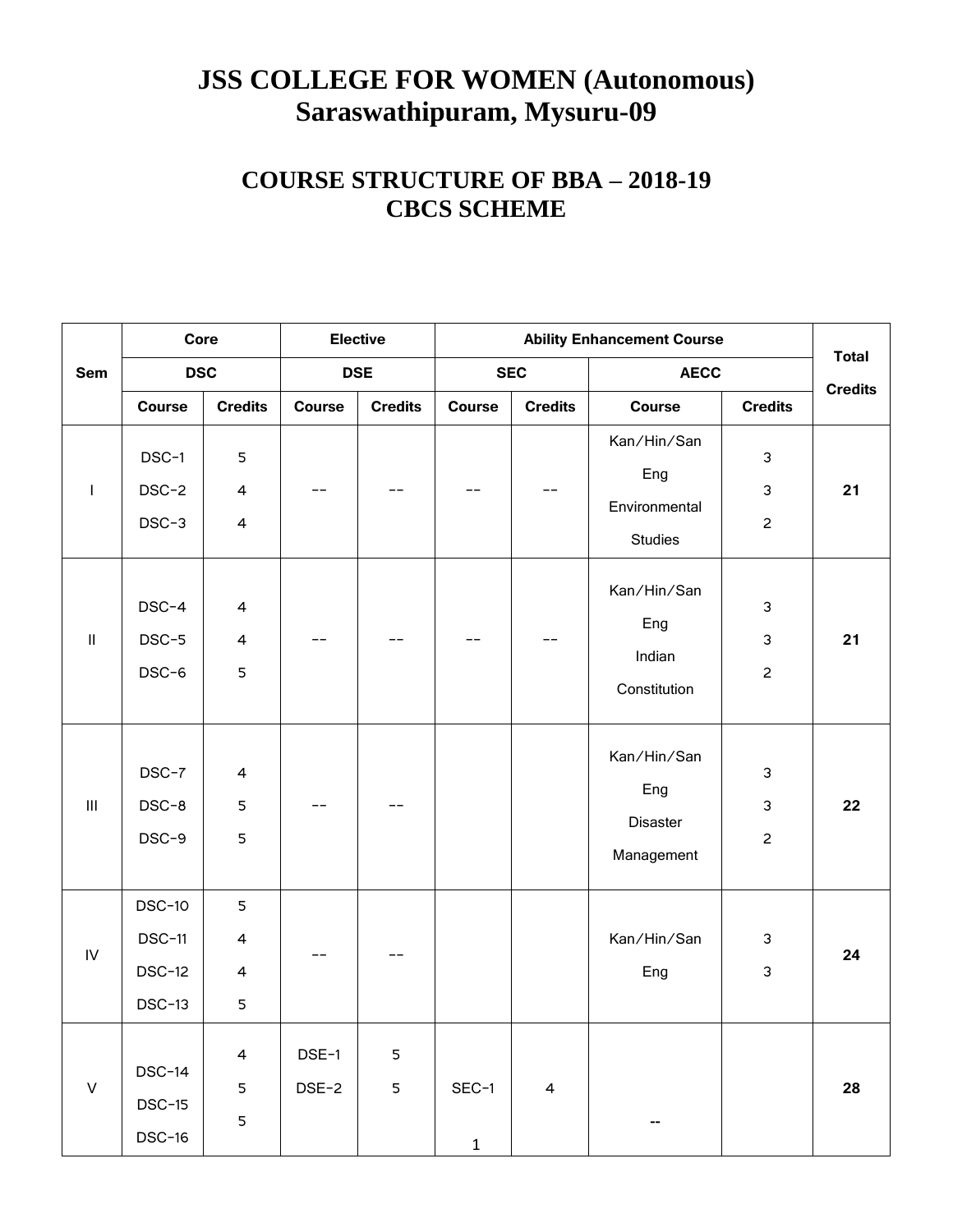| VI           | DSC-17<br>$DSC-18$<br><b>DSC-19</b> | $\overline{4}$<br>$\mathsf S$<br>5 | DSE-3<br>DSE-4 | 5<br>5 | $SEC-2$ | 4 | $\overline{\phantom{a}}$ |    | 28  |
|--------------|-------------------------------------|------------------------------------|----------------|--------|---------|---|--------------------------|----|-----|
| <b>Total</b> |                                     | 86                                 |                | 20     |         | 8 |                          | 30 | 144 |

## **DEPARTMENT OF COMMERCE COURSE STRUCTURE BBA**

| <b>Semester</b> |     | <b>Course Title</b>                  | <b>DSC/DSE/</b><br><b>SEC/</b><br><b>AECC</b> | <b>Credits</b> | L:TP<br><b>Pattern</b> |
|-----------------|-----|--------------------------------------|-----------------------------------------------|----------------|------------------------|
|                 | 1.1 | English                              | <b>AECC</b>                                   | 3              | 2:1:0                  |
| $\mathbf I$     | 1.2 | Kannada /Hindi/ Sanskrit             | <b>AECC</b>                                   | 3              | 2:1:0                  |
|                 | 1.3 | <b>Environmental Studies</b>         | <b>AECC</b>                                   | $\overline{2}$ | 2:0:0                  |
|                 | 1.4 | Financial Accounting &<br>Analysis   | DSC-1                                         | 5              | 4:1:0                  |
|                 | 1.5 | Women Entrepreneurial<br>Development | DSC-2                                         | $\overline{4}$ | 3:1:0                  |
|                 | 1.6 | Principles of Management             | DSC-3                                         | $\overline{4}$ | 3:1:0                  |
|                 |     |                                      |                                               |                |                        |
| $\mathbf{I}$    | 2.1 | English                              | <b>AECC</b>                                   | 3              | 2:1:0                  |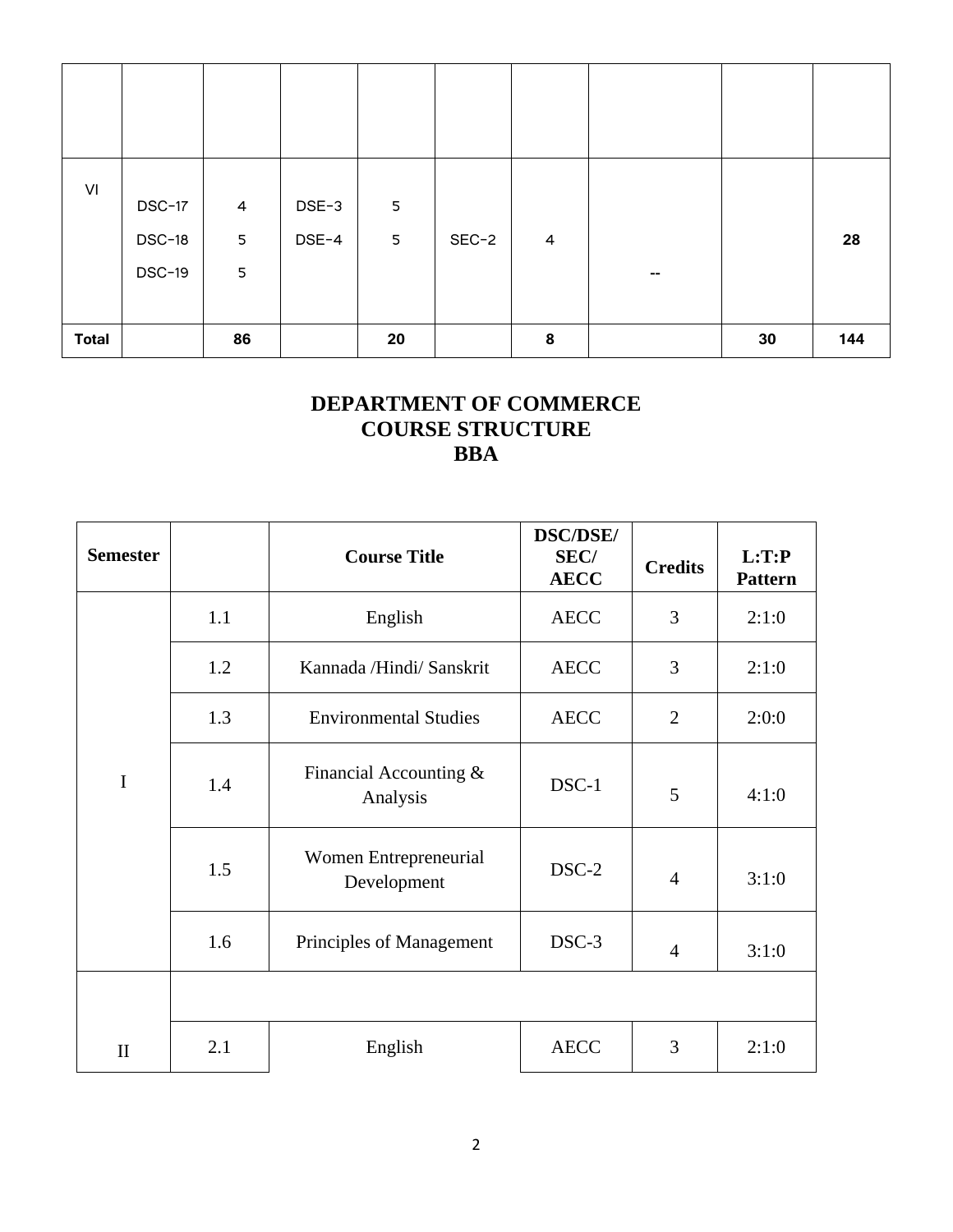|     | 2.2 | Kannada /Hindi/ Sanskrit                    | <b>AECC</b>   | 3              | 2:1:0 |
|-----|-----|---------------------------------------------|---------------|----------------|-------|
|     | 2.3 | <b>Indian Constitution</b>                  | <b>AECC</b>   | $\overline{2}$ | 2:0:0 |
|     | 2.4 | Organisational Behaviour                    | DSC-4         | $\overline{4}$ | 3:1:0 |
|     | 2.5 | <b>Marketing Management</b>                 | DSC-5         | $\overline{4}$ | 3:1:0 |
|     | 2.6 | <b>Cost Accounting</b>                      | DSC-6         | 5              | 4:1:0 |
|     |     |                                             |               |                |       |
|     | 3.1 | English                                     | <b>AECC</b>   | 3              | 2:1:0 |
|     | 3.2 | Kannada /Hindi/ Sanskrit                    | <b>AECC</b>   | 3              | 2:1:0 |
|     | 3.3 | Disaster Management                         | <b>AECC</b>   | $\overline{2}$ | 2:0:0 |
| III | 3.4 | <b>Business Law</b>                         | DSC-7         | $\overline{4}$ | 3:1:0 |
|     | 3.5 | Income Tax                                  | DSC-8         | 5              | 3:1:1 |
|     | 3.6 | <b>Statistics For Business</b>              | DSC-9         | 5              | 4:1:0 |
|     |     |                                             |               |                |       |
|     | 4.1 | English                                     | <b>AECC</b>   | 3              | 2:1:0 |
|     | 4.2 | Kannada /Hindi/ Sanskrit                    | <b>AECC</b>   | 3              | 2:1:0 |
| IV  | 4.3 | <b>Corporate Accounting</b>                 | $DSC-10$      | 5              | 4:1:0 |
|     | 4.4 | Corporate Law                               | $DSC-11$      | $\overline{4}$ | 3:1:0 |
|     | 4.5 | Computer Applications in<br><b>Business</b> | <b>DSC-12</b> | $\overline{4}$ | 2:0:2 |
|     | 4.6 |                                             | $DSC-13$      | 5              | 4:1:0 |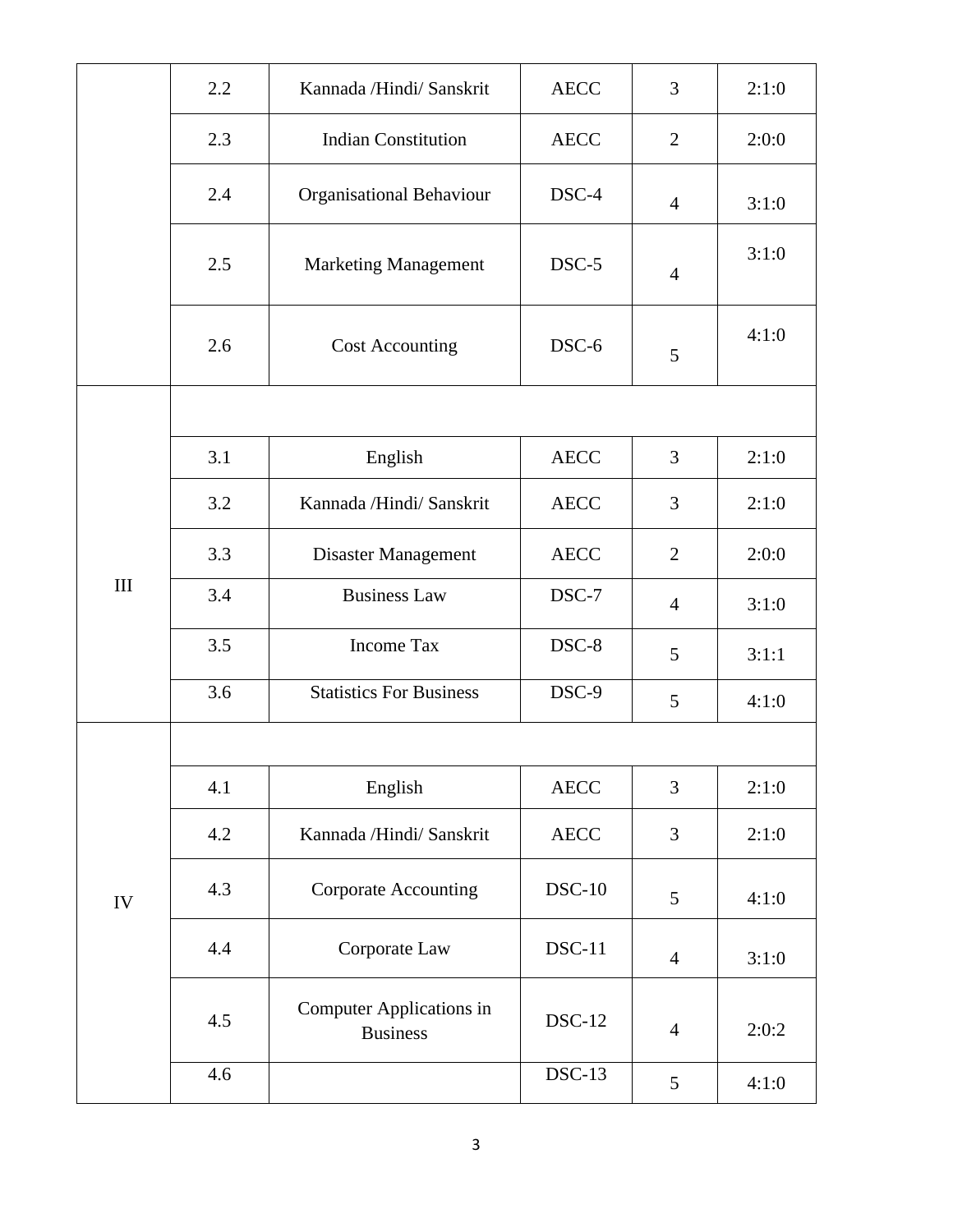|    |                          | Quantitative Techniques                                     |               |                |       |  |  |  |
|----|--------------------------|-------------------------------------------------------------|---------------|----------------|-------|--|--|--|
|    |                          |                                                             |               |                |       |  |  |  |
|    | 5.1                      | Executive Communication &<br><b>Personality Development</b> | <b>DSC-14</b> | $\overline{4}$ | 3:1:0 |  |  |  |
|    | 5.2                      | Corporate Governance                                        | $DSC-15$      | 5              | 4:1:0 |  |  |  |
|    | 5.3                      | <b>Financial Decisions</b>                                  | $DSC-16$      | 5              | 4:1:0 |  |  |  |
|    | 5.4                      | <b>Computer for Accounting</b>                              |               | $\overline{4}$ | 2:0:2 |  |  |  |
|    | Any one of the following |                                                             |               |                |       |  |  |  |
|    | 5.5a                     | Human Resource Management                                   | $DSE-1A$      | 5              | 4:1:0 |  |  |  |
| V  | 5.5 <sub>b</sub>         | <b>Business Research Methods</b>                            | $DSE-1B$      | 5              | 4:1:0 |  |  |  |
|    | 5.5c                     | <b>Business Decisions - I</b>                               | DSE-1C        | 5              | 4:1:0 |  |  |  |
|    | 5.5d                     | <b>International Business</b>                               | DSE-1D        | 5              | 4:1:0 |  |  |  |
|    | Any one of the following |                                                             |               |                |       |  |  |  |
|    | 5.6a                     | Corporate Tax planning                                      | DSE-2A        | 5              | 4:1:0 |  |  |  |
|    | 5.6b                     | Portfolio Management                                        | DSE-2B        | 5              | 4:1:0 |  |  |  |
|    | 5.6c                     | <b>Insurance Management</b>                                 | DSE-2C        | 5              | 4:1:0 |  |  |  |
|    | 5.6d                     | <b>International Marketing</b>                              | DSE-2D        | 5              | 4:1:0 |  |  |  |
|    |                          |                                                             |               |                |       |  |  |  |
| VI | 6.1                      | <b>Strategic Management</b>                                 | $DSC-17$      | $\overline{4}$ | 3:1:0 |  |  |  |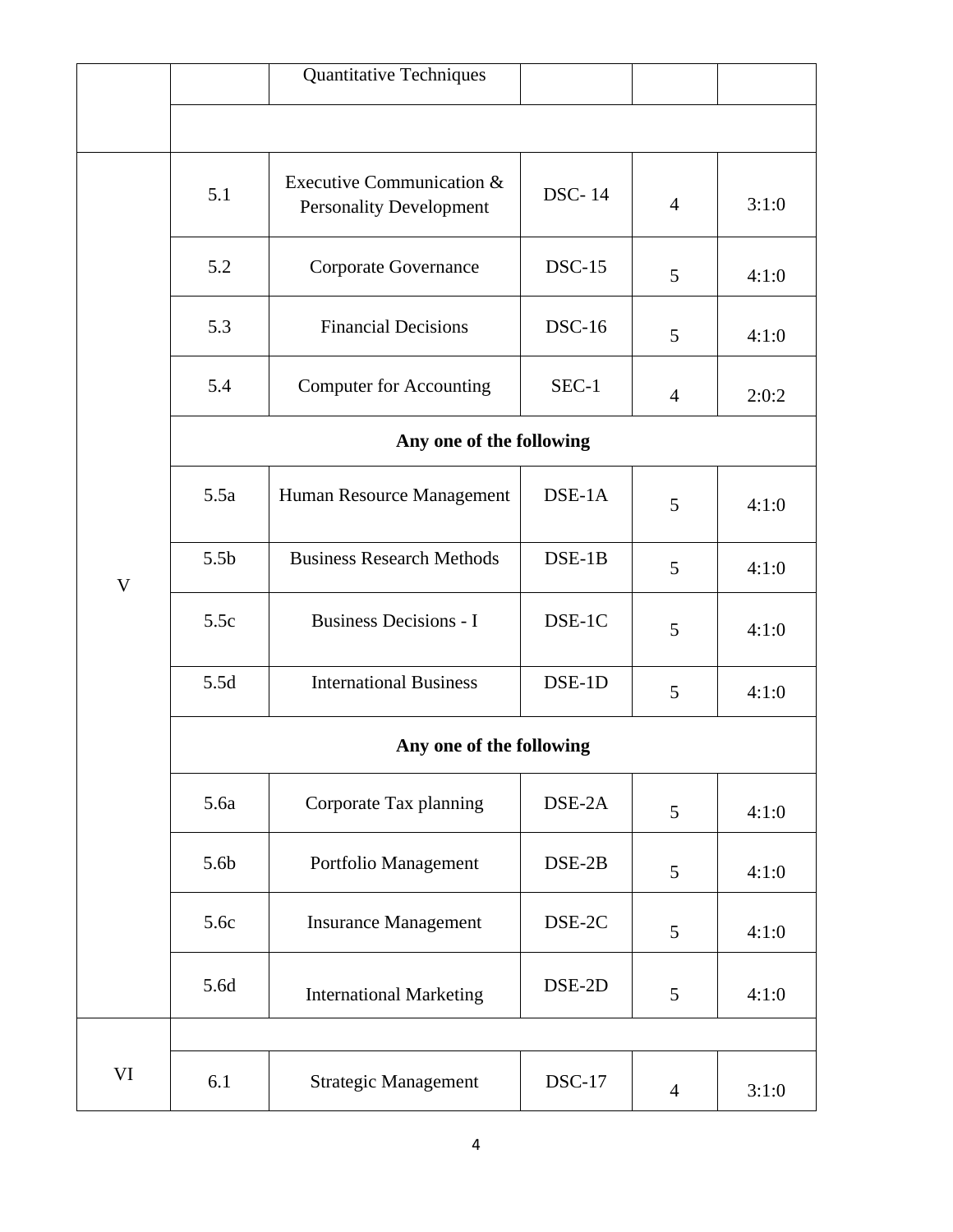|  | 6.2              | <b>GST &amp; Customs Duty</b>                  | $DSC-18$ | 5              | 4:1:0 |
|--|------------------|------------------------------------------------|----------|----------------|-------|
|  | 6.3              | <b>Management Accounting</b>                   | $DSC-19$ | 5              | 4:1:0 |
|  | 6.4              | Project Work                                   | SEC-2    |                | 1:1:2 |
|  |                  | <b>Event Management</b>                        |          | $\overline{4}$ | 3:1:0 |
|  |                  | Any one of the following                       |          |                |       |
|  | 6.5a             | <b>Retail Management</b>                       | DSE-3A   | 5              | 4:1:0 |
|  | 6.5 <sub>b</sub> | Theory & Practice of Banking                   | DSE-3B   | 5              | 4:1:0 |
|  | 6.5c             | Business Decisions $-$ II                      | DSE-3C   | 5              | 4:1:0 |
|  | 6.5d             | Logistic And Supply Chain<br>Management        | DSE-3D   | 5              | 4:1:0 |
|  |                  | Any one of the following                       |          |                |       |
|  | 6.6a             | Hotel & Tourism Management                     | DSE-4A   | 5              | 4:1:0 |
|  | 6.6 <sub>b</sub> | <b>Financial Markets &amp;</b><br>Institutions | DSE-4B   | 5              | 4:1:0 |
|  | 6.6c             | <b>Working Capital Management</b>              | DSE-4C   | 5              | 4:1:0 |
|  | 6.6d             | <b>Management Information</b><br>System        | DSE-4D   | 5              | 4:1:0 |
|  |                  |                                                |          |                |       |

 **Note:**

**1. C1** (15 Marks) and **C2** (15 Marks) to be conducted for 30 Marks. C3 for 70 Marks. For DSC -12 & SEC-1 (4.5 Computer Applications in Business DSC-12 & 5.4-Computer for Accounting – SEC-1) Theory 50 Marks each (reduced to 35 Marks), Practical 50 Marks each (reduced to 35 Marks).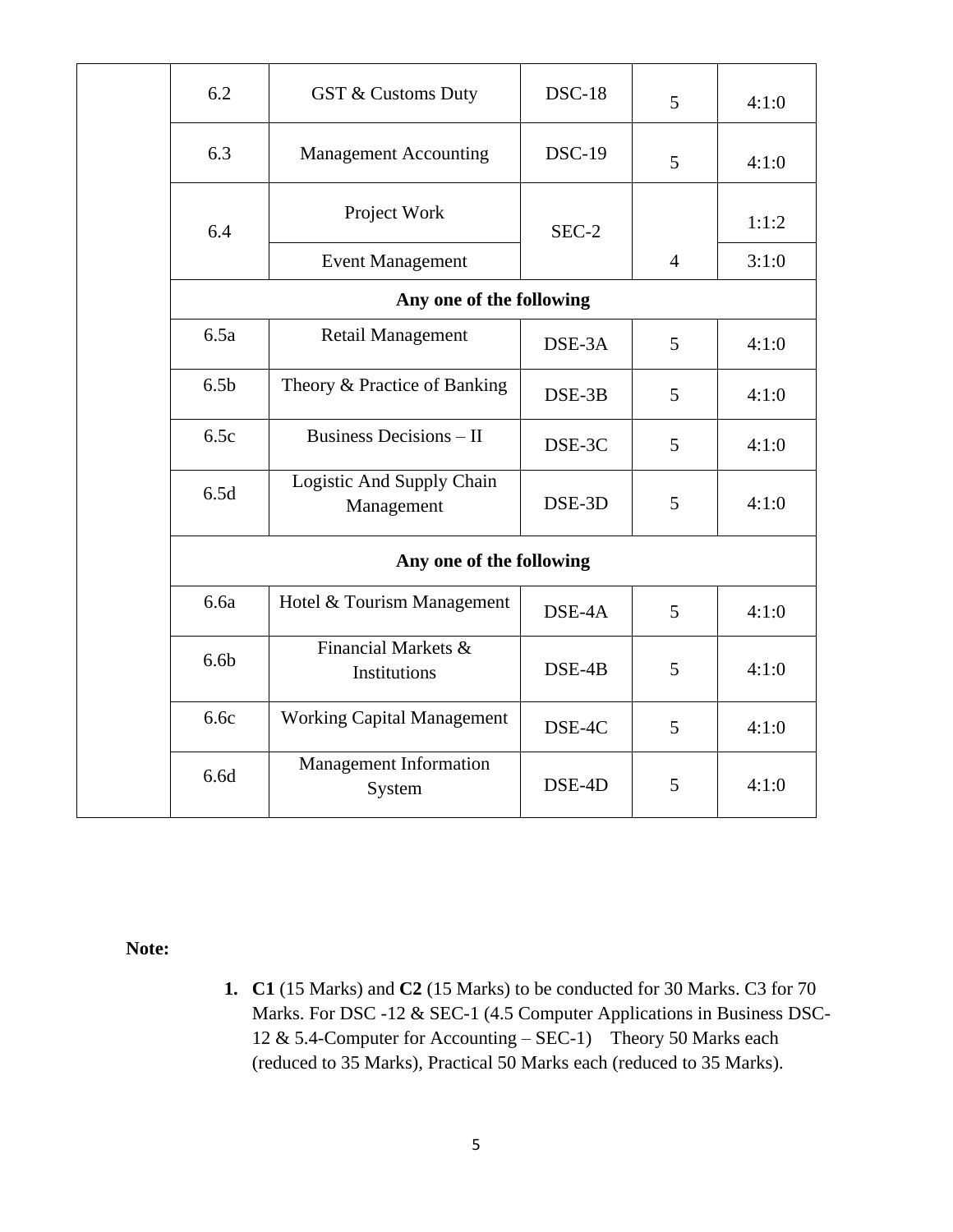## **2. For Practical Lab based papers:**

- **1. Core Course Papers 3.5** (DSC-8- Income Tax), there shall be 3 Credit hrs for Lectures +One Credit hr.(Two Practical Periods per week per batch) for practical Lab+ One Credit hr for Tutorials (per group).
- **2. Core Course paper 4.5** (Computer Applications in Business DSC-12), there shall be two Credit hrs for lectures  $+$  two Credit hrs  $(4$  practical periods per week per batch) for Practical lab.
- **3. Skill Enhancement Course SEC -1 5.4** (Computer for Accounting), there shall be two Credit hrs for lectures + two Credit Hrs (4 practical periods per week per batch) for Practical lab.
- **4. For other Core & Elective Papers** there shall be three / four lectures and One Tutorial (Per batch).

Ideal Group size for Tutorial is 20 Students.

**5. For Project Work** :

C1 – Proposal of Project Work - 15 marks

C2 – Progress of Project Work - 15 marks

VIVA – 20 Marks

Valuation of Report – 50 Marks

| $\mathbf{r}$ . The statistic statistic statistic statistic statistic statistic statistic statistic statistic statistic statistic statistic statistic statistic statistic statistic statistic statistic statistic statistic statis |                |                |                |                          |              |  |
|-----------------------------------------------------------------------------------------------------------------------------------------------------------------------------------------------------------------------------------|----------------|----------------|----------------|--------------------------|--------------|--|
|                                                                                                                                                                                                                                   | C <sub>1</sub> | C <sub>2</sub> | C <sub>3</sub> |                          | <b>Total</b> |  |
| <b>Course Type</b>                                                                                                                                                                                                                | <b>Marks</b>   | <b>Marks</b>   | <b>Marks</b>   | <b>Duration</b><br>(hrs) |              |  |
| <b>DSC</b>                                                                                                                                                                                                                        | 15             | 15             | 70             | 3                        | 100          |  |
| <b>DSE</b>                                                                                                                                                                                                                        | 15             | 15             | 70             | 3                        | 100          |  |
| SEC-2 EM                                                                                                                                                                                                                          | 15             | 15             | 70             | 3                        | 100          |  |

## **Assessment Maximum Marks**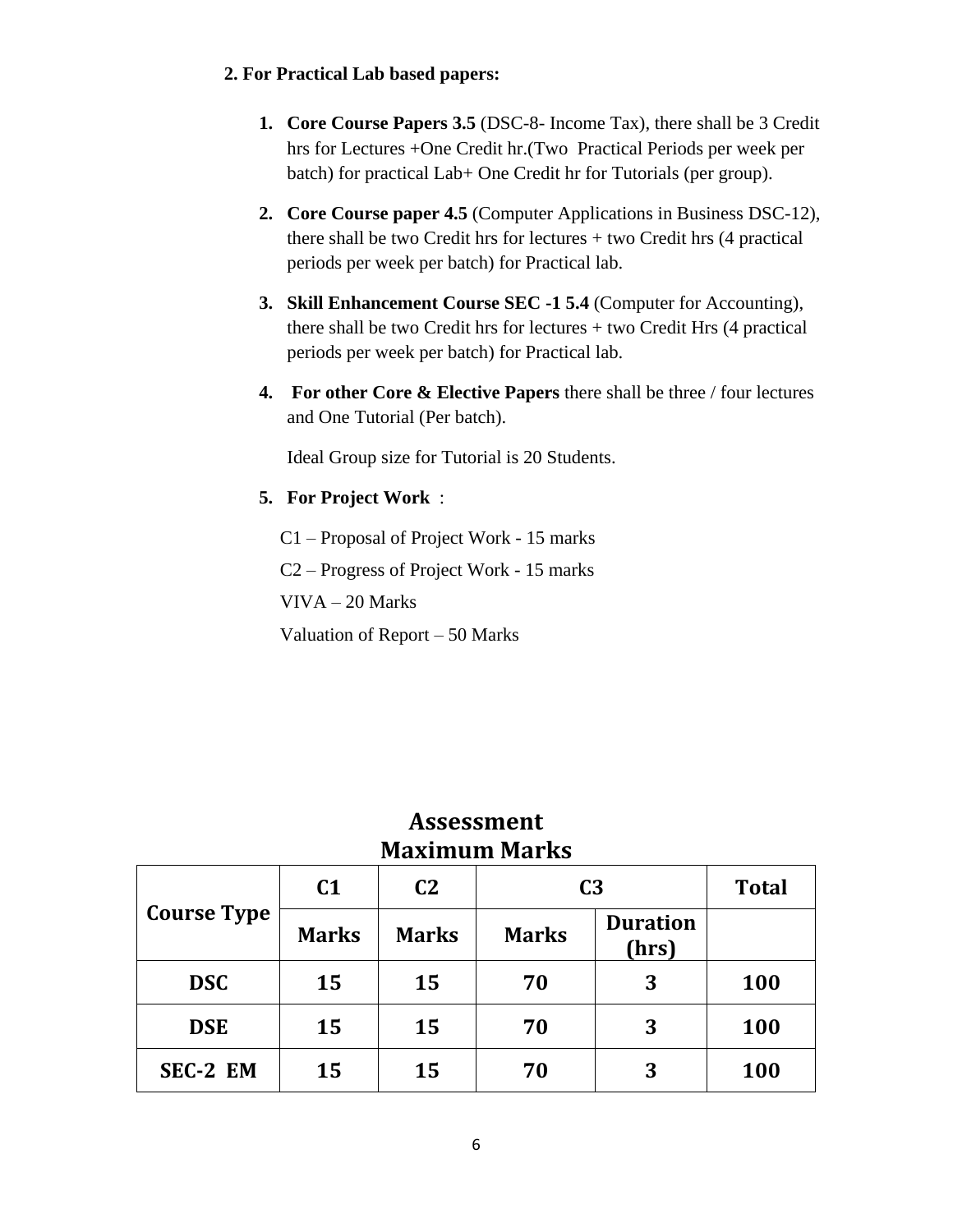| <b>DSC-12 &amp;</b><br>SEC-1 | 15 | 15 | 35<br><b>Theory</b><br>35 | າ<br>າ | <b>100</b> |
|------------------------------|----|----|---------------------------|--------|------------|
|                              |    |    | Practical                 |        |            |
| Project<br>Work              | 15 | 15 | 70                        |        | <b>100</b> |

## **BBA-I Semester-CBCS Scheme 1.4 FINANCIAL ACCOUNTING AND ANALYSIS DSC-1**

## **Max. Marks: 100 Little Except Control Control Control Control Control Control Control Control Control Control Control Control Control Control Control Control Control Control Control Control Control Control Control Control**

**Objective:** To familiarize students with the mechanics of preparation of financial statements, understanding corporate financial statements, their analysis and interpretation.

## **Unit I**: **Introduction to Financial Accounting:**

Meaning and definition of accounting**,** Accounting as an information system, the users of financial accounting information and their needs. Characteristics, functions, advantages and limitations of accounting. Types of account and their rules of debit and credit. Accounting cycle. Branches of accounting. Accounting Principles- Concepts and conventions. Recording Transactions in Journal, Preparation of Ledger Accounts and Trial Balance.

## **Unit II**: **Final Accounts of Sole Trading Concern:**

Preparation of trading and profit and loss account and balance sheet.

## **Unit III**: **Final Accounts of companies:**

Preparation of income statement and balance sheet (as per new regulation)

## **Unit IV**: **Indian Accounting Standards (IND-AS):**

Concept, benefits, procedure for issuing IND-AS in India, salient features of IND-AS issued by ICAI; International Financial Reporting Standards(IFRS): Main features, uses and objectives of IFRS, IFRS issued by IASB and concept of harmonization and convergence, obstacle in harmonization and convergence, suggestions for increased convergence and harmonization.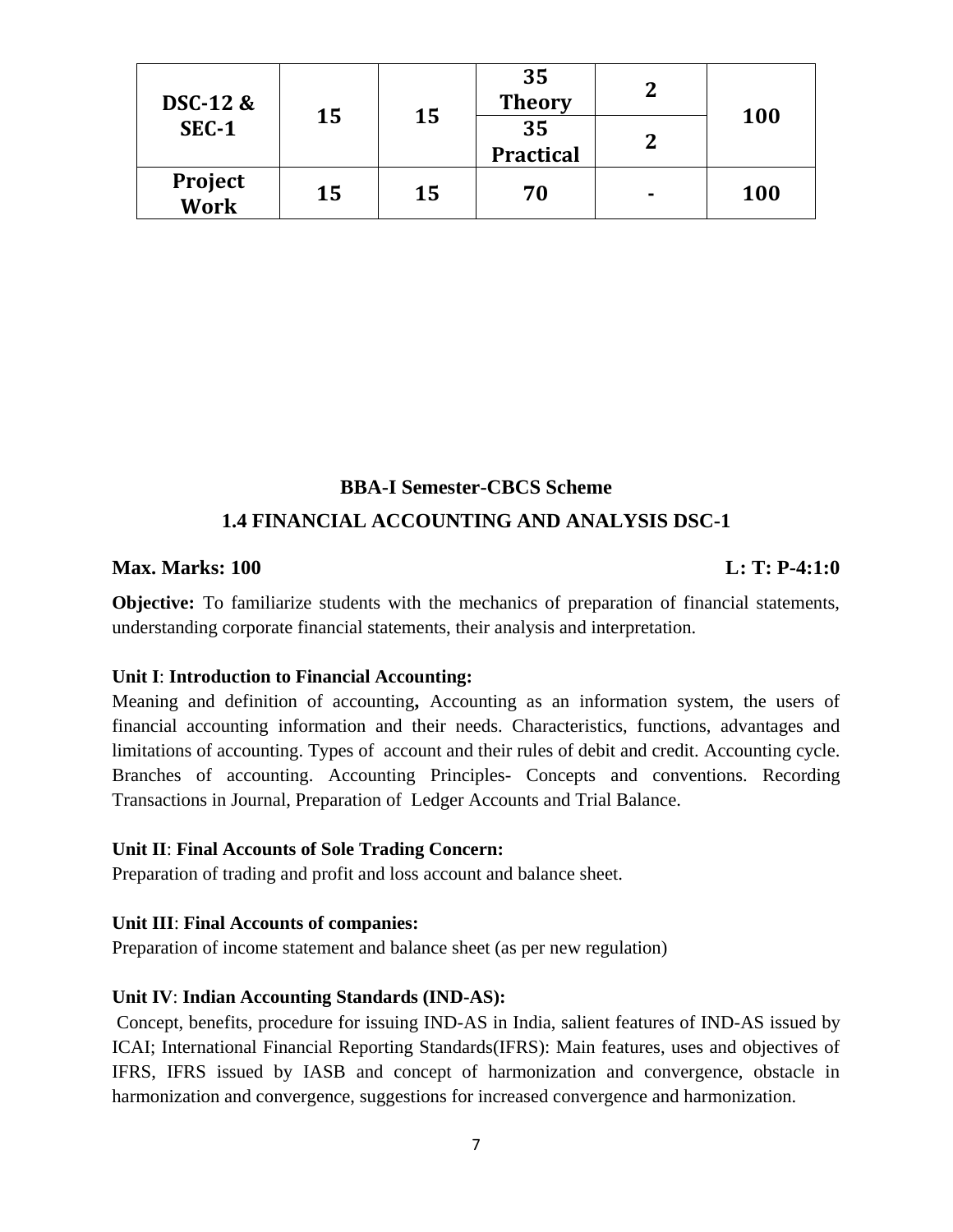## **Unit V**: **Financial Statement Analysis:**

Objective of financial statement analysis, Techniques of financial statement analysis: Horizontal analysis, Vertical analysis and Ratio Analysis; Financial Ratios: Meaning and Usefulness of Financial Ratios. Analysis of ratios from the perspective of Stakeholders like Investors, Lenders, and Short term Creditors. Liquidity Ratios, Solvency Ratios, Profitability Ratios, and Turnover Ratios; Limitations of ratios.

## **Suggested Readings:**

- 1. Monga, J.R-Financial Accounting: Concepts and Applications.
- 2. Tulsian, P.C-Financial Accounting.
- 3. Maheshwari, S.N. &Maheshwari, S.K.-Financial Accounting
- 4. Ghosh, T.P-Financial Accounting for Managers.
- 5. Balwani, Nitin-Accounting and Finance for Managers
- 6. Gupta, Ambrish- Financial Accounting for Management
- 7. Bhattacharyya, Asish K- Financial Accounting for Business Management

## **BBA - I Semester - CBCS Scheme**

## **1.5 WOMEN ENTREPRENEURIAL DEVELOPMENT DSC-2**

## **Max marks: 100** L: T: P – 3:1:0

**Objective:** To nurture entrepreneurial skills in students

## **Unit I: Entrepreneurial Development Perspective:**

Concept of entrepreneurship development and their dynamics. Importance of skill, knowledge and motivation in ED. Entrepreneurial Competition, generation of business. Ideas and final selection of an activity. Market survey report and business plan preparation. Pooling of resources, forms of enterprise ownership.

## **Unit II: Enterprise Management**

Logistics and launching formalities, probable pitfalls, managing of 5 M's - money, men, machinery, material and marketing. Support organization, entrepreneurial growth. Laws relating to land and social obligation. Managing organisation for innovation and creativity.

## **Unit III: Running a Family Business:**

Concept, structure and kinds of family firms. Understanding its reputation and brand. Enhancing the knowledge and skill. Managing family and shareholders relationship. Encouraging family women into business. Identifying the customer needs and encouraging growth and change in the family business.

## **Unit IV: Social Entrepreneurship:**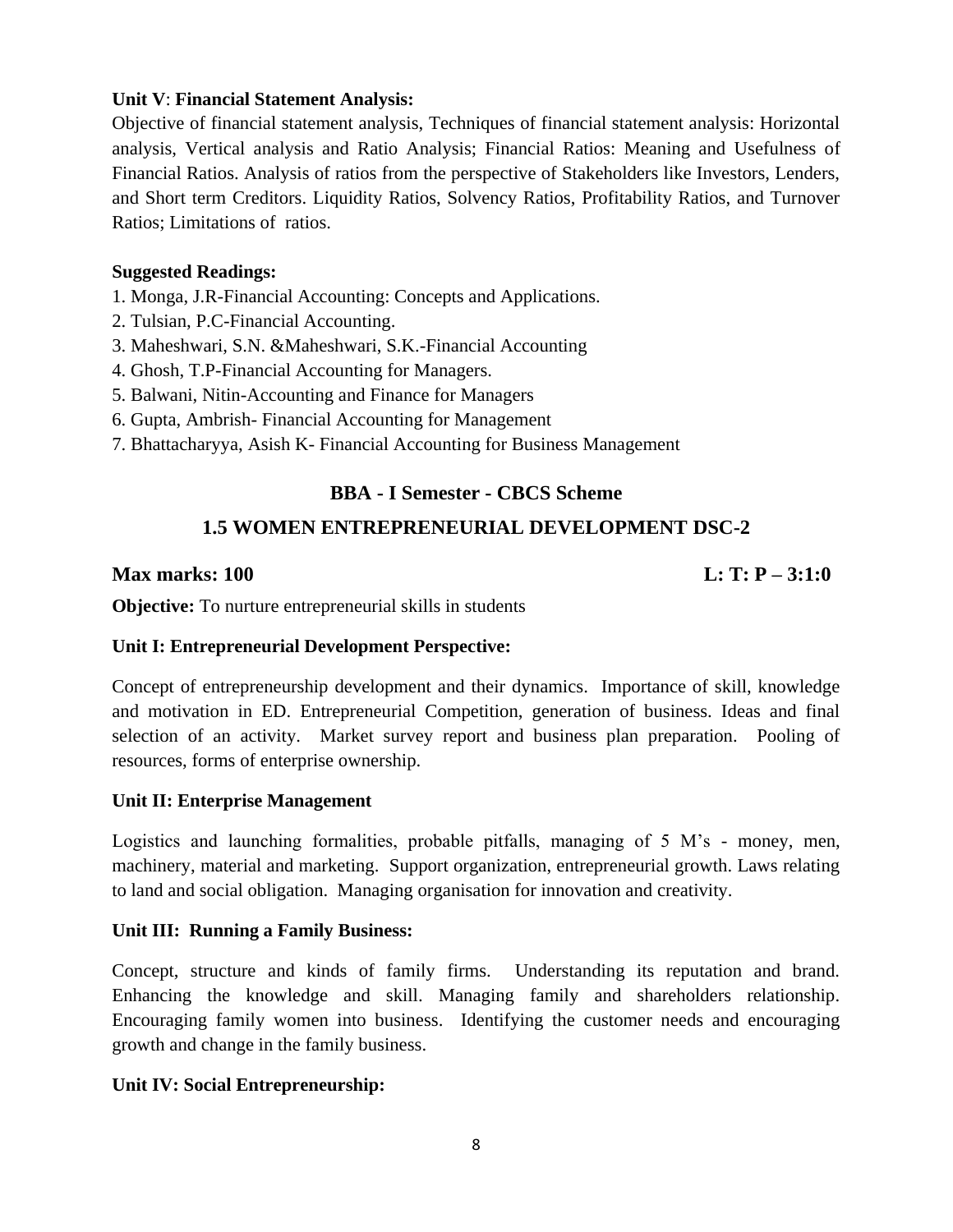Introduction, Role and Characteristics of Social Entrepreneurs, Starting of a Non-profits Organization through local resources in the social context, Sustainability, Business Strategies and Scaling up.

## **Unit V: Role of Government and Financial Institutions**

Role of Central and State Governments in promoting entrepreneurship. Types of Schemes, loans, incentives, grants and subsidies. Different types of financial institutions, role of commercial banks, MSMEs - Types of loans, Schemes, appraisal, sanctions and repaymen

## **Suggested Readings:**

- 1. Entrepreneurship Tata MC Graw hill
- 2. Entrepreneurship and Small Business New Jersey: Palgrave
- 3. Creativity and Entrepreneurship Jhon Kao
- 4. Corporate Creativity Tata MC Graw hill
- 5. Innovative Entrepreneurship Practice and Principles Drucker P.F.
- 6. Entrepreneurship Prof. T. V. Rao
- 7. Entrepreneurship Hisrach and Peter

## **BBA - I Semester - CBCS Scheme**

## **1.6 PRINCIPLES OF MANAGEMENT DSC-3**

## **Max marks: 100** L: T: P – 3:1:0

**Objective:** To acquaint the students with the fundamentals of management.

**Unit – I: Management:** Meaning, definition, nature, scope and importance of management-Functional areas of management-Contribution of Taylor, Henry Fayol , Elton Mayo, and Peter F Drucker.

## $Unit - II:$

**Planning:** Meaning, definition, objectives and importance-Planning process , types of plans, decision making process, MBO and MBE.

## **Unit – III:**

**Organization:** Meaning, definition and importance-principles of organization – structure and types of organizations-Departmentation- delegation of authority and span of control.

## **Unit – IV:**

**Motivation:** Meaning, definition, nature and importance-Theories: Maslow's theory, Herzberg and Mc Gregor's, X and Y theory. Leadership Functions, qualities of leader and styles of leadership.

## **Unit – V:**

**Controlling:** Meaning, definition, importance-steps in controlling- techniques of control - Budgetary control, Just In Time(JIT), Six Sigma, TQM, Bench Marking, PERT and CPM, Kaizen(only meaning and importance)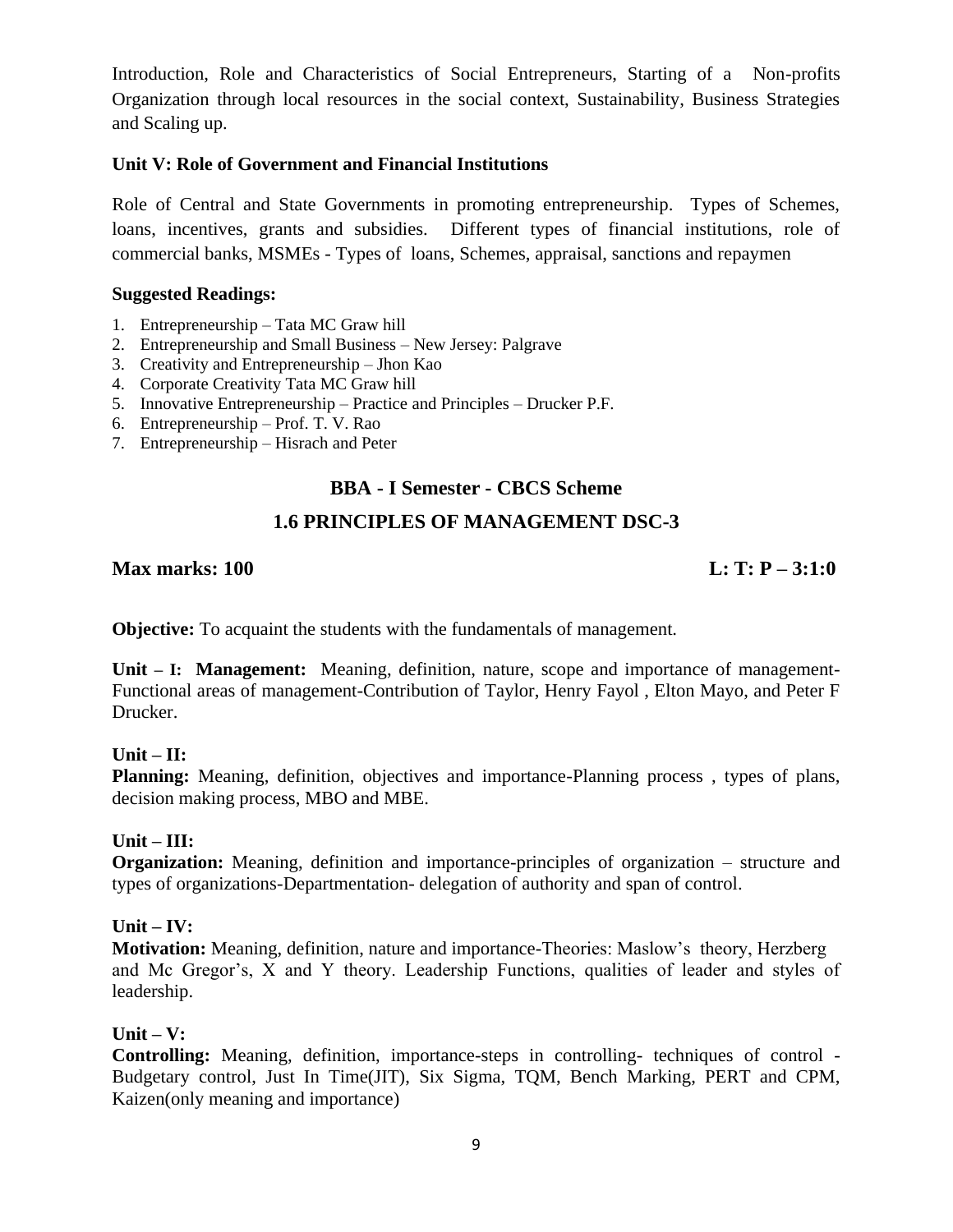## **Suggested Readings:**

Principles of management By:

- 1. Tripati and Reddy
- 2. Ramaswamy
- 3. R K Sharma and Shashi K Guptha
- 4. T N Chhabra

# **BBA - II Semester - CBCS Scheme 2.4 ORGANISATIONAL BEHAVIOUR DSC-4**

## **Max. Marks: 100 L: T: P** – 3:1:0

**Objective:** To enable the students to understand individual and group behavior at work place to attain enhanced organizational effectiveness**.**

## **Unit I: Introduction to Organizational Behaviour:**

Organization- Concept, features and types. Organizational Behavior – concept, evolution , meaning, scope, characteristics and role. Forces affecting organizational behaviour. Impact of Globalization and technology on organizational behaviour.

## **Unit II: Personality:**

Personality – Meaning, characteristics and determinants. Theories – Psychoanalytical Theory. Erikson stages, Cheis Argyeis's immateriality – Maturity Theory, Traits Theory and Self theory. Personality traits.

## **Unit III: Perception, Attitude and Learning:**

Perception – Concept, nature, process and factors influencing perceptual set. Attitude – Meaning, definition, nature, components and sources. Learning – Concept, nature, theories of learning, principles and determinants of learning

## **Unit IV: Groups and Teams:**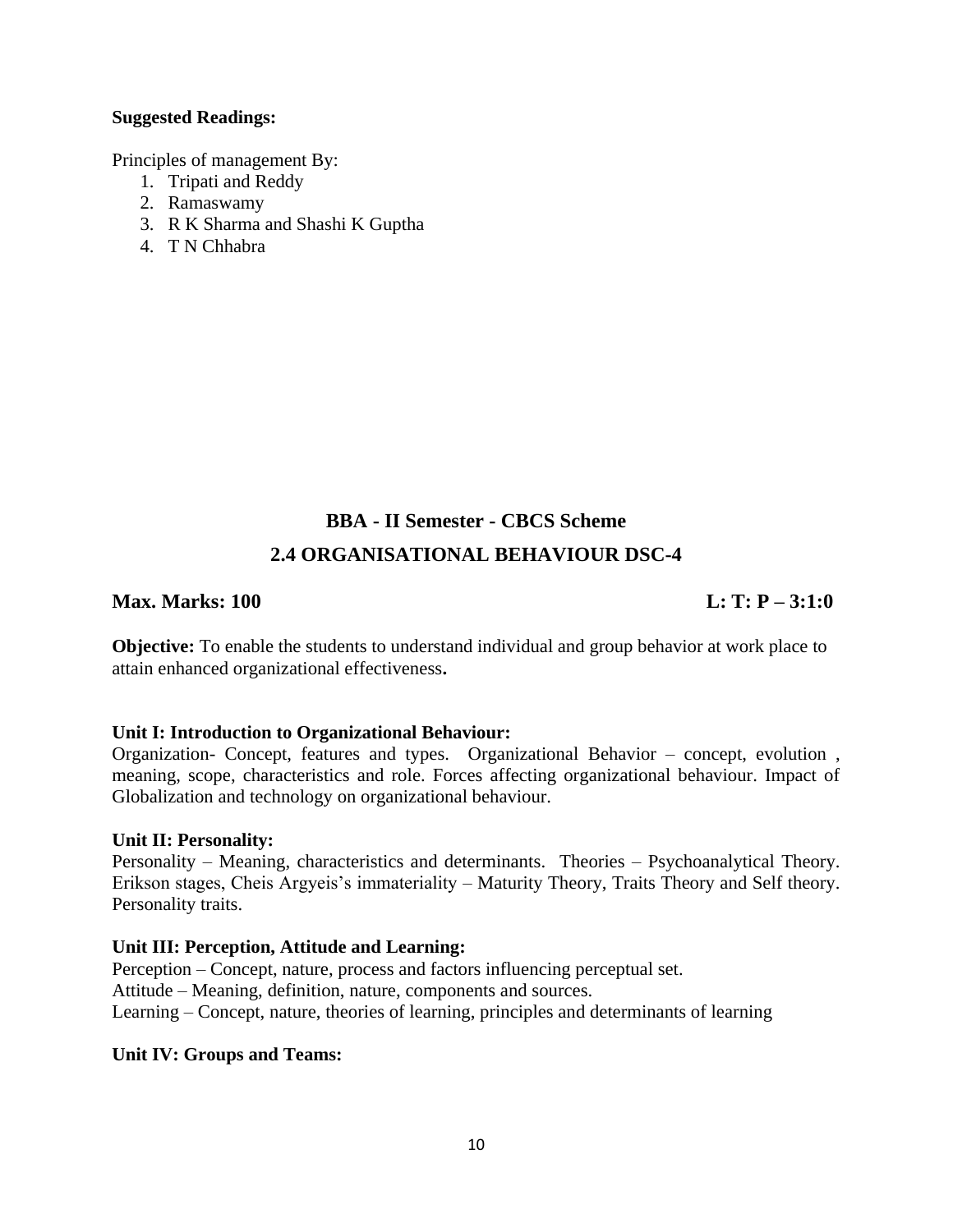Groups – Definitions, types, reasons for group formation. Group Dynamics – Definition and features. Teams – Meaning, Groups v/s Teams, features, importance, types and team development.

## **Unit V: Motivational Theories:**

Meaning, Types of motivation, importance, Hygienic maintaince theory, Vroom's Expectancy theory, MC Gregor's theory of X,Y,and Z, Alderfer"s ERG theory. Porter and corler model of motivation .

## **Suggested Readings:**

- 1. Koontz & Heinz Weihrich: Essential of management McGraw Hill (1999)
- 2. Kaul, Vijay kumar, Management- Text & Cases, Vikas Publishing, New Delhi, 2015
- 3. Stoner&Wankel:Management
- 4. Stephen P. Robbins and Mary Coulter:Management, Pearson
- 5. L. M. Prasad Organisational behavior
- 6. Uday parekh Organisational behavior

## **BBA - II Semester - CBCS Scheme**

## **2.5 MARKETING MANAGEMENT DSC-5**

## **Max. Marks: 100 L: T: P** – 3:1:0

**Objective:** To provide basic knowledge of the concepts, principles, tools and techniques of marketing.

**Unit I: Marketing-** Meaning, definition, concepts, scope, functions, benefits, marketing process. Marketing Management- Meaning and importance. Recent trends in marketing-Tele-marketing, green marketing, relationship marketing, social marketing, CRM (in brief).

**Unit II: Marketing Environment:** Meaning and Types of marketing environment. Market Segmentation: Meaning, Definition, Benefits and Bases of market segmentation.

**Unit III: Marketing Mix:** Meaning, Elements of marketing mix. Product- meaning, classification of product, new product development, Product Life Cycle, Product Differentiation -Branding, Packaging and Labeling (only meaning, importance and essentials). Pricing: methods of Pricing-factors influencing Pricing.

**Unit IV: Consumer Behavior:** Factors influencing consumer behavior, Consumerism- meaning, importance. Consumer Protection Act, 1986 - rights and responsibilities of consumer- consumer redressal agencies- functions.

**Unit V: Marketing of Services:** Meaning and features of services. Tourism and Travel services, Health care services, Educational services- significance and marketing. Online marketing-meaning, significance, and limitations.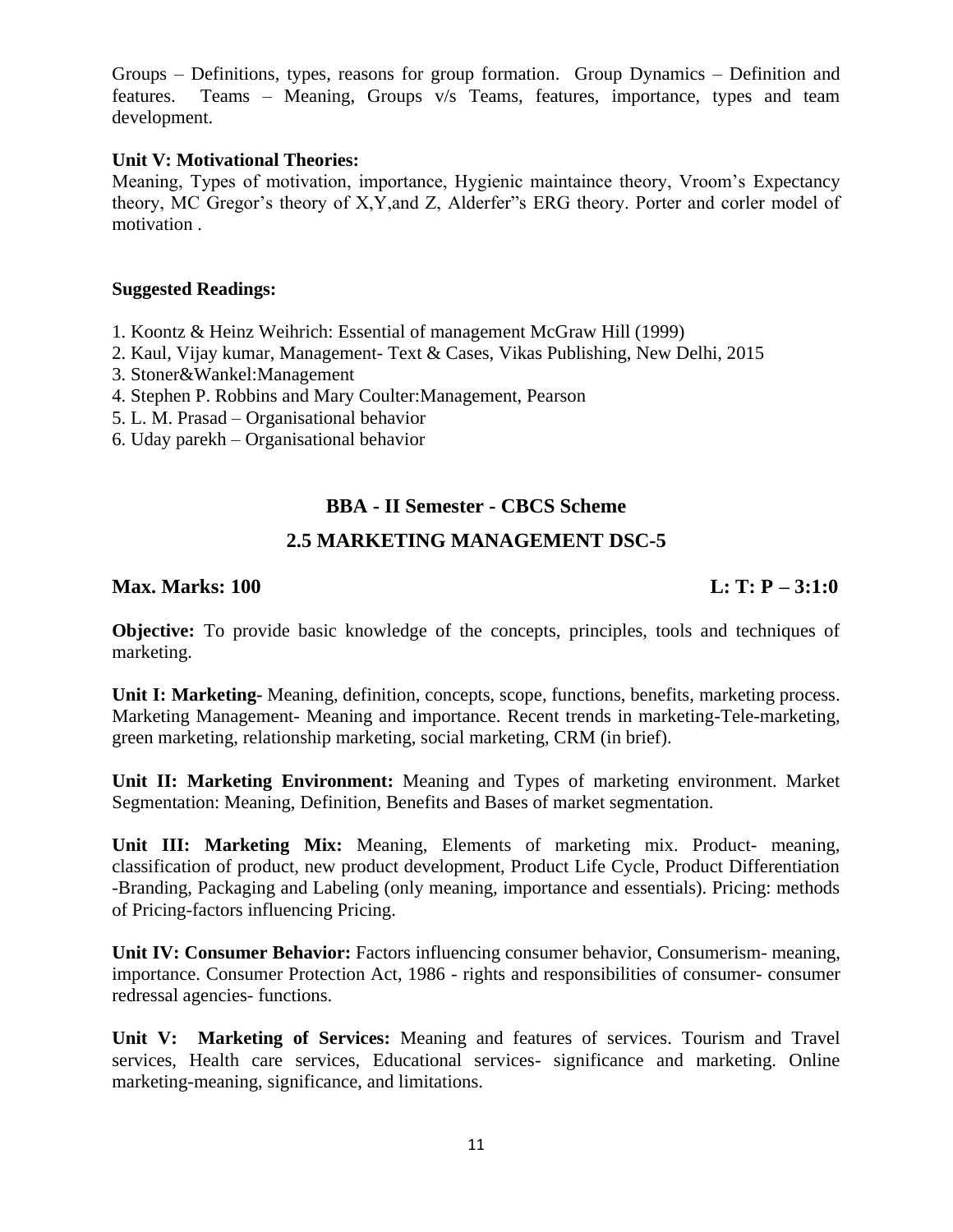## **Suggested Readings:**

- 1. Marketing Management----Sontoki
- 2. Marketing Management----Philip Kotler
- 3. Marketing Management----Meenakshi and Arun Kapoor
- 4. Marketing Management----J C Gandhi
- 5. Retail Management---------Suja Nair

# **BBA-II Semester-CBCS Scheme 2.6 COST ACCOUNTING DSC-6**

## **Max. Marks: 100 L: T: P- 4:1:0**

**Objective:** To acquaint the students with basic concepts used in cost accounting, various methods involved in cost ascertainment and cost accounting book keeping systems.

## **Unit I: Introduction to Cost Accounting**

Meaning and definition of cost, costing and cost accounting, objectives and advantages, Classifications of cost, distinction between cost accounting and financial accounting. Role of a cost accountant in an organisation. Preparation of Cost Sheet and Estimation.

## **Unit II: Material and Labour**

- **a. Materials**: Meaning, functions of purchase department, stores department, inventory control techniques, stock levels, issue of materials. Methods of pricing the issues. Problems on FIFO, LIFO, Simple Average, Weighted Average.
- **b. Labour:** Meaning, Time keeping and time booking. Methods of wage payment and the Incentive schemes- Halsey and Rowan plan, Differential piece wage system- Taylor's and Merrick's, Concept and treatment of idle time, over time, labour turnover and fringe benefits, Accounting and Control of labour cost

## **Unit 3: Overheads**

Meaning, Classification, allocation, apportionment and absorption of overheads; under and over absorption, problems on primary and secondary distribution. Methods of absorption of overheads- problems on MHR.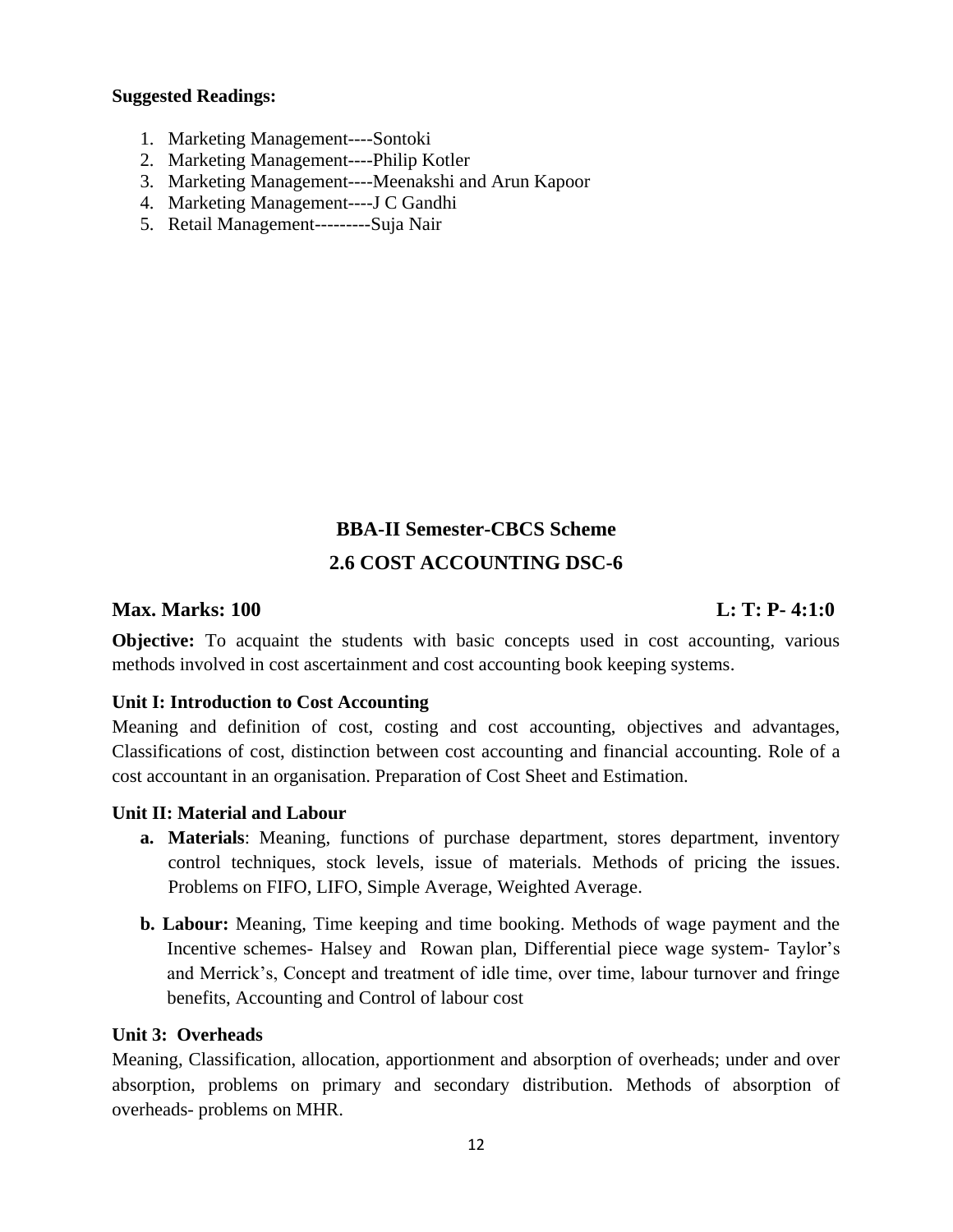#### **Unit 4: Methods of Costing**

Unit costing, Job costing, batch costing, Contract costing, Process costing (excluding joint products and inter process losses)

#### **Unit 5: Service costing**

Meaning**,** features and types of services, problems on transport industries only.

#### **Suggested Readings:**

- 1. Charles T. Horngren, Srikant M. Datar, Madhav V. Rajan **-**Cost Accounting
- 2. Jawahar Lal- Cost Accounting.
- 3. Nigam, B.M. Lall and I.C. Jain- Cost Accounting: Principles and Practice
- 4. Rajiv Goel- Cost Accounting.
- 5. Singh, Surender- Cost Accounting.
- 6. Jain, S.P. and K.L. Narang- Cost Accounting: Principles and Methods.
- 7. Arora, M.N. Cost Accounting Principles and Practice.
- 8. Maheshwari, S.N. and S.N. Mittal- Cost Accounting: Theory and Problems.
- 9. Iyengar, S.P.- Cost Accounting.
- 10. H.V. Jhamb- Fundamentals of Cost Accounting.

#### **BBA -III Semester - CBCS Scheme**

#### **3.3 DISASTER MANAGEMENT AECC**

**Max .Marks :50 L:T:P -2:0:0** 

**Objectives:** To familiarize students with the Disaster Management skills to enable them deal with manmade and natural disasters striking mankind

**UNIT-1-**Introduction to Disasters: Concepts, and definitions (Disaster, Hazard, Vulnerability, Resilience, Risks) . Disasters: Classification, Causes, Impacts (including social, economic, political, environmental, health, psychosocial, etc. ) Differential impacts- in terms of caste, class, gender, age, location, disability Global trends in disasters, urban disasters, pandemics, complex emergencies, Climate change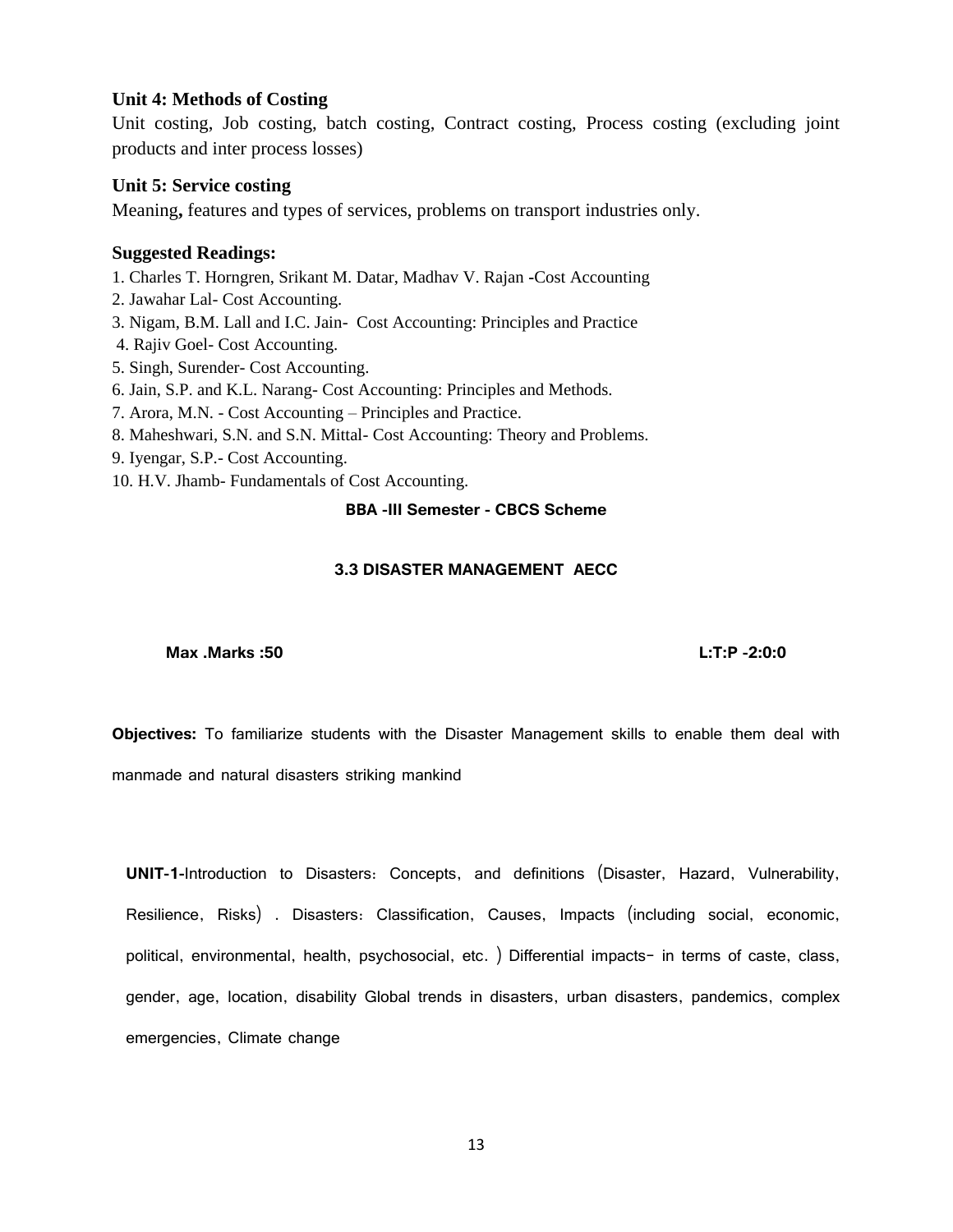**UNIT-2-**. Approaches to Disaster Risk reduction: Disaster cycle - its analysis, Phases, Culture of safety, prevention, mitigation and preparedness community based DRR, Structural- nonstructural measures, roles and responsibilities of- community, Panchayati Raj Institutions/Urban Local Bodies (PRIs/ULBs), states, Centre, and other stake-holders.

**UNIT-3**-Inter-relationship between Disasters and Development: Factors affecting Vulnerabilities, differential impacts, impact of Development projects such as dams, embankments, changes in Land-use etc. Climate Change Adaptation. Relevance of indigenous knowledge, appropriate technology and local resources

**UNIT-4**- Disaster Risk Management in India Hazard and Vulnerability profile of India Components of Disaster Relief: Water, Food, Sanitation, Shelter, Health, Waste Management Institutional arrangements (Mitigation, Response and Preparedness, DM Act and Policy, Other related policies, plans, programmes and legislation)

#### **Books for reference**

- 1. Gupta Anil K, Sreeja S. Nair.
- 2. 2011 Environmental Knowledge for Disaster Risk Management,
- 3.NIDM, New Delhi Indian Journal of Social Work 2002.
- 4. Special Issue on Psychosocial Aspects of Disasters, Volume 63, Issue 2, April.
- 5. Kapur, Anu & others, 2005: Disasters in India Studies of grim reality, Rawat Publishers, Jaipur
- 6.Kapur Anu 2010: Vulnerable India: A Geographical Study of Disasters, IIAS and Sage

Publishers, New Delhi.

#### **BBA -III Semester - CBCS Scheme**

#### **3.4 BUSINES LAW DSC-7**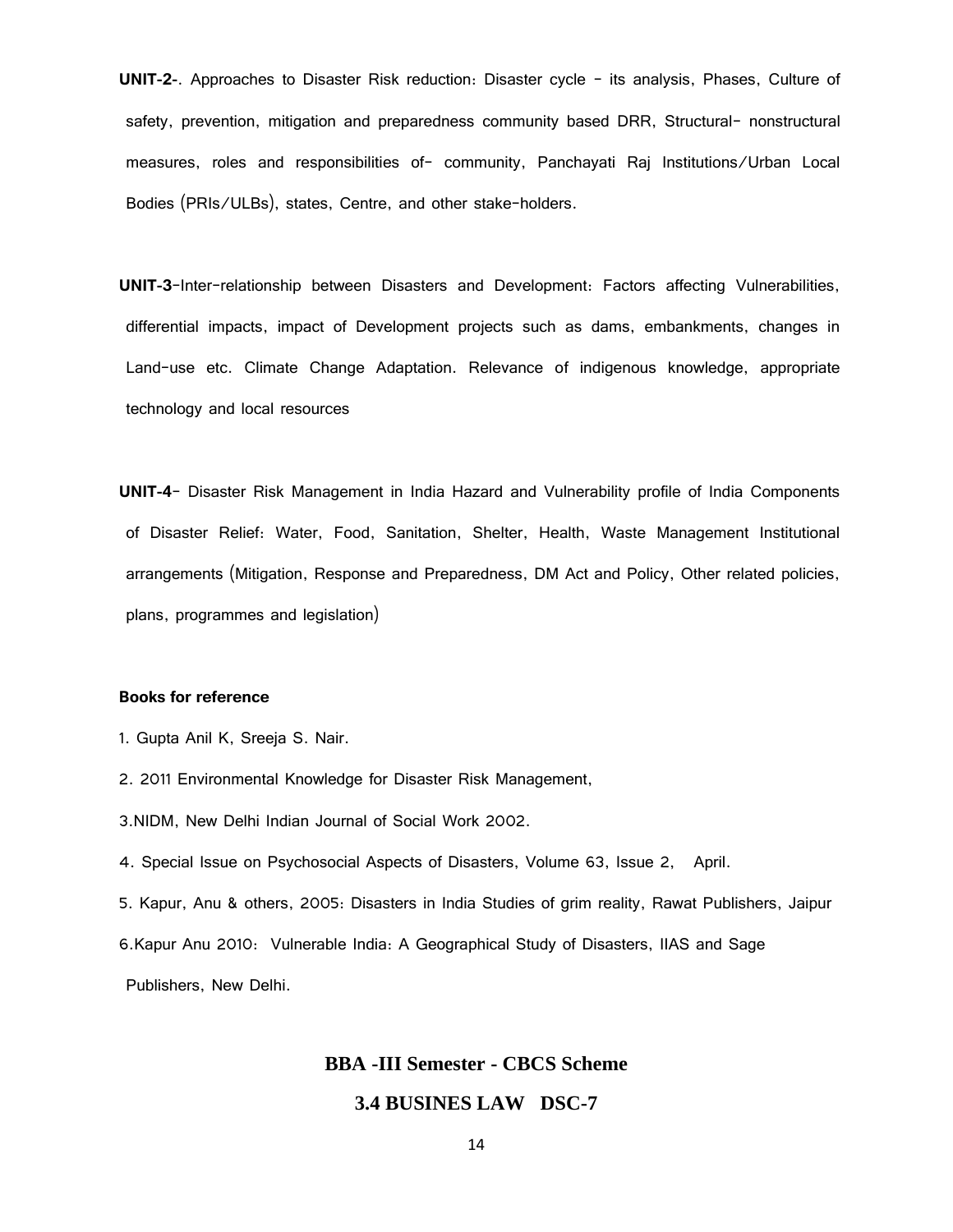## **Max .Marks :100 L:T:P -3:1:0**

**Objective:** To impart the basic knowledge of important business regulations.

### **Unit I:**

**The Indian Contract Act 1872**: Contract-Meaning, Definition, Kinds Of Contract, Essentials of a valid Contract- Recent amendments, Offer And Acceptance-Legal Rules.

## **Unit II:**

**Consideration**: Definition, Legal Rules of Valid Consideration, exceptions, Capacity of Contract (Minors only)- Free Consent-Coercion-Undue Influence-Fraud-Mistake Misrepresentation.

#### **Unit III:**

- a. Legality of object: lawful object- void agreements-contingent contract-quasi contract.
- b. Discharge of contract-modes of discharge- breach of contract- remedies.

### **Unit IV:**

### **Special Contracts**:

- A. Contract of Indemnity and Guarantee- Definition, Rights and Duties
- B. Contract of Bailment-Definition, Rights and Duties of Bailor and Bailee, Pledge- Hypothecation- Charge- Mortgage.
- C. Contract of Agency: Meaning, Modes of Creation, Termination of Agency, Rights of an Agent and Principal.

#### **Unit V:**

**The Information Technology Act 2000**: Digital Signature, Digital Signature Certificate, Electronic records and governance, certifying authorities, Cyber Crimes-Offences and Penalties under IT Act 2000.

#### **Suggested Readings** :

1.BUSINESS LAW- M.C. KUCHAL

- 2.BUSINESS LAW- Goyal Bhushan Kumar and Jain Kinneri,
- 3.BUSINESS LAW- S N Maheshwari & S K Maheshwari
- 4.Elements of mercantile law- N D Kapoor

## **BBA-III Semester – CBCS Scheme**

## **3.5 INCOME TAX DSC-8**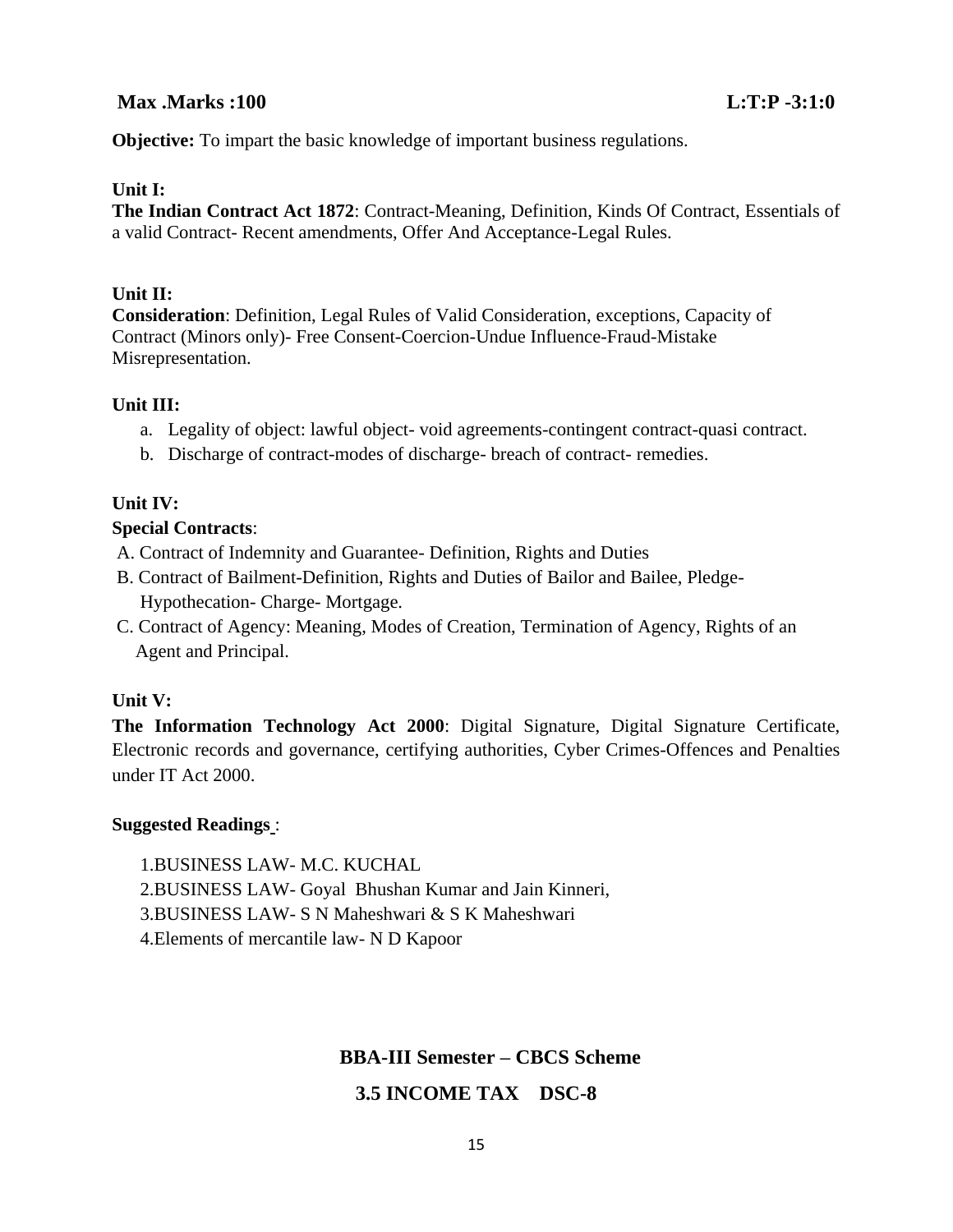## **Max. Marks: 100 Limits: 100** Limits: 200 Limits: 200 Limits: 200 Limits: 200 Limits: 200 Limits: 200 Limits: 200 Limits: 200 Limits: 200 Limits: 200 Limits: 200 Limits: 200 Limits: 200 Limits: 200 Limits: 200 Limits: 200

**Objective** - To provide basic knowledge and equip students with application of principles and provisions of Income - tax Act, 1961and the relevant Rules

## **Unit I: Basic Concepts**

Income, Agricultural Income, Person, Assessee, Assessment year, Previous year, Gross Total Income, Total income, Maximum Marginal Rate of Tax. Residential status of person, and its effect on tax incidence .Exempted income under section 10 (for individual).

## **Unit II: Computation of Income under different heads** – 1

Income from Salaries; Income from house property

## **Unit III: Computation of Income under different heads - 2**

Profits and Gains of Business or Profession Rates of Depreciation; Capital Gains; Income from Other Sources.

## **Unit IV**: **Computation of Total Income and Tax Liability**

Set off & Carry Forward of losses (theory only) Deductions from gross total income from 80C to 80 U (Applicable to Individual) Computation of total income and Tax liability of individuals

## **Unit V**: **Preparation of Return of Income**

Filing of returns: Manually,  $E -$  filing, TDS; Provision & Procedures of Compulsory E - filing for specified assesses, Permanent Account Number (PAN).

## **Suggested Readings:**

1. Dr.Vinodk.Singhania and Dr.MonicaSinghania; Students guide to income tax, Taxmann Publications.

- 2. GirishAhuja and Ravi Gupta; Systematic Approach to Income Tax: Bharat Law House.
- 3. Mahesh Chandra, D.C Shukla; Income Tax Law and Practice: Pragati Publications.
- 4. S.P Goyal; Direct tax planning: SahityaBhawan
- 5. Finance Act for relevant Assessment Year
- 6. CBDT Circulars
- 7.Latest court judgements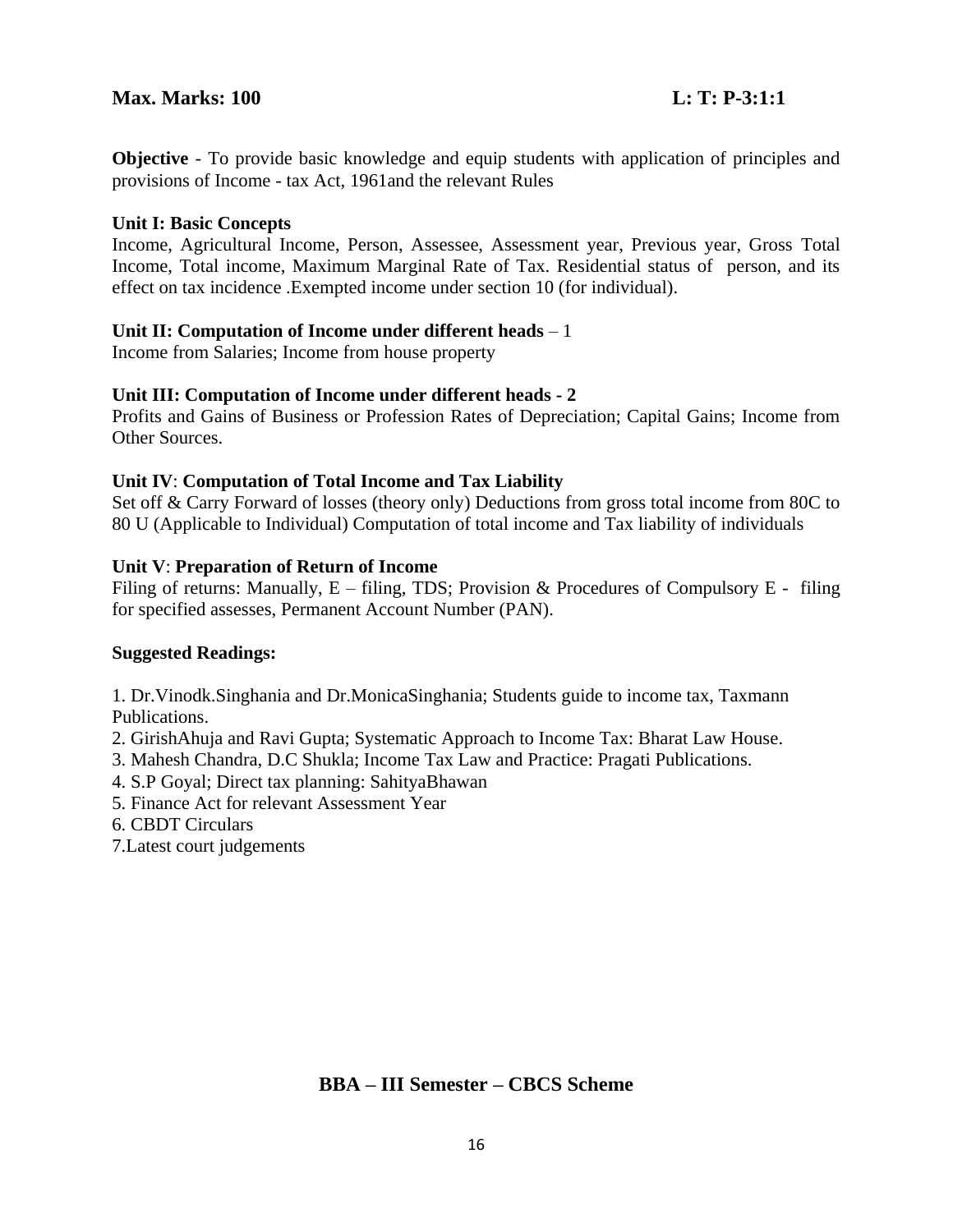## **3.6 STATISTICS FOR BUSINESS DSC-9**

## **Max. Marks:100 L:T:P- 4:1:0**

**Objective**: To familiarize the students with various Statistical Data Analysis tools that can be used for effective decision making. Emphasis will be on the application of the concepts learnt.

## **Unit I:**

**Measures of Central Value**: Meaning, Need for measuring central value. Characteristics of an ideal measure of central value. Types of averages - mean, median, mode, harmonic mean and geometric mean. Merits, demerits and Suitability of averages. Relationship between averages. Measures of Dispersion: Meaning and Significance. Absolute and Relative measures of dispersion - Range, Quartile Deviation, Mean Deviation, Standard Deviation, Skewness. Moments, Kurtosis, (Theory Only)

## **Unit II:**

**Correlation and Regression Analysis**: Correlation Analysis: Meaning and significance. Types of correlation. Methods of studying simple correlation - Karl Pearson's coefficient of correlation, Spearman's Rank correlation coefficient. Meaning and significance, Regression vs. Correlation. Linear Regression, Regression lines  $(X \text{ on } Y, Y \text{ on } X)$  and Standard error of estimate.

### **Unit III:**

**Probability:** Meaning and need. Theorems of addition and multiplication. Conditional probability. Bayes' theorem, Random Variable- discrete and continuous. Probability Distribution: Meaning, characteristics (Expectation and variance) of Binomial, Poisson, and Normal distribution.

## **Unit IV:**

**Analysis of Time Series**: Meaning and significance. Utility, Components of time series, Models (Additive and Multiplicative), Measurement of trend: Method of least squares, parabolic trend and logarithmic trend.

## **Unit V:**

**Introduction to testing of Hypothesis:** Concept of Hypothesis- Test of Hypothesis: one Sample Test, Two Sample Test, Type One Error, Type Two Error. Simple application of T-test, Chi-Square test, Z test and preparation of Annova Table(Simple Problems only)

#### **Suggested Readings:**

- 1. S.P. Gupta (S.P.) : Statistical Methods, Sultan Chand & Sons, 34th Edition
- 2. Richard Levin & David Rubin : Statistics for management, Prentice Hall
- 3. J. K. Sharma, Business Statistics*,* Pearson Education.
- 4. S.C. Guptha : Business Statistics
- 5. Pillai & Bagavathi: Business Statisti

## **BBA- IV Semester-CBCS Scheme**

## **4.3 CORPORATE ACCOUNTING DSC-10**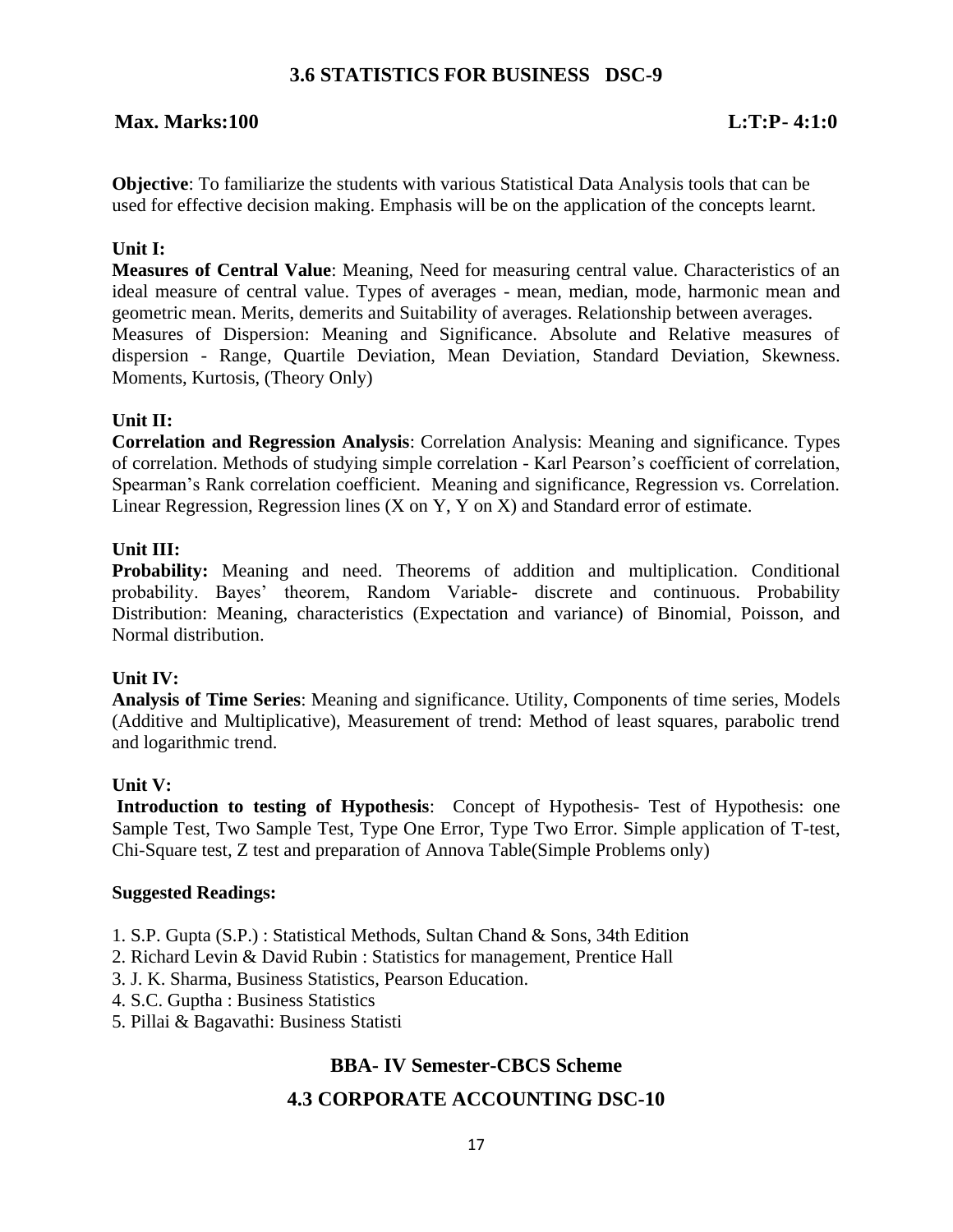## **Max. Marks: 100 L: T: P- 4:1:0**

**Objective:** To acquaint the students with fundamentals of Corporate Accounting.

### **Unit I: Accounting for Share Capital**

a)Share and share capital –Meaning and types, Issue of shares, Forfeiture, and Re-issue of Forfeited Shares and Issue of Shares to Vendors.

b) Issue of Debentures: Meaning and Types of Debentures, Issue of debentures with conditions for redemption.

c) Issue of right and bonus shares, Buy back of shares , Sweat Equity Shares ,share split and consolidation (theory only)

### **Unit II: Redemption of Preference Shares and Debentures**

Meaning of redemption, provisions and SEBI guidelines for redemption of preference shares. Problems on redemption of preference shares. Problems on redemption of debentures under Sinking Fund Method

### **Unit III: Valuation of Goodwill and Shares**

- a) Valuation of shares- factors to be considered, methods of valuation of shares.
- b) Valuation of goodwill- meaning and features of goodwill, factors to be considered and methods of valuation of goodwill

### **Unit IV: Amalgamation of Companies**

Concepts and accounting treatment as per Accounting Standard: 14 (ICAI) (excluding intercompany holdings).

**Unit V: Reconstruction of Companies**: Meaning, concepts, distinction between internal and external reconstruction. Problems on internal reconstruction.

## **Suggested Readings:**

1)Monga, J.R.-Fundamentals of Corporate Accounting. 2)Sehgal, Ashok and Deepak Sehgal-Corporate Accounting. 3)Maheshwari, S.N. and S. K. Maheshwari-Corporate Accounting.

**BBA –IV Semester - CBCS Scheme**

## **4.4 CORPORATE LAW DSC 11**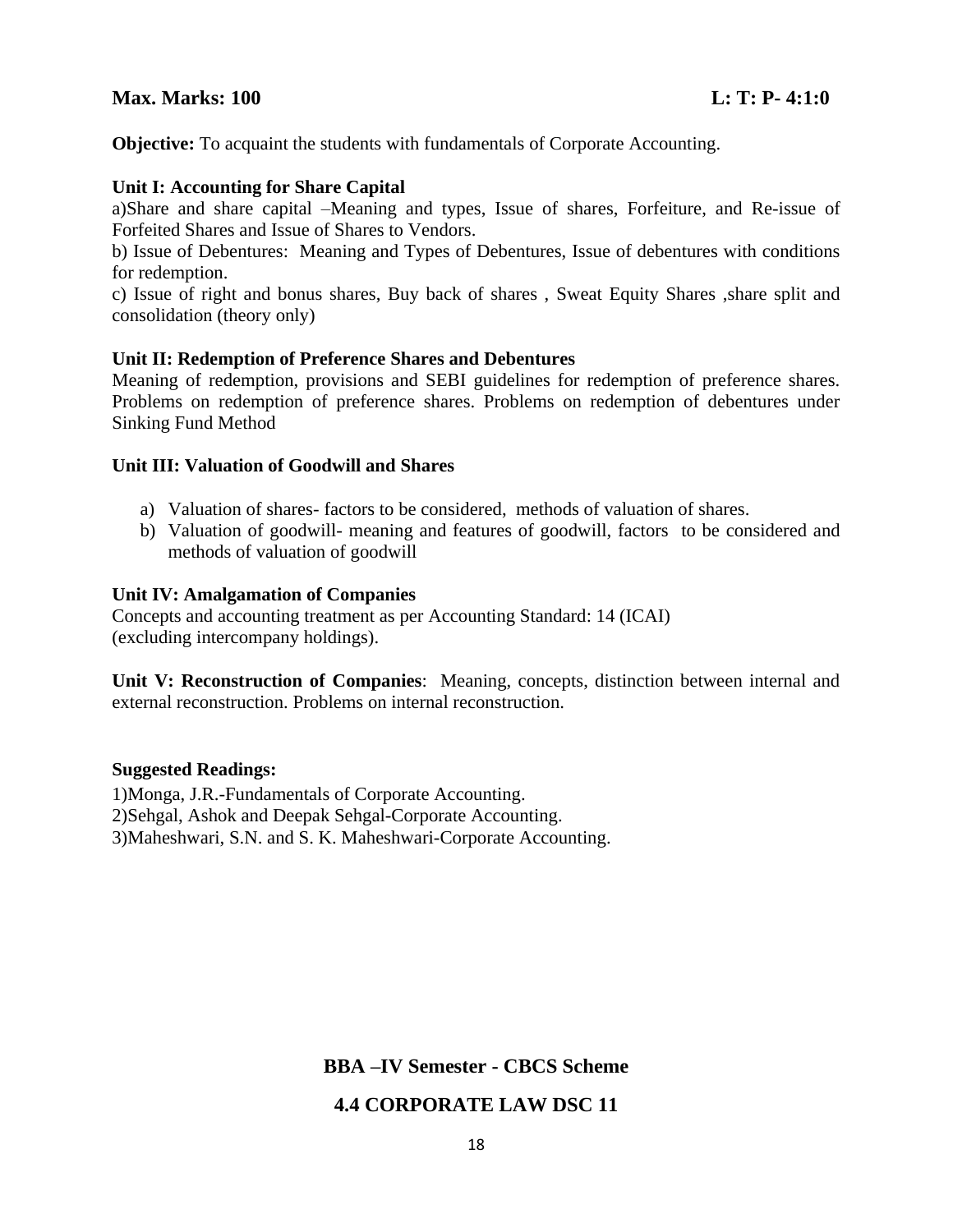## **Objective:**

The objective of the course is to impart basic knowledge of the provisions of the Companies Act 2013. Case studies involving issues in company law are required to be discussed.

## **Unit I:**

**Joint Stock Company** – Definition of Company, features, Ministry of Corporate Affairs(MCA) –objectives, constitution, Types, corporate personality, lifting of corporate veil. Formation – stages, Memorandum of Association-Clauses-Articles of Association- Contents-Prospectus-Contents, types, Misstatement in prospectus, liabilities. GDR, book building.

**Unit II : Membership :** Member and shareholder, Acquiring modes & cessation of membership, rights and liabilities of member, register and index of numbers.

## **Unit III:**

**Company Management: Directors-** types -women directors, independent director, small shareholder's director; qualifications, Disqualifications, Director Identity Number (DIN), Appointment, Legal positions, powers and duties, removal of directors.

## **Unit IV:**

**Corporate Meetings & Committees**: Types, essentials, resolutions- types- difference between ordinary and special resolution.

Committees - Board of directors-Audit Committee, Stakeholders Relationship Committee, Corporate Social Responsibility Committee-constitution and remuneration.

**Unit V : Winding Up** - Meaning and modes of Winding Up, Consequences, official liquidatorappointment, powers and duties. Whistle blowing: Concept and Mechanism.

## **Suggested Readings**:

- 1. Modern Indian Company Law: M.C. Kuchal
- 2. Corporate Laws: Reena Chadha and Sumant Chadha
- 3. A Guide to Companies Act: Ramaiya
- **4.** Introduction to Company Law: Avtar Singh

## **BBA -IV Semester - CBCS Scheme**

## **4.5 COMPUTER APPLICATIONS IN BUSINESS DSC-12**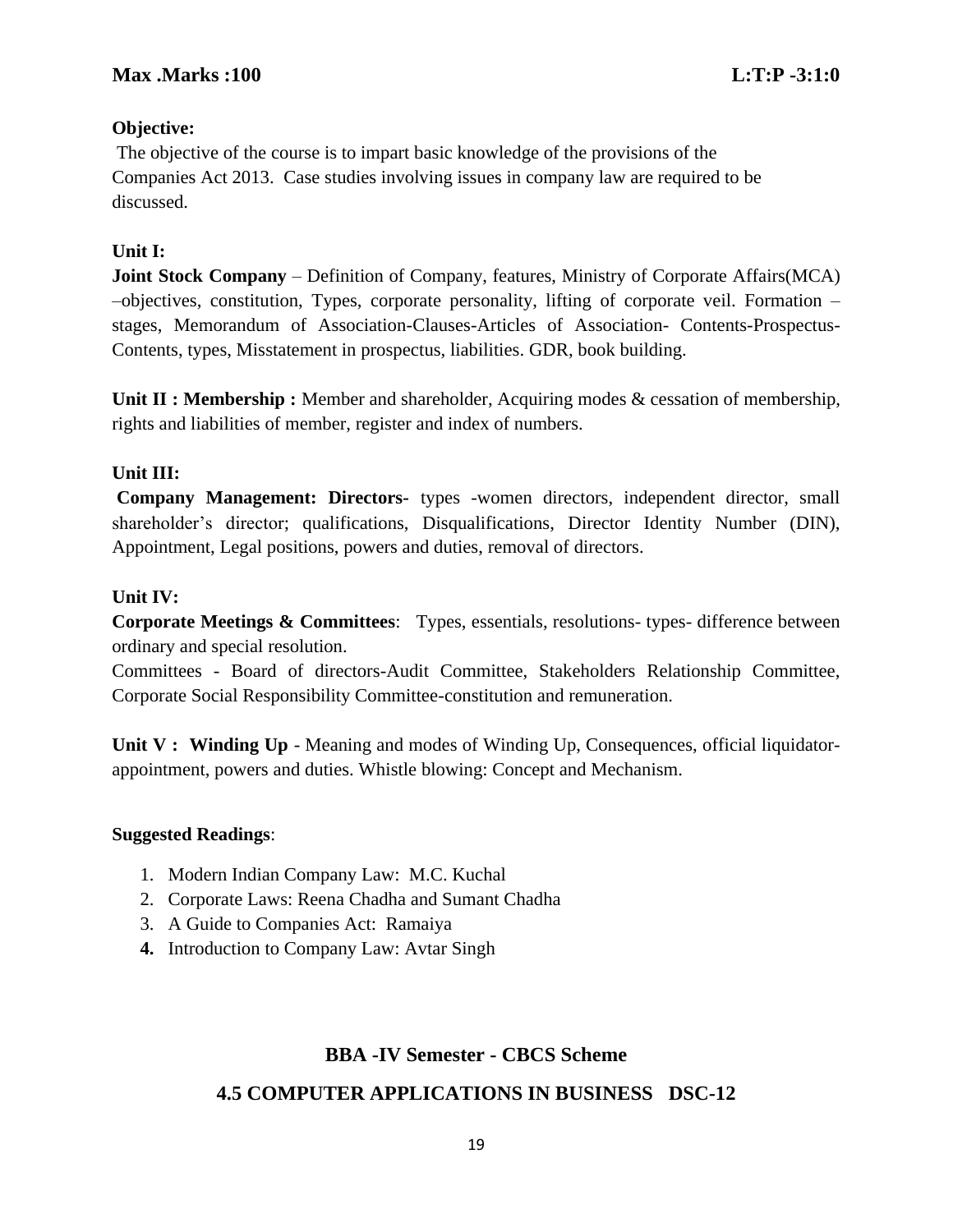## **Max .Marks :100 L:T:P -2:0:2**

**Objectives**: To provide computer skills and knowledge for commerce students and to enhance the students' understanding of usefulness of information technology tools for business operations.

## **Unit I: MS OFFICE** I

**MS WORD** - word Processing: meaning and features – Advantages and applications of word processing – parts of MS application- windows – Toolbars – creating, saving and closing a document – opening and editing a document – Moving and copying text – text and paragraph formatting- applying Bullets and Numbering – Find and Replace – Insertion of objects, Date and Time, Headers , Footers and page Breaks – Auto Correct – Spelling and Grammar checking – Graphics, Templates and Wizards – Mail Merge: Meaning ,purpose and advantages –creating merged letters, mailing labels, envelops and catalogs – working with Tables –Format painter.

## **Unit II:**

**MS EXCEL**: Features – spread sheet / worksheet, workbook, cell, cell pointer, cell address etc., - parts of MS Excel window - Saving , opening and closing workbook – Insertion and deletion of worksheet – Entering and Editing data in work sheet – cell range Formatting – Auto Fill – Formulas and its advantages – References: Relative, absolute and Mixed – Functions: Meaning and advantages of functions, different types of functions available in Excel – Templates – charts- Graphs – Macros: Meaning and advantages of macros, creation editing and deletion of macros –Data Sorting, Filtering , Validation, Consolidation, grouping Pivot Table and Pivot Chart Reports.

## **Unit III:**

## **Spreadsheets and its Business Applications**

**MS EXCEL**: Features – spread sheet / worksheet, workbook, cell, cell pointer, cell address etc., - parts of MS Excel window - Saving , opening and closing workbook – Insertion and deletion of worksheet – Entering and Editing data in work sheet – cell range Formatting – Auto Fill – Formulas and its advantages – References: Relative, absolute and Mixed – Functions: Meaning and advantages of functions, different types of functions available in Excel – Templates – charts- Graphs – Macros: Meaning and advantages of macros, creation editing and deletion of macros –Data Sorting, Filtering , Validation, Consolidation, grouping Pivot Table and Pivot Chart Reports.

**Unit IV: Graphics Presentation**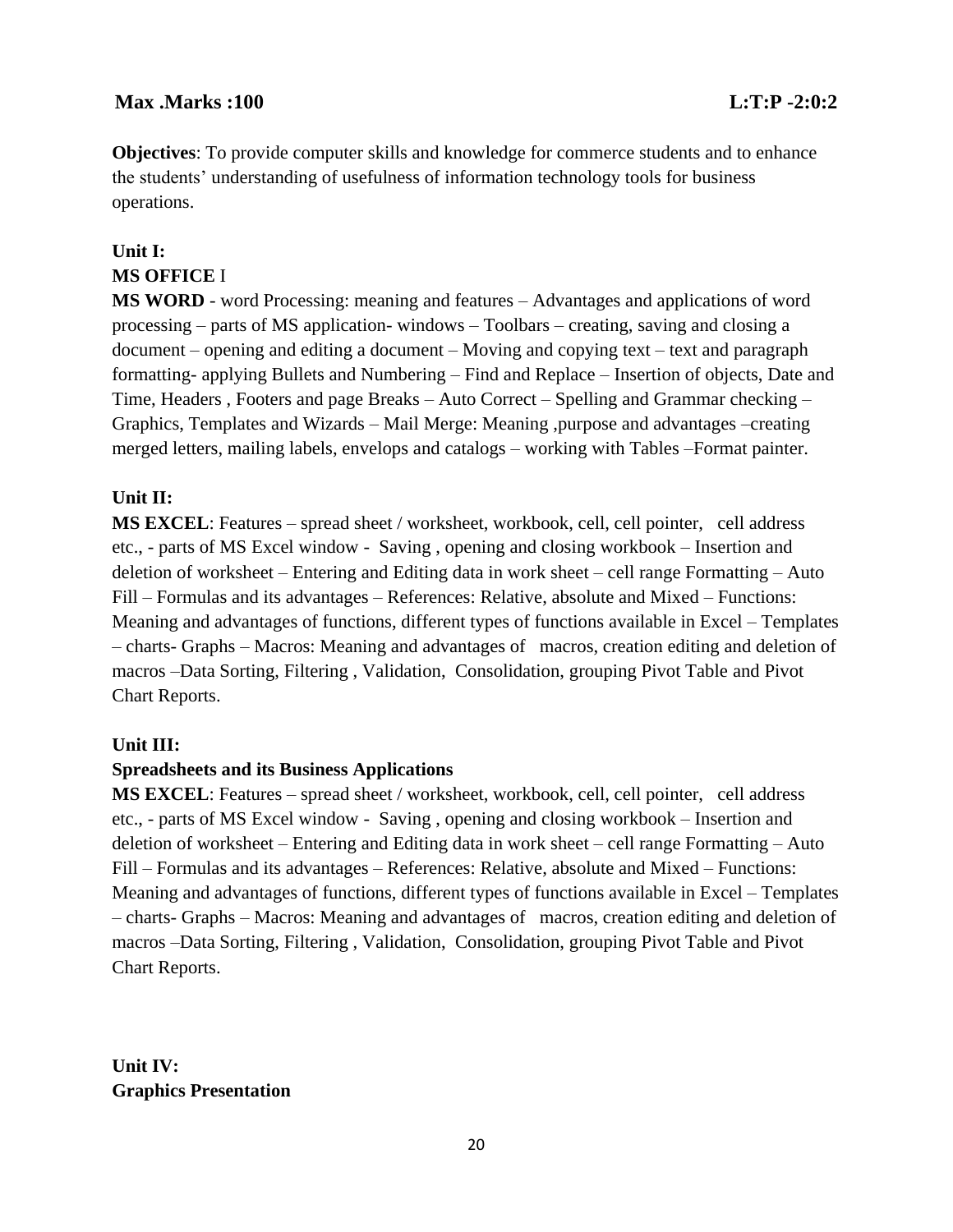**MS Power Point**: Features, advantages and application of Ms Power point – Parts of MS Power point windows - Menus and Tool bars – creating presentations through AutoContent wizard, templates and manually – slide show – saving, opening and closing Presentation – Inserting, editing and deleting slides – Types of slides – Slide Views – Formatting –Insertion of objects and charts in slides – custom animation and transition. Multimedia: Meaning, purpose, Usage and application – Images, Graphics, sounds and Music – Video presentation devices – Multimedia on web.

### **Unit V:**

**Computer Hardware and Software**: Definitions of Hardware and Software -Types of Software: System Software and Application Software. Computer networking – Introduction , definition

of internet , advantages and disadvantages of internet and E-commerce.

- 1. Introduction to Information Technology: Rajaraman, PHI
- 2. Fundamentals of Computers 4/E: Rajaraman, PHI
- 3. Fundamentals of Computers: P. Mohan, Himalaya
- 4. Information Technology: Dennis P. Curtin, McGraw Hill International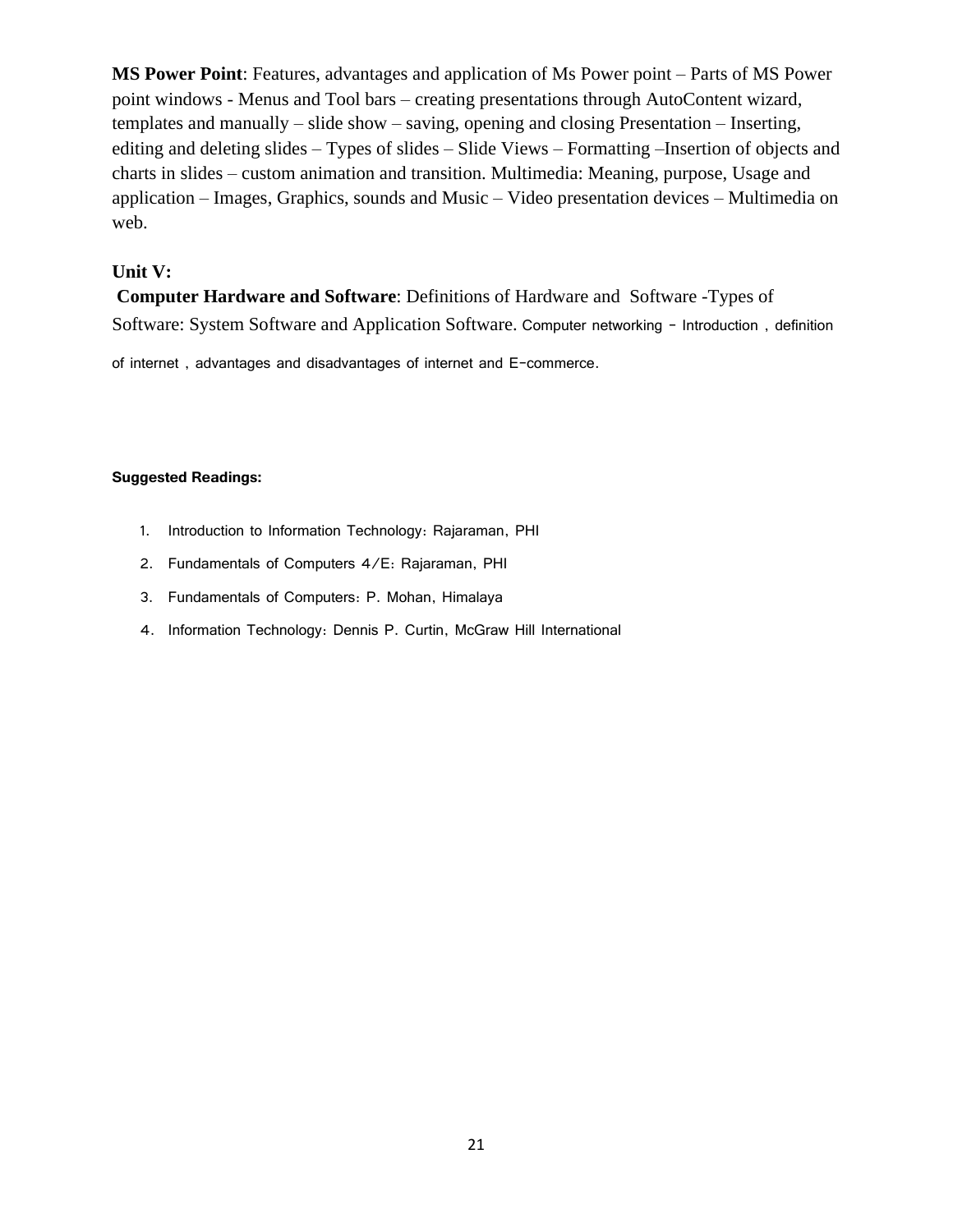## **BBA – IV Semester – CBCS Schème**

## **4.6 QUANTITATIVE TECHNIQUES DSC-13**

## **Max. Marks:100 L:T:P- 4:1:0**

**Objective:** To acquaint students with the construction of mathematical models for managerial decision situations and to use computer software packages to obtain a solution wherever applicable. The emphasis is on understanding the concepts, formulation and interpretation.

## **Unit I**

### **Linear Programming**:

Formulation of L.P. Problems, Graphical Solutions, Two Variables, introduction of slack variables and additional variables – Duality concept, formulation of LPP Model using slack and additional variables.

### **Unit II**

## **Elementary Transportation:**

Formulation of Transport Problem, Solution by N.W. Corner Rule, Least Cost method, Vogel's Approximation Method (VAM), Modified Distribution Method. (Special cases: Multiple Solutions, Maximization case, Unbalanced case, prohibited routes) Elementary Assignment: Hungarian Method, (Special cases: Multiple Solutions, Maximization case, Unbalanced case, Restrictions on assignment.)

## **Unit III**

#### **Network Analysis:**

Construction of the Network diagram, Critical Path- float and slack analysis (Total float, free float, independent float), PERT, Project Time Crashing.

## **Unit IV**

#### **Decision Theory:**

Pay off Table, Opportunity Loss Table, Expected Monetary Value, Expected Opportunity Loss, Expected Value of Perfect Information and Sample Information Markov Chains: Predicting Future Market Shares, Equilibrium Conditions (Questions based on Markov analysis) Limiting probabilities, Chapman Kolmogrov equation.

#### **Unit V**

#### **Game Theory:**

Introduction to Game Theory: Pay off Matrix- Two person Zero-Sum game, Pure strategy, Saddle point; Dominance Rule, Mixed strategy, Reduction of m x n game and solution of 2x2, 2 x s, and r x 2 cases by Graphical and Algebraic methods; Introduction to Simulation: Monte Carlo Simulation

## **Suggested Readings:**

1. N. D. Vohra, Quantitative Management, Tata McGraw Hill

2. P. K. Gupta, Man Mohan, KantiSwarup, Operations Research, Sultan Chand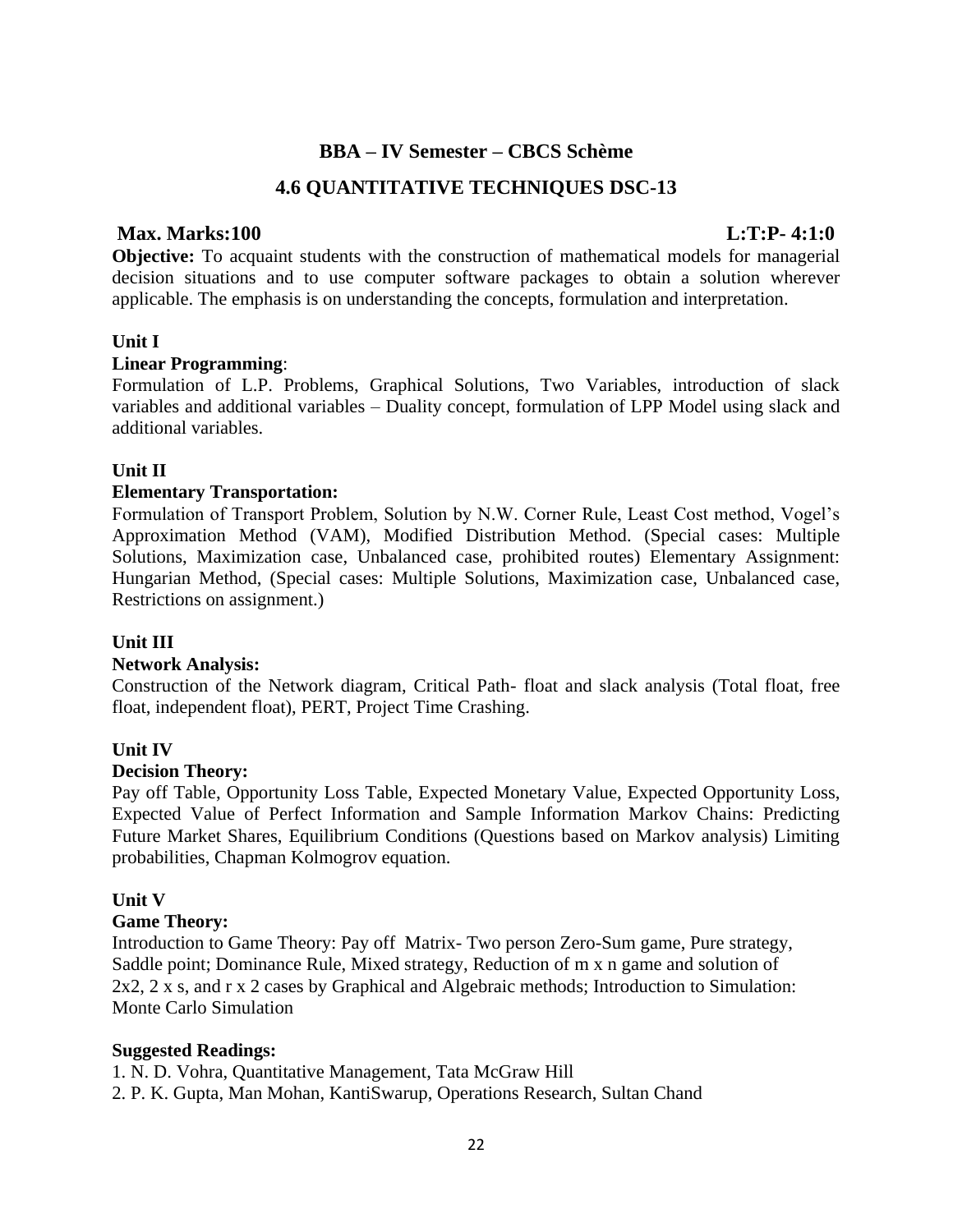3. V. K. Kapoor, Operations Research, Sultan Chand & Sons

4. J. K. Sharma,Operations Research Theory & Applications, Macmillan India ltd.

## **BBA - V Semester - CBCS Scheme**

## **5.1 EXECUTIVE COMMUNICATION AND PERSONALITY DEVELOPMENT DSC-14**

## **Max. Marks: 100 L: T: P – 3:1:0**

**Objective:** To enable the students to enhance communication skills and ensure holistic development.

## **Unit I: Effective communication and Presentation skills:**

Communication - Importance, process of communication, Formal and informal communication, communication in organisations, barriers to effective communication, Verbal and Non verbal communication. Body language - importance . Gestures and postures, Eye contact – types. Listening skills – Importance, Active and passive listening, Elements of a good listener, Barriers to effective listening.

### **Unit II: Public Speaking:**

Meaning, topic plan and preparation: Self-confidence, beginning, body of the talk, concluding the talk, questions and answers, types of questions knowing the feed back. Stage fight and handling stage fight, types of presentations - use of audio visual aids.

### **Unit III: Written Communication:**

Basics of letter writing, Word usage, quality of writing, effectiveness, report writing, notice writing and Resume writing.

#### **Unit IV: Personality:**

Introduction, theory of personality. Types, Evolutionary perceptive, factors influencing perception, perceptual differences, determinants of personality, Measuring personality – Basic concepts. Importance of human values in personality. personality traits, stability and consistency of personality. Self analysis - SWOT analysis.

## **Unit V: Personality Traits:**

Elements and characteristics of a strong personality – Developing and improving the traits. Self – confidence, Goal settings , Time and Stress management, Interpersonal skills. Team building and leadership, problem solving and creativity, conflict management, johari window, decision making and art of choosing - interview skills.

- 1. Personality Development and Communication skills I Dr. C.B. Gupta
- 2. Personality Development and Communication skills II Dr. C.B. Gupta
- 3. Personality Development John Aurther
- 4. Personality Development Elizabeth B. Hurlock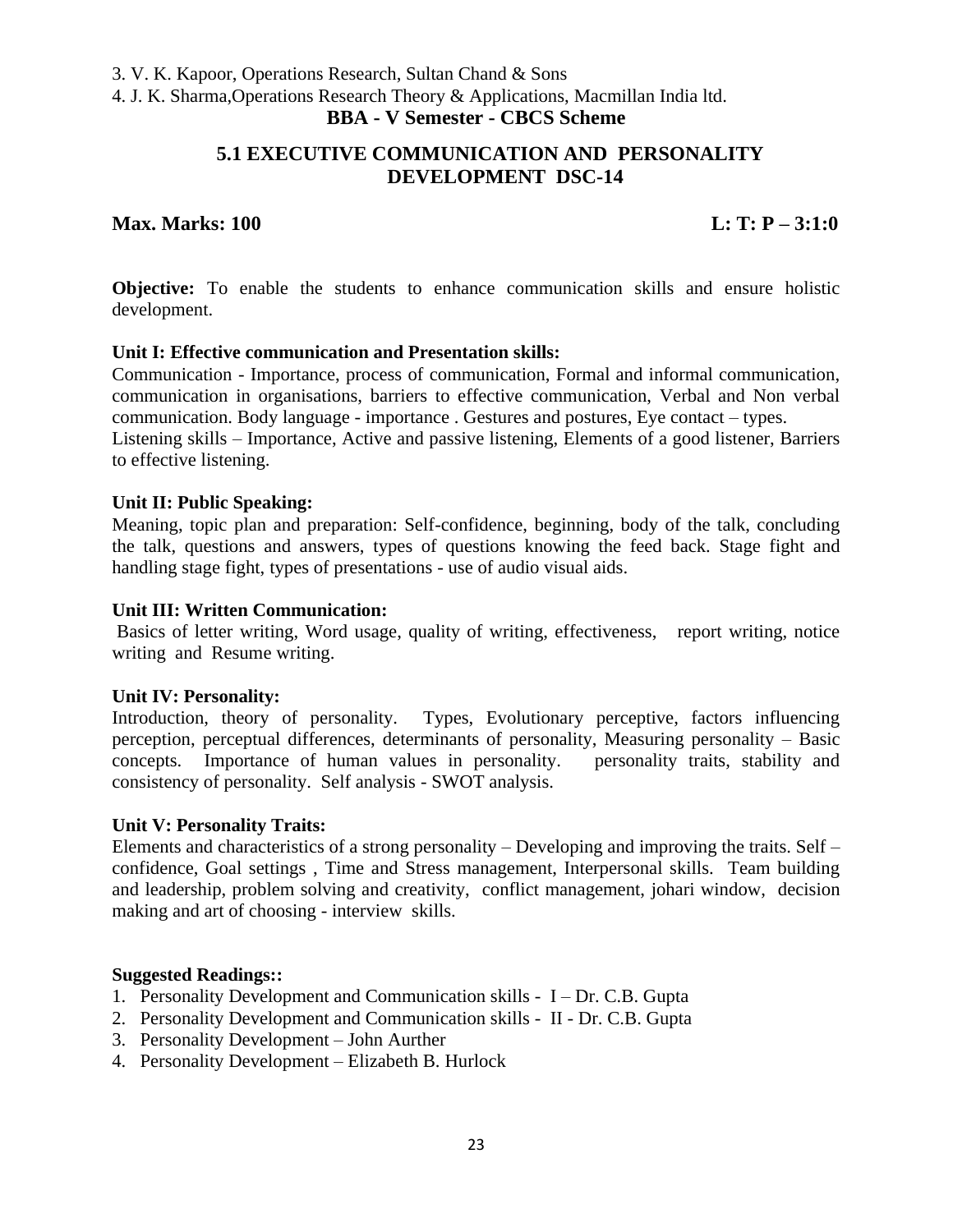# **V Semester - BBA – CBCS Scheme 5.2 CORPORATE GOVERNANCE DSC-15**

## **Max. Marks: 100 L: T: P – 4:1:0**

**Objective:** To enable students to understand the contemporary issues of corporate governance.

**Unit-I: Business Ethics**: Meaning, types of business ethic issues, why ethical problems occur in business. Ethical dilemmas in business, ethical principles in business. Corporate social responsibility - Meaning, evolution and limits. Voluntary responsibility v/s legal requirements. Profit maximization v/s social responsibility, Doctrine of Trusteeship.

**Unit-II: Corporate Governance**: Concept, need, features of good governance. Corporate governance abuses, role played by regulators to improve corporate governance. Approaches to corporate governance, leadership and corporate governance, different models of corporate governance.

**Unit-III: Corporate Governance and Stakeholders**: Board of Directors, role, duties and responsibilities of auditors, bank and corporate governance. Business ethics and corporate governance. Rating of corporate governance.

**Unit-IV: Study of Committees on Corporate Governance**: K.M.Birla Committee- Naresh Chandra Committee and N. Narayanamurthy Committee. Accounting standards and corporate governance.

**Unit-V: Contemporary Issues in Corporate Governance**- Study of Corporate Governance of Indian Companies- Infosys, Wipro and RIL

- 1. Corporate Governance- global concepts and practices Dr. S. Singh
- 2. Corporate Governance A new paradigm N Gopalaswamy
- 3. Strategic approach to Corporate Governance Adrian Davies
- 4. Corporate Governance Indrajith Dubey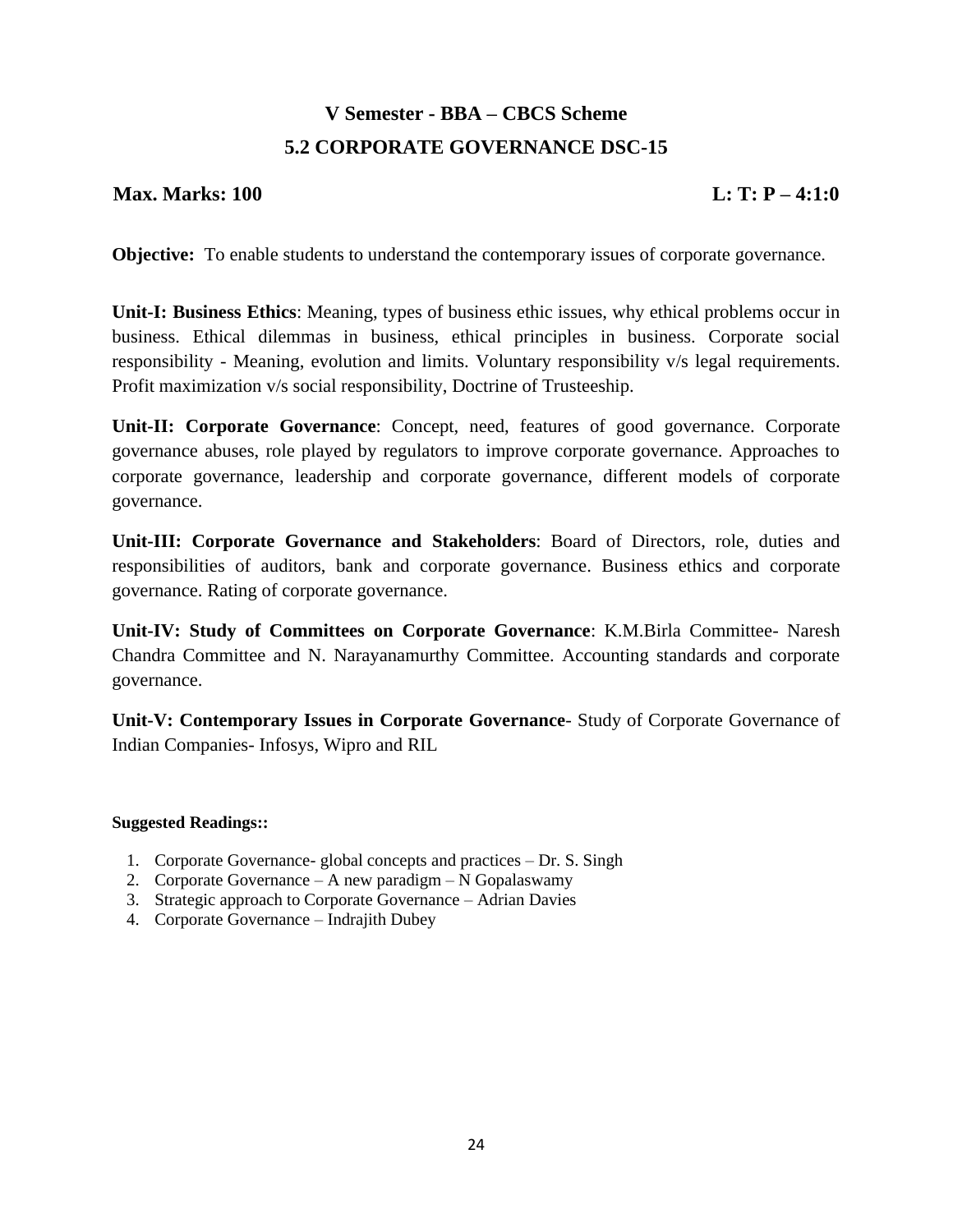## **BBA- V Semester-CBCS Scheme**

## **5.3 FINANCIAL DECISIONS DSC-16**

## **Max. Marks: 100 L: T: P- 4:1:0**

**Objective**: To familiarize the students with the principles and practices of financial management.

## **Unit 1: Introduction to Financial Management:**

a) Definition, Nature, scope, objectives and functions of Financial Management, role of financial manager.

b) Time value of money –Meaning, definition, problems on present value, future value including annuity.

## **Unit 2: Financing Decision:**

a) Cost of Capital: Meaning and importance of cost of capital. Estimation of components of cost of capital. Methods for Calculating cost of equity capital, Cost of Retained Earnings, Cost of Debt and Cost of Preference Capital. Determination of Weighted Average cost of capital (WACC) and Marginal cost of capital.

b) Capital structure – Meaning , assumptions and theories of Capital Structure (problems on Net Income and Net Operating Income approach only). Determinants of capital structure.

## **Unit 3: Leverages:**

Meaning, types- financial, operating and combined leverage, significance and limitations. Computation of leverages.

## **Unit 4: Capital Budgeting:**

Meaning, significance, Process and techniques of capital budgeting- Pay Back Period (PBP), Accounting Rate of Return(ARR), Net Present Value (NPV), Internal Rate of Return (IRR),Profitability Index(PI). Conflicts between NPV and IRR.

## **Unit 5: Dividend Decisions:**

Meaning, definition, types of dividend, dividend policy- determinants of dividend policy. Theories of relevance and irrelevance of dividend decision for corporate valuation.

- 1. James C. Van Horne and Sanjay Dhamija- Financial Management and Policy.
- 2. Levy H. and M. Sarnat- Principles of Financial Management.
- 3. Joy, O.M. -Introduction to Financial Management.
- 4. Brigham and Houston- Fundamentals of Financial Management.
- 5. Khan and Jain.-Basic Financial Management.
- 6. Chandra, P- Fundamentals of Financial Management.
- 7. Singh, J.K. -Financial Management- text and Problems.
- 8. Rustagi, R.P.- Fundamentals of Financial Management.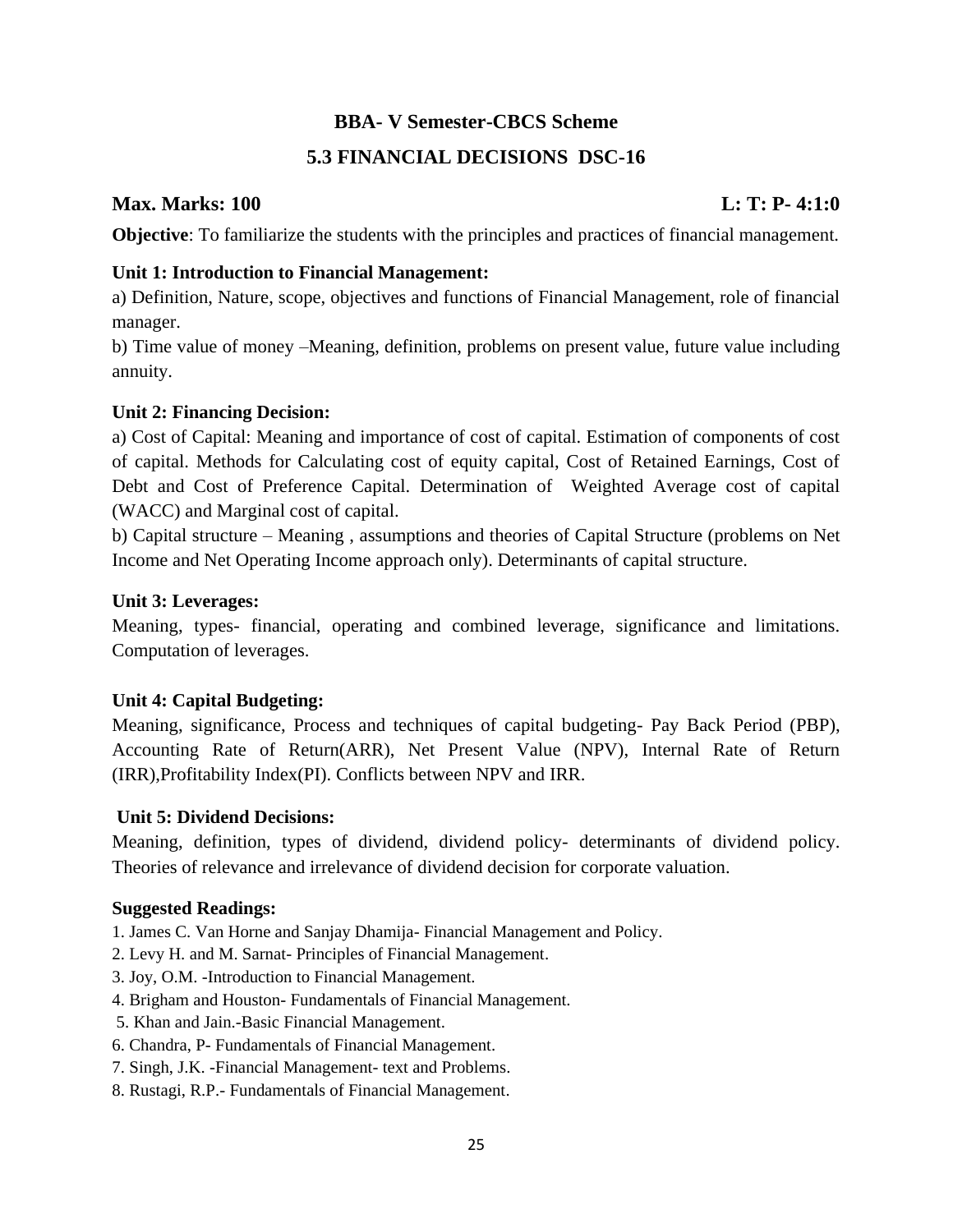## **BBA -V Semester - CBCS Scheme**

## **5.4 COMPUTER FOR ACCOUNTING SEC- 1**

## **Max .Marks :100 L:T:P -2:0:2**

### **Objectives**:

To acquire knowledge about the tally accounting package. To develop skill in preparing financial statements in tally.

**Unit I: Introduction to Tally**: Features of Tally, Components of the Tally. Creation of a Company, creation of groups, creation of ledger account, viewing of different reports (a) P&L account (b) balance sheet .(c) Understanding ratio analysis.

**Unit II: Stock in Tally:** Stock groups, Stock categories, Stock items, Units of measure. viewing of different reports- stock summery , day book, movement analysis , ageing analysis .

**Unit III: Vouchers and Orders**: Introducing vouchers-receipt , payment, purchase , sales, contra ,journal , debit note & credit note, purchase orders, sales order, Introducing invoices.

**Unit IV: Introduction to XBRL**: Evolution, meaning, need, objectives. Terms in XBRLspecification, schema, link base , taxonomy, abstract, tagging, extension, instance document. Advantages of XBRL in general and to the stakeholders, limitations of XBRL.

**Unit V: Introduction to DBMS:** DBMS **–** concepts – DBMS modules – Table, Form, view, query and report. Familiarizing with SQL.

- 1.Tally Education Private Ltd(TEPL).
- 2. Tally 9- VishnuPriyaSingh,
- 3. Accounting with Tally, BPB Publication K. K. Nadhani,
- 4. Tally Tutorial, BPB Publication K. K. Nadhani and A.K. Nadhani,
- 5. Anthony R. N. and J. S. Richard, Accounting Principles, Irwin Inc.
- 6. Business Accounting with MS Excel and Tally.ERP 9 -Vikas Gupta,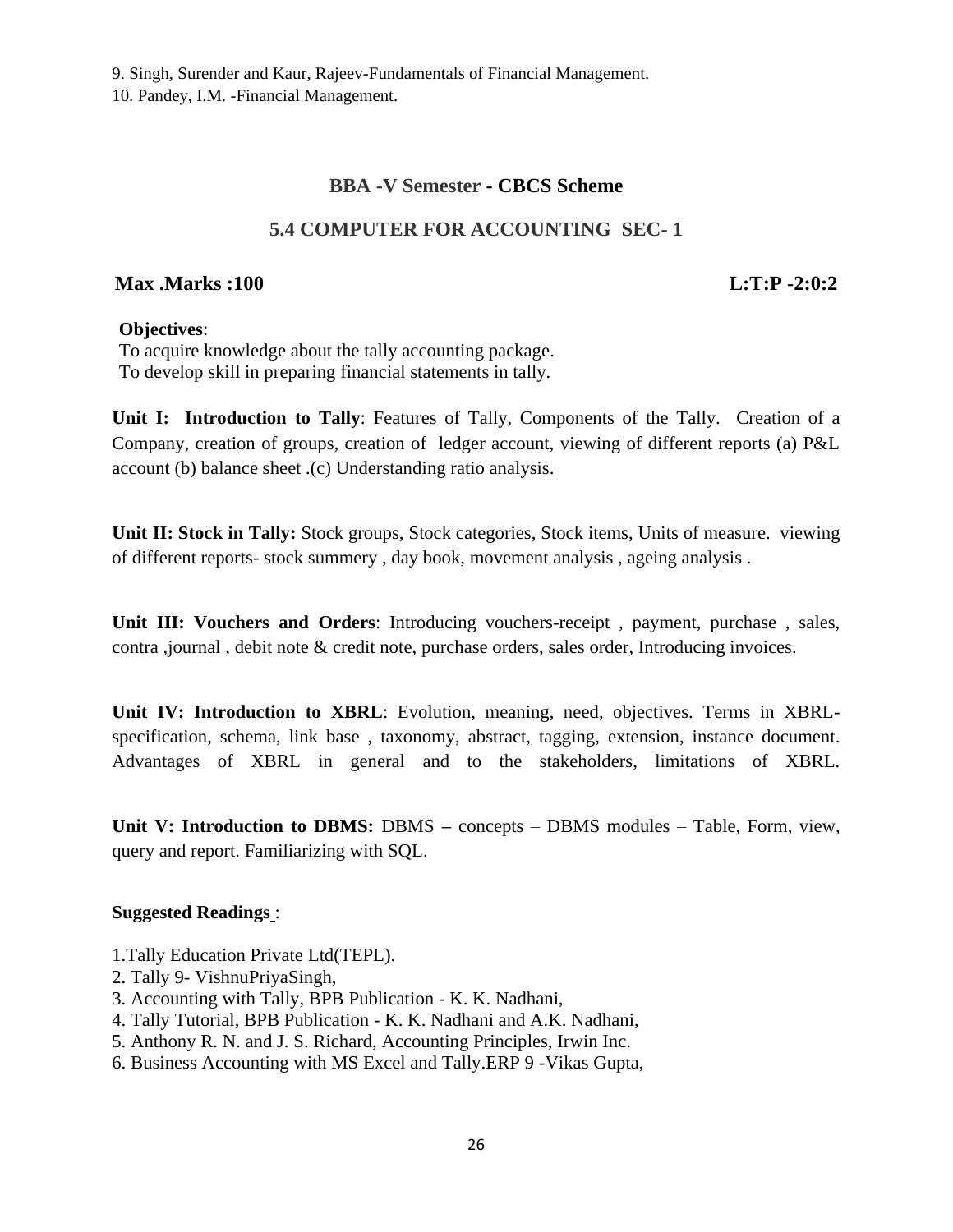# **BBA - V Semester - CBCS Scheme 5.5a HUMAN RESOURCE MANAGEMENT DSE-1A**

## **Max. Marks: 100** L: T: P – 4:1:0

**Objective:** To enable the students to learn to manage the human resources effectively in an organization**.**

### **Unit I: Introduction:**

Human Resource Management: Concept and Functions, Role, Status and competencies of HR Manager, HR Policies, Evolution of HRM, HRM v/s HRD. Emerging Challenges of Human Resource Management; Workforce diversity; Empowerment; Downsizing; VRS; Human Resource Information System

### **Unit II: Acquisition of Human Resource:**

Human Resource Planning- Quantitative and Qualitative dimensions; job analysis – job description and job specification; Recruitment – Concept and sources; Selection – Concept and process; test and interview; placement and induction

### **Unit III: Training and Development:**

Concept and Importance; Identifying Training and Development needs; Training Methods Designing Training Programmes; Role-Specific and Competency, based training; Evaluating Training Effectiveness; Training Process Outsourcing, Supervisory, Executive and Management Development, Career Development.

#### **Unit IV: Performance Appraisal:**

Nature, objectives and importance; Modern techniques of performance appraisal; potential appraisal feedback and employee counseling; job changes - transfers and promotions; Compensation: concept and policies, Job evaluation; methods of wage payments and incentive plans; fringe benefits; performance linked compensation.

#### **Unit V: Maintenance:**

Employee health and safety; employee welfare; social security; Employer-Employee relationsgrievances-handling and redressal; Industrial Disputes - causes and settlement machinery

## **Suggested Readings:**

1. Gary Dessler. A Framework for Human Resource Management. Pearson Education.

2. DeCenzo, D.A. and S.P. Robbins, Personnel/Human Resource Management, Pearson Education.

3. Bohlendar and Snell, Principles of Human Resource Management, Cengage Learning

4. Ivancevich, John M. Human Resource Management. McGraw Hill.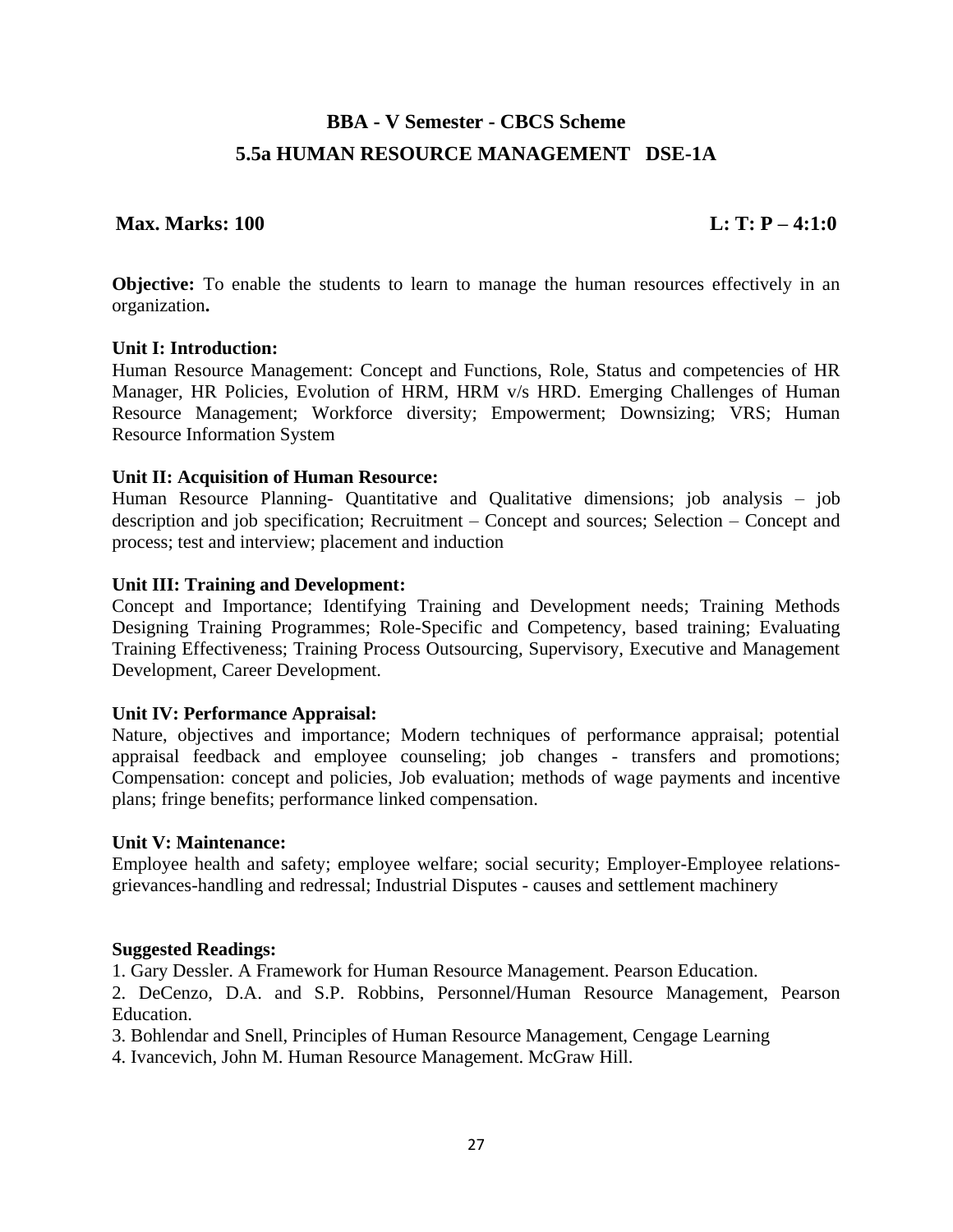# **BBA - V Semester – CBCS Scheme 5.5b BUSINESS RESEARCH METHODS DSE-1B**

## **Max. Marks:100 L:T:P- 4:1:0**

**Objective:** To enable the students for acquiring basic knowledge in business research methods and to develop basic skills in them to conduct survey researches.

**Unit I: Research:** Meaning, Motivation in Research, Research process, Criteria of Good Research. Business Research: Meaning, Nature and Scope– Role of Business Research in decision making and Applications. Problems encountered by Researchers in India.

**Unit II: Research proposal**; Criteria of a good Research problem-Sources of Problem, Selection & Definition of Problem. Research Design: Introduction, Meaning, Characteristics of a good research design, need, types of Research Design, Concepts relating to research design.

**Unit III: Data Collection**: Primary & Secondary data. Survey Vs. Observations. Random sample collection methods. Comparison of self-administered, telephone, mail, email techniques. Qualitative Research Tools: Depth Interviews focus groups and projective techniques.

**Unit IV: Measurement & Scaling**: Primary scales of Measurement-Nominal, Ordinal, and Interval &Ratio. Scaling techniques-paired comparison, rank order, constant sum, semantic differential, itemized ratings, Likert Scale; Questionnaire-form & design. Sampling: Sampling techniques, determination of sample size using statistical techniques.

**Unit V: Data Analysis:** Analysis of Variance (ANOVA) One-Way & Two-Way, Chi square test (goodness of Fit). Report writing: Contents of a Research Report. Plagiarism in Business Research – Meaning & Effects; Plagiarism detection software

#### **Suggested Readings:**

1. Chawla, D, &Sondhi,N. (2011) Research Methodology Concepts and Cases (1st ed.). Vikas Publishing House

2. Malhotra, N & Dash. S (2010) Marketing Research An Applied Orientation (6th ed.).Pearson, Prentice Hall of India.

3. Zikmund, W.G., Babin, B.J., Carr, J.C. & Griffin, M. (2013). Business Research Methods(9th ed.). Cengage Learning.

4. Johnson, R.A. &Wichern, D.W. (1997) Business Statistics-Decision Making with Data(1st ed.). John Wiley & Sons.

5. Cooper, D.R. & Schindler, P.S. (2008) Business Research Methods (10th ed.). McGraw Hill Education. Education Private Limited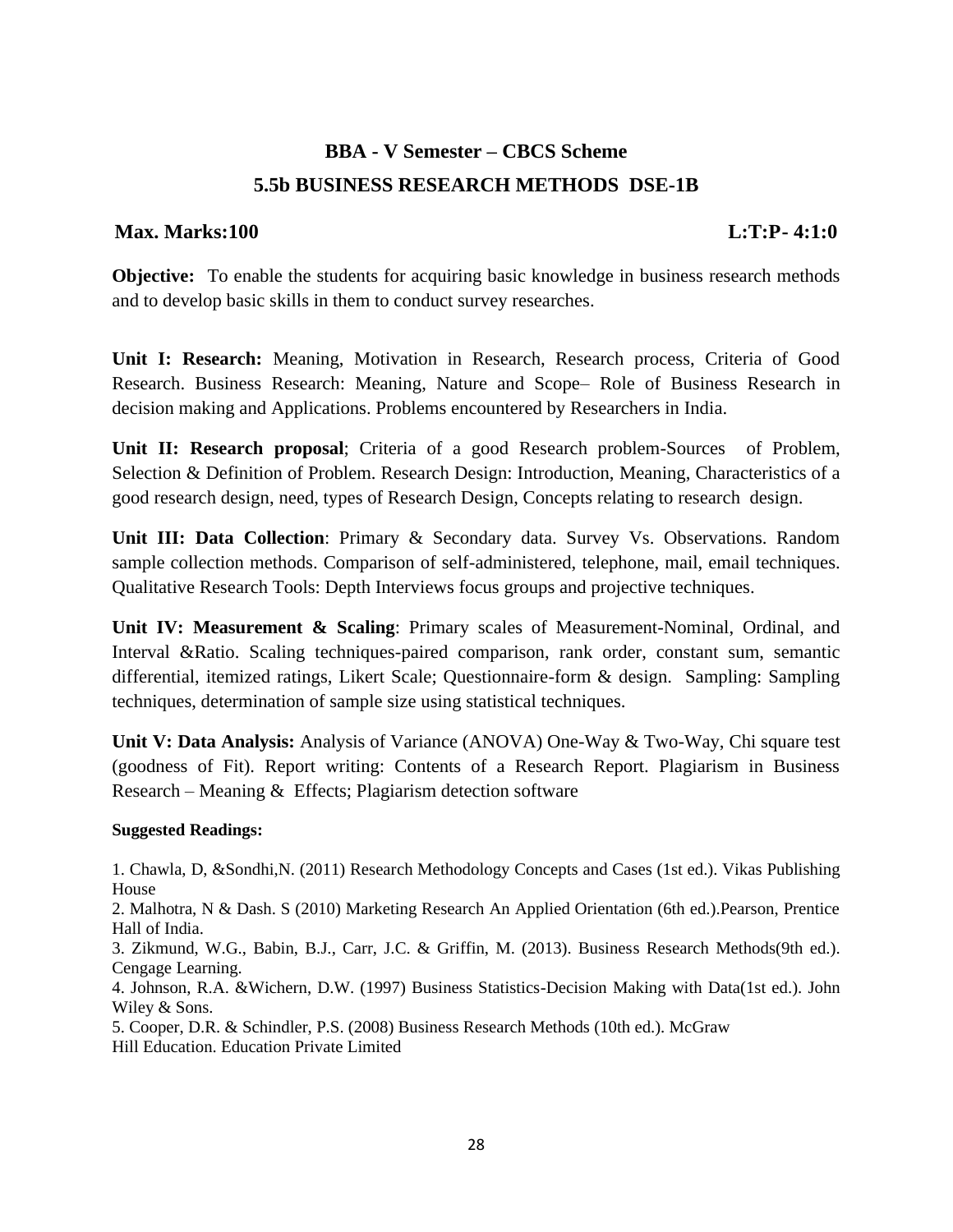# **V SEMESTER - BBA – CBCS SCHEME 5.5c BUSINESS DECISIONS-I DSE-1C**

## **Max Marks: 100 L:T:P – 4:1:0**

**Objective:** The purpose of this course is to apply micro economic concepts and techniques in evaluating business decisions taken by firms. The emphasis is on explaining how tools of standard price theory can be employed to formulate a decision problem, evaluate alternative courses of action and finally choose among alternatives. Simple geometry and basic concepts of mathematics will be used in the course of teaching.

## **Unit 1: Market Dynamics:**

Individual demand, market demand, individual supply, market supply, market equilibrium; Elasticity of demand and supply : Price elasticity of demand, income elasticity of demand, cross price elasticity of demand, elasticity of supply.

## **Unit 2: Theory of Consumer Behaviour :**

Cardinal utility theory, ordinal utility theory (indifference curves, budget line, consumer choice, price effect, substitution effect, income effect for normal, inferior and Giffen goods), revealed preference theory.

## **Unit 3: Producer and Optimal Production Choice:**

Optimizing behaviour in short run (geometry of product curves, law of diminishing margin productivity, three stages of production), optimizing behaviour in long run (isoquants, iso-cost line, optimal combination of resources) Costs and scale: traditional theory of cost (short run and long run, geometry of cost curves, envelope curves), modern theory of cost (short run and long run), economies of scale, economies of scope.

## **Unit 4**: **Theory of Firm and Market Organization:**

Perfect competition (basic features, short run equilibrium of firm/industry, long run equilibrium of firm/industry, effect of changes in demand, cost and imposition of taxes); monopoly (basic features, short run equilibrium, long run equilibrium, effect of changes in demand, cost and imposition of taxes, comparison with perfect competition, welfare cost of monopoly), price discrimination, multi plant monopoly ; monopolistic competition (basic features, demand and cost, short run equilibrium, long run equilibrium, excess capacity) ; oligopoly (Cournot's model, kinked demand curve model, dominant price leadership model, prisoner's dilemma.

**Unit 5: Business Cycle:** Definition, phases, boom (prosperity ), recession, depression, recovery. Impact of business cycle on business decision. Theories of business cycles: multiplier and accelerator, Keynesian theory

## **Suggested Readings:**

1. Dominick Salvatore (2009). Principles of Microeconomics(5th ed.) Oxford University Press 2. Lipsey and Chrystal. (2008). Economics. ( 11th ed.) Oxford University Press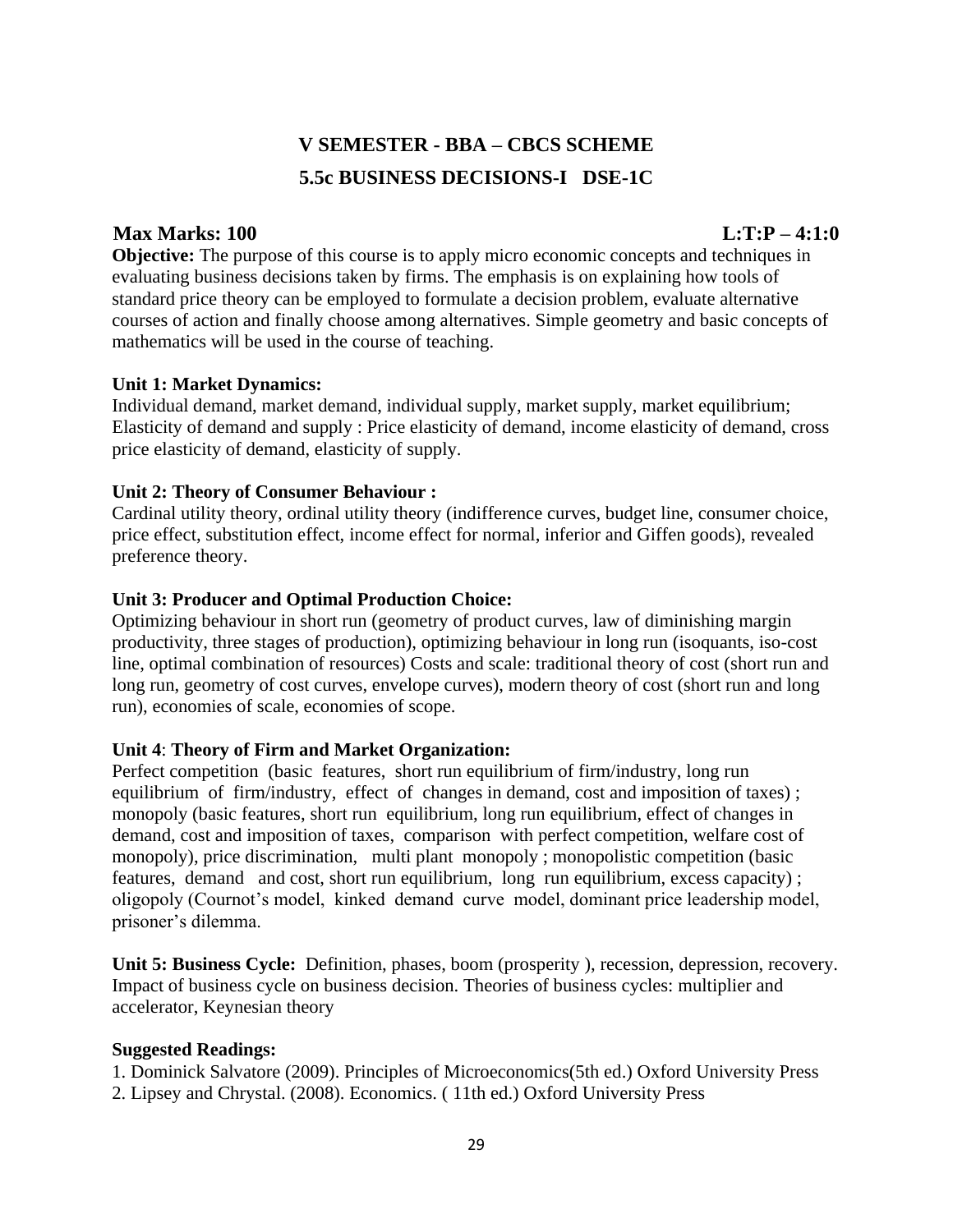3. Koutosyannis (1979). Modern Micro Economics. Palgrave Macmillan

4. Pindyck, Rubinfeld and Mehta. (2009). Micro Economics. (7th ed. ). Pearson

## **V SEMESTER - BBA - CBCS SCHEME**

## **5.5d INTERNATIONAL BUSINESS DSE-1D**

## **Max. Marks: 100 L: T: P – 4:1:0**

**Objective:** To facilitate students in understanding the international business in a multi cultural world.

## **Unit: I**

**Introduction to International Business:** Meaning, definition- nature –Forms of International Business- Approaches to International Business- Theories of International Trade- Modes of entry into international business.

## **Unit: II**

**Globalization:** Meaning, definition, features, Stages, Manifestation of Globalization, essential conditions for Globalization, Advantages and disadvantages- India and Globalization.

## **Unit**: **III**

**Role Of MNCs In International Business:** Meaning, definition- Distinction between Domestic and foreign companies- types of MNCs – organizational structure of MNCs- role of MNCs in the development of international business- role of MNCs in the development of Indian business.

## **Unit**: **IV**

**International Marketing Intelligence:** Meaning - International marketing information- sources of information- international marketing information system- international marketing researchapplication of international marketing information.

## **Unit: V Import and Export:**

- A) Export procedures and documents.
- B) Import procedures and documents.

- 1. International Business- Dr Aswathappa
- 2. International Business- P Subba Rao
- 3. International Business- Francis Cherunilam
- 4. International Business- Jyot
- 5. International Trade- Mithani
- 6. International Trade- Sundaram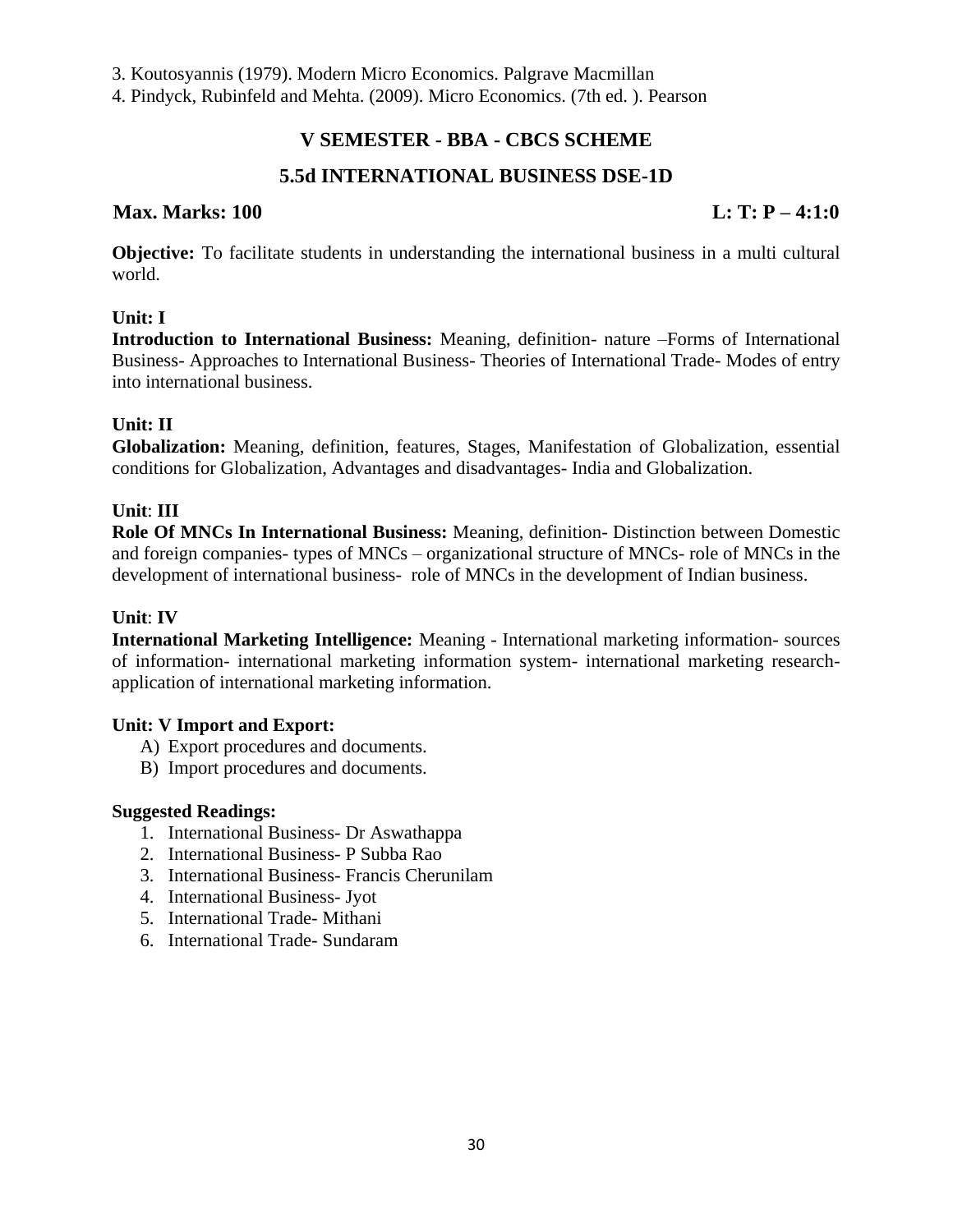# **BBA V Semester – CBCS Scheme 5.6a CORPORATE TAX PLANNING DSE-2A**

## **Max. Marks: 100 L:T:P - 4:1:0**

**Objective:** To provide Basic knowledge of corporate tax planning and its impact on decision-making.

## **Unit 1:**

**Tax planning, Tax management, Tax Evasion, Tax Avoidance**. Corporate tax in India, Assessment of Company–Types of Company- Residential status - Deduction under chapter VI A, Total income and Tax liability -Minimum Alternative Tax.(MAT).

## **Unit 2:**

## **Tax planning-1**

**Tax planning with reference to setting up of a new business:** Locational aspect, Nature of Business, Form of organization-Tax planning with reference to Financial Management decision - Capital Structure, Dividend including deemed Dividend and Bonus Shares; Tax planning with reference to sale of scientific research assets.

## **Unit 3: Tax planning-2**

**Tax planning with reference to specific management decisions** - Make or Buy; Own or Lease; repair or replace Tax planning with reference to employees' remuneration Tax planning with reference to receipt of insurance compensation Tax planning with reference to distribution of assets at the time of liquidation.

## **Unit 4: Special Provisions relating to Non-Residents**

Double taxation relief; Provisions regulating transfer pricing; Advance rulings; Advance pricing Agreement.

## **Unit 5: Tax Planning with Reference to Business Restructuring**

Amalgamation, Demerger, Slump sale, Conversion of sole proprietary concern/Partnership firm into Company, Conversion of company into LLP, Transfer of assets between holding and subsidiary companies.

## **Suggested Readings:**

1. Vinod K. Singhania and Monica Singhania, Corporate Tax Planning. Taxmann Publications Pvt.Ltd., New Delhi.

2. GirishAhuja and Ravi Gupta.Corporate Tax Planning and Management. Bharat Law House, Delhi.

3. ShuklendraAcharya and M.G. Gurha.Tax Planning under Direct Taxes. Modern Law Publication, Allahabad.

4. D.P. Mittal, Law of Transfer Pricing. Taxmann Publications Pvt. Ltd., New Delhi.

5.  $IAS - 12$  and  $AS - 22$ .

6. T.P. Ghosh, IFRS, Taxmann Publications Pvt. Ltd. New Delhi.

## **Journals**

- 1. Income Tax Reports, Company Law Institute of India Pvt. Ltd., Chennai.
- **2.** Taxman, Taxmann Allied Services Pvt. Ltd., New Delhi.
- **3.** Current Tax Reporter**,** Current Tax Reporter, Jodhpur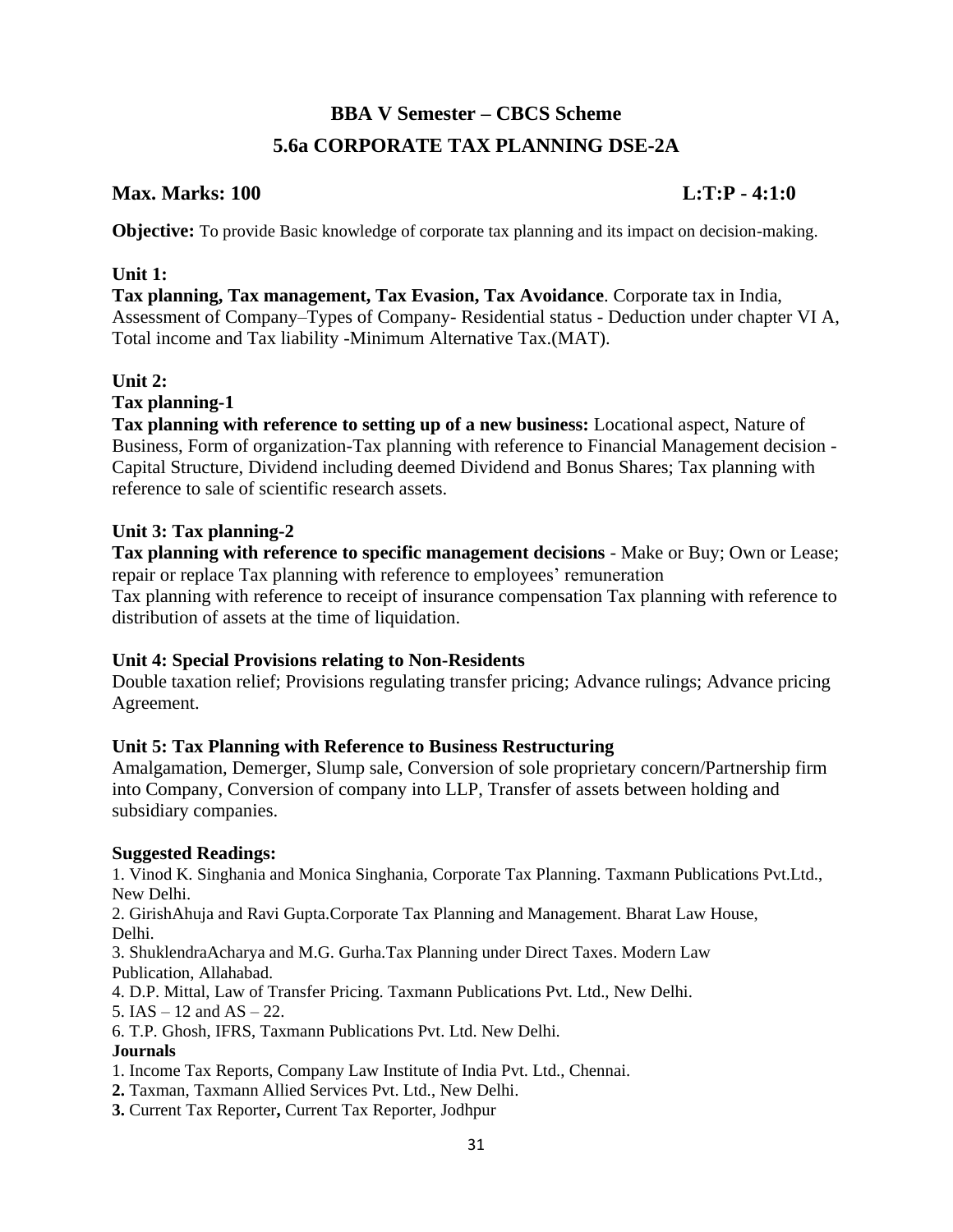## **BBA-V Semester-CBCS Scheme**

## **5.6b PORTFOLIO MANAGEMENT DSE-2B**

## **Max. Marks: 100 L:T:P- 4:1:0**

**Objective**: The aim of this course is to provide a conceptual framework for analysis from an investor's perspective of maximizing return on investment – a sound theoretical base with examples and references related to the Indian financial system.

**Unit I**: **Introduction to Investment Management**: Meaning of investment-, objectives, investment v/s speculation, investment v/s gambling, investment avenues, types of security, types of investors-meaning of portfolio and portfolio management, benefits of diversification-Risk: meaning, type: systematic and unsystematic risk, measurement of risk and expected return of stocks.

## **Unit II: Security Analysis:**

Fundamental Analysis: Economy, industry and company analysis.Technical Analysis: Meaning and basic principles of technical analysis- Dow Theory.

## **Unit III: Portfolio Analysis:**

Measurement of Risk of a Portfolio and Portfolio Return- Correlation between Security Returns-Mean, Variance computation- calculation of Portfolio risk and return of portfolios with two securities only.

## **Unit IV: Portfolio Construction:**

Modern Portfolio Theory: Morkowitz Model, Assumptions of Morkowitz Portfolio Theory, Concept of Efficient Frontier, optional Portfolio selection, Limitations of Markowitz Model-Sharpe's Single Index Model: Portfolio construction using Sharpe's Single Index Model. Capital Asset Pricing model(CAPM):Assumptions, Capital Market Live- Security market live pricing of securities with CAPM, Problems in determining underpriced and overpriced securities.

#### **Unit V: Portfolio Evaluation and Revision:**

Meaning of Portfolio Evaluation, need, Measures: Sharpe Ratio, Treyror Ratio and Jensen's measure. Portfolio Revision: Meaning and constraints. Active and passive portfolio revision strategy.

- 1. S.Kevin- Investment Analysis and Portfolio Management
- 2. Prasanna Chandra Security Analysis and Portfolio Management
- 3. Punithavathy Pandian Security Analysis and Portfolio Management
- 4. K Nagarajan and G Jayabal Investment and Portfolio Management
- 5. Sudhindra Bhat- Security Analysis and Portfolio Management
- 6. Rohini Singh Security Analysis and Portfolio Management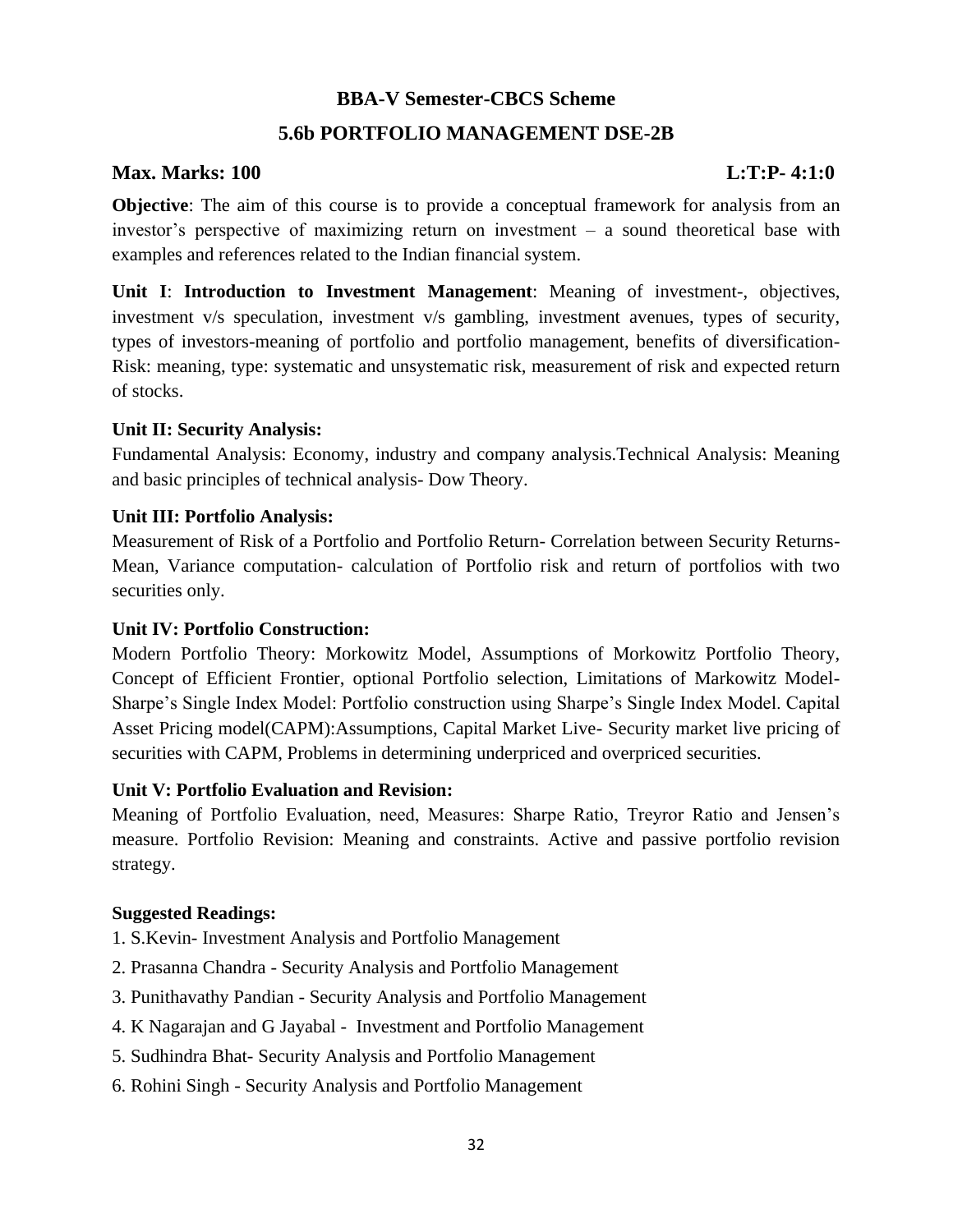## **BBA - V Semester - CBCS Scheme**

## **5.6c INSURANCE MANAGEMENT DSE-2C**

## **Max. Marks: 100 L: T: P** – 4:1:0

**Objectives:** To enable the students to understand the management of insurance business**.** 

## **Unit-I:**

**Insurance:** Meaning, nature, parties and principles. Management Functions in Insurance Business- Planning, Organizing, Staffing, Directing and Controlling.

## **Unit-II:**

**Life Insurance**: Concept-need-types of life insurance policies- procedure for life insurance claims-A brief study of institutions dealing with life insurance business in India.

## **Unit-III:**

**General Insurance**: Concept – need- growth – procedure for general insurance claims – a brief study of institutions dealing in general insurance business in India. Life insurance v/s General insurance business.

**Unit-IV: A** Study of Salient features of Insurance Act of 1973 and Employees State Insurance Act. IRDA – Role and functions of IRDA.

## **Unit-V:**

**Frauds In Insurance Business**: Determination of false claims – procedure for establishing false claims – Special protection available to insurance business companies against frauds.

- 1. Insurance management Anand Ganguly
- 2. General insurance John Magee and David Bicklhaupt
- 3. Life and health insurance Davis W. Gregg
- 4. Life insurance underwriting  $-R$  Venugopal and K C Mishra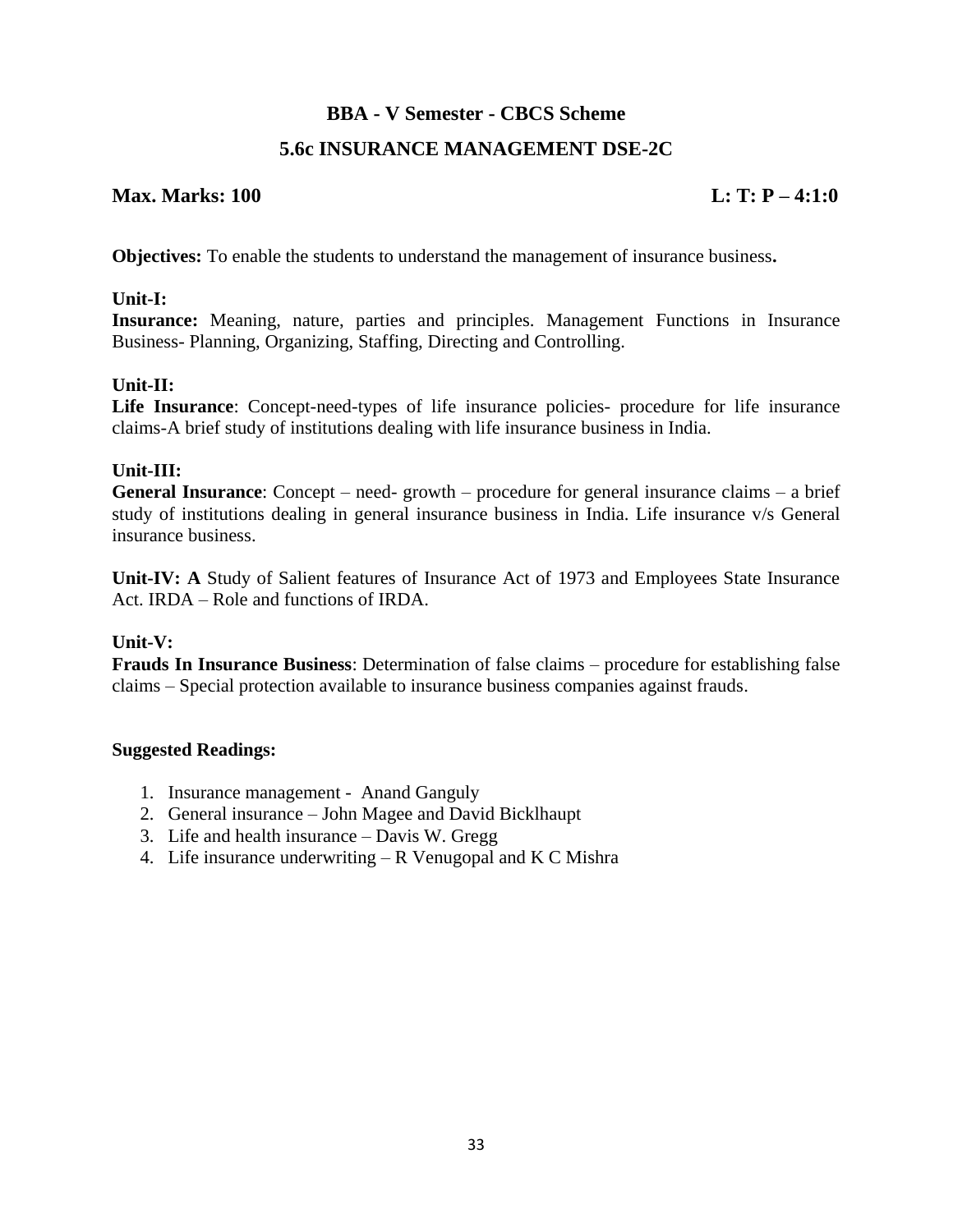## **BBA - V Semester - CBCS Scheme**

## **5.6d INTERNATIONAL MARKETING DSE-2D**

## **Max. Marks: 100 L: T: P – 4:1:0**

**Objectives:** To enable students to acquire knowledge about the operations marketing in international environment**.** 

**Unit I**: **International Marketing:** Introduction, Reasons and motives for international marketing, feature and need of international marketing, advantages, scope of international marketing, international marketing vs domestic marketing, competitive or differential advantage, management orientation.

**Unit II: International Marketing Environment**: Economic, social, political, demographic and technological. Challenges in global marketing.

**Unit III: International Product Decisions**: Product mix, product life cycle, new product development, product strategies, branding and packaging.

**Unit IV: International Business Ethics:** Concept of ethics in business, social responsibility of international business- environmental and labor issues.

**Unit V: Insight Of International Trade**: EXIM policy, global agencies-WTO, IMF, FEMA and FERA

- **1.** International Marketing **-** Rathore & Jani
- **2.** International Marketing Francis Cherunilam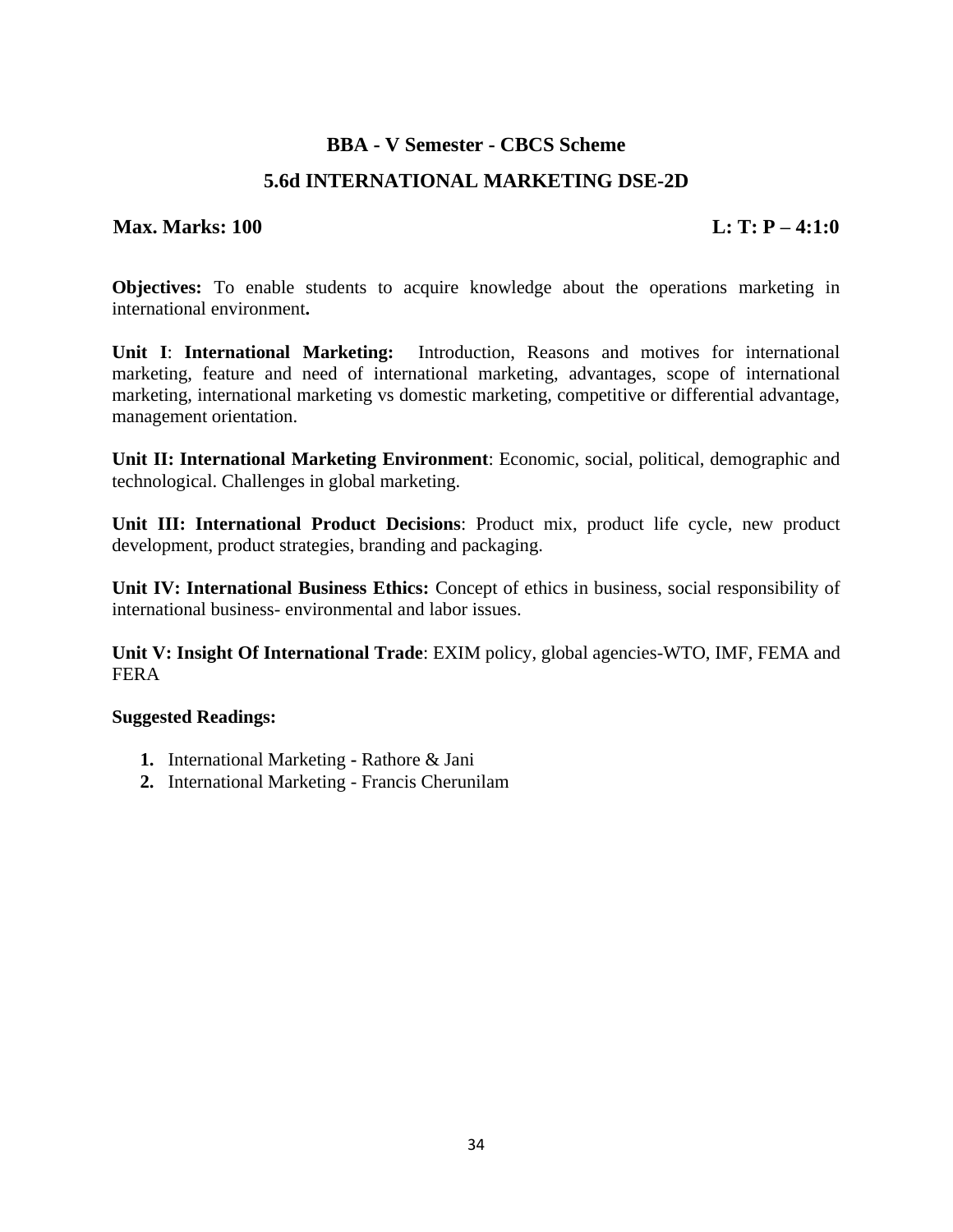# **BBA - VI Semester - CBCS Scheme 6.1 STRATEGIC MANAGEMENT DSC-17**

## **Max. Marks: 100 L:T:P-3:1:0**

**Objective**: To enable students to understand and evaluate corporate strategies.

**Unit – I: Strategic Management**: Meaning, definition-elements, strategic management process - Developing corporate vision, mission, goals and objectives of a business. SWOT Analysis.

**Unit – II: Levels Of Strategies**: Global level, Business level, Industrial level and Corporate levels strategies. Debottlenecking- learning curve-Experience Curve.

**Unit – III: Functional Level Strategies**: Marketing, production, operations and R&D plans and policies. Personnel and financial plan and policies.

**Unit – IV: Implementation of Strategies**: Project implementation, resource allocation, organization structure- corporate culture-leadership styles and Ethics.

**Unit – V: Strategy Evaluation**: Bench marking - Balance Score Card – Economic value Added- Reverse engineering-Business process reengineering- measurement of performance and control.

- 1. Strategic management---------Kesho Prasad
- 2. Strategic Management--------Charles W L Hill Gareth R. Jones
- 3. Strategic Management-------David, Fred R
- 4. Strategic Management in Action---Coulter, Mary K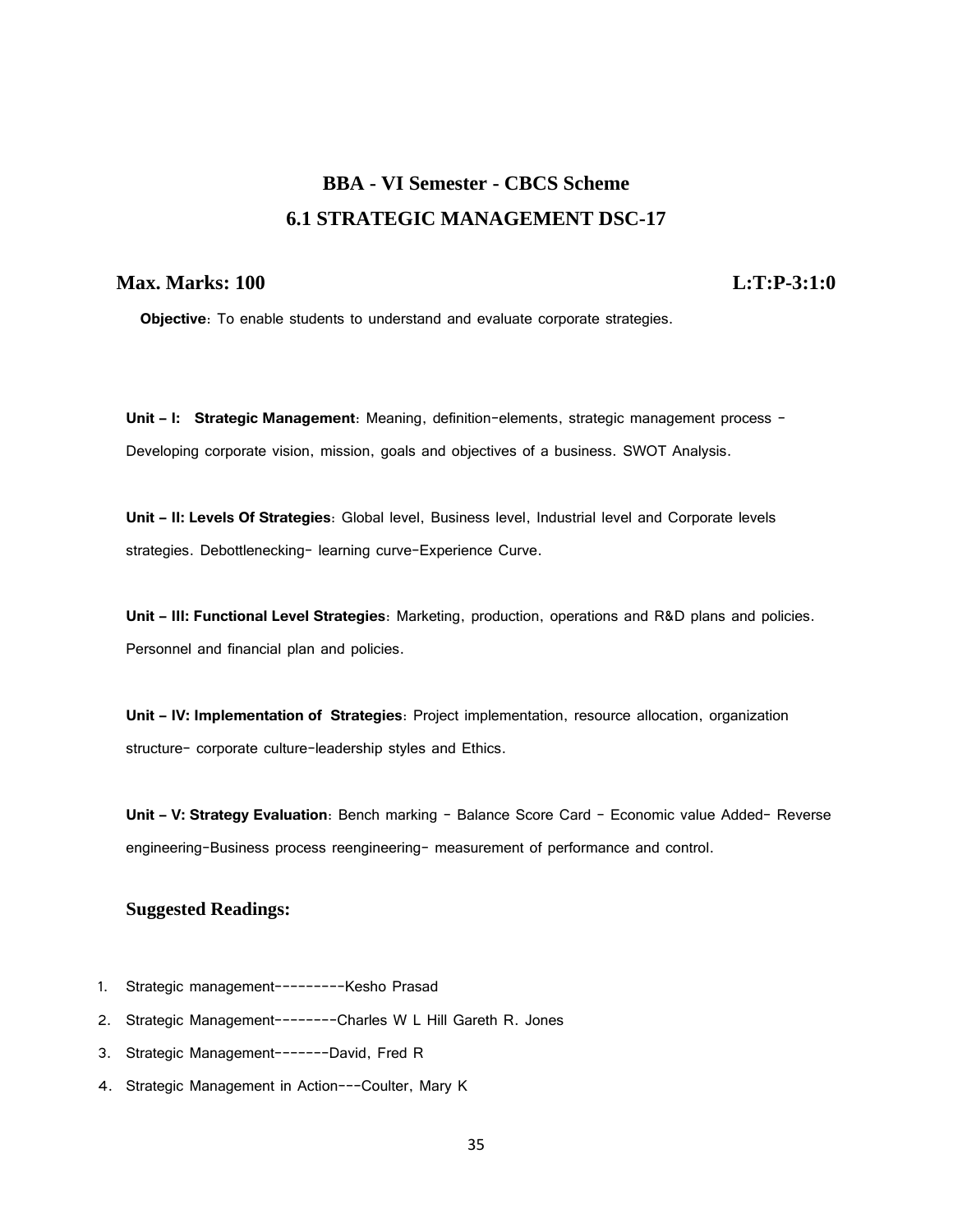- 5. Business Policies and Strategic Management-----Glueck, William F, Lawrence R Jaud.
- 6. Strategic management ----- Fernado
- 7. Strategic management ----- Alex Miller

## **BBA–VI Semester–CBCS Scheme**

## **6.2 GST** *&***CUSTOMS DUTY DSC-18**

## **Max. Marks: 100 L:T:P-4:1:0**

## **Objectives:**

- To equip the students with the knowledge of Goods and services tax.
- To make the BBA students more knowledge in the field of GST to that they can be self employed as tax consultants.

**Unit I: GST**: Meaning, Definition-Structure of GST-Types of GST-Features of GST-Benefits of GST. Difficulties in implementation of GST.GST Definitions –Aggregate Turnover, Agriculturist, Business, Credit Note and Debit Note, Exempt Supplies Input, Input service, Input service Distributor, Intra-state supply of Goods, Job work, Invoice. Composition Levy, Mixed supply, Outward Supply, Related Person, Turnover in state.

**Unit II: Time of Supply**: Introduction, Time of Supply of Goods – Forward charge, Reverse charge, Residuary, special charges – Time of supply of service – Forward charge, Reverse charge, Vouchers, Residuary, Special charges, Problems on determination of Time of Supply – Place of Supply – Problems on determination of Place of Supply - Value of Taxable Supplyconditions, Inclusions consideration not wholly in money, Supply between two related persons, Supply through agent, Cost based value, Residual valuation, Specific Supplies, Service of pure agent problems on determination of value of supply of Goods and Services.

**Unit III: Input Tax Credit**: Meaning, Conditions for taking credit, Ineligible input tax credit, Availability of credit in special circumstances, Input tax credit and change in constitution of registered person, taking input tax credit in respect of inputs and capital goods sent for job work, Manner of Distribution of Credit by Input Service Distributor (ISD), Problems on input Tax **Credit**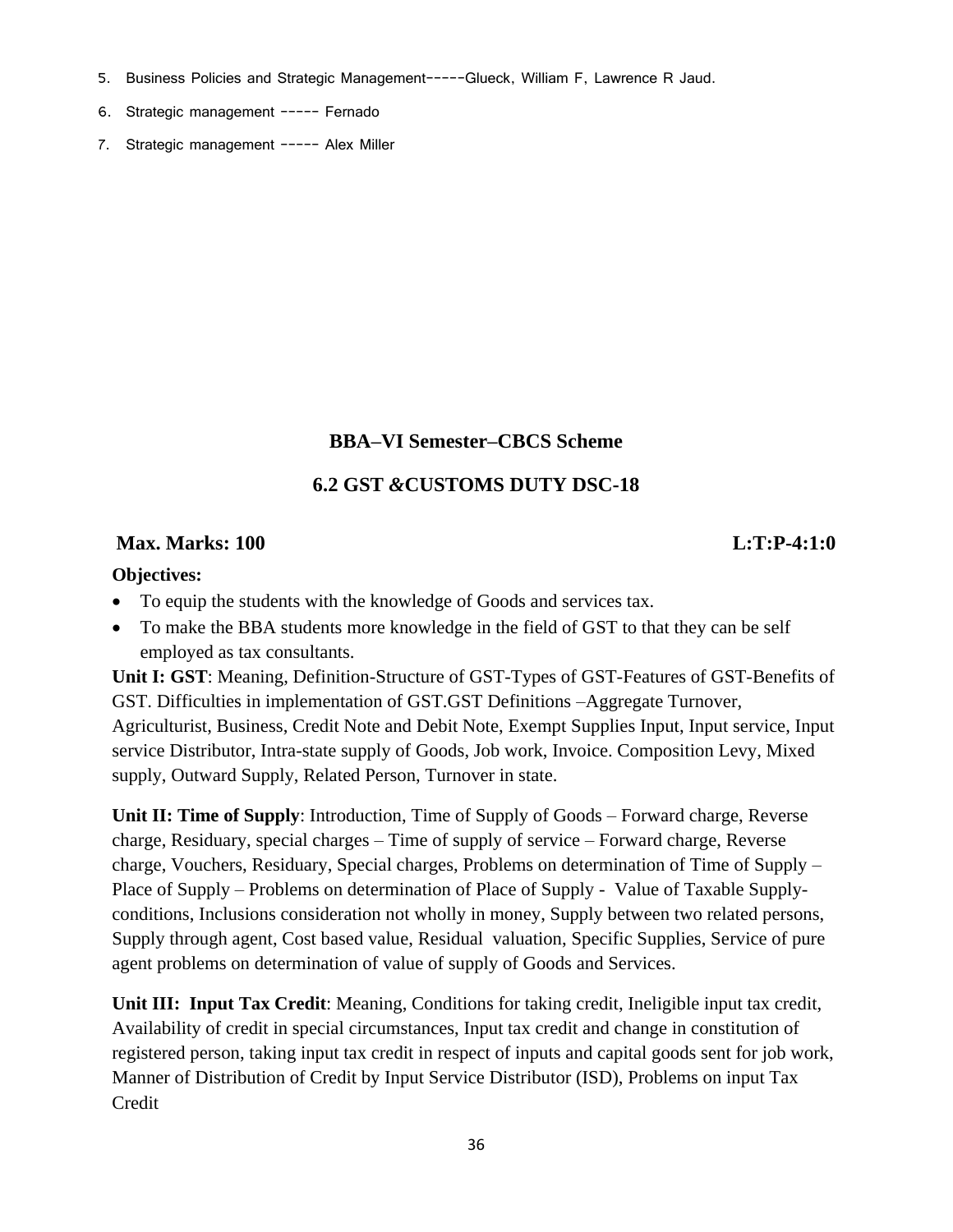**Unit IV: Registration under GST:** Persons liable for registration, Compulsory registration, Procedure for Registration, Rejection of application for registration, Cancellation of Registration. Returns-Furnishing details of Outward Supplies and Inward Supplies, A brief introduction to GST forms – 1 to 8, Steps for filing forms, Levy of late fee.

**Unit V: Customs Act 1962:** Introduction – Definitions – Notified Goods & Specified Goods - Prohibitions of Importation & Exportation U/S 11 – Free goods- Goods under Negative list-Types of Customs Duty- Point of Levy of Customs duty- Computations of Assessable Value & Custom Duty.

**Suggested Readings:** GST And Customs Duty-------Dr Manuel Tauro, Dr Therese Pereira.Boscoss Publication. GST-------R. K .Jha, P.K. Singh

# **BBA-VI Semester-CBCS Scheme 6.3 MANAGEMENT ACCOUNTING DSC-19**

## **Max. Marks: 100 L: T: P-4:1:0**

**Objective**: To impart the students knowledge about the use of financial, cost and other data for the purpose of decision making.

## **Unit I: Introduction to Management Accounting:**

Meaning, Objectives, Nature, limitations and Scope of management accounting, Difference between cost , financial and management accounting.

## **Unit II: Budgetary Control:**

Concept of budget, budgeting and budgetary control, objectives, merits, and limitations. Types of budgets- problems on cash budget, fixed and Flexible budget, sales budget, and production budget.

Contemporary issues in budgeting- Zero base budgeting, Rolling budget, Programme and performance budgeting.

## **Unit III: Standard Costing:**

Meaning of standard cost and standard costing, advantages, limitations and applications. Differences between standard costing and budgetary control. Variance Analysis – material, labour, overheads and sales variances.

## **Unit IV: Marginal Costing:**

Absorption v/s Variable Costing: Distinctive features and income determination. Cost-Volume-Profit Analysis, Profit Volume ratio. Break- even analysis-algebraic and graphic methods. Angle of incidence, margin of safety.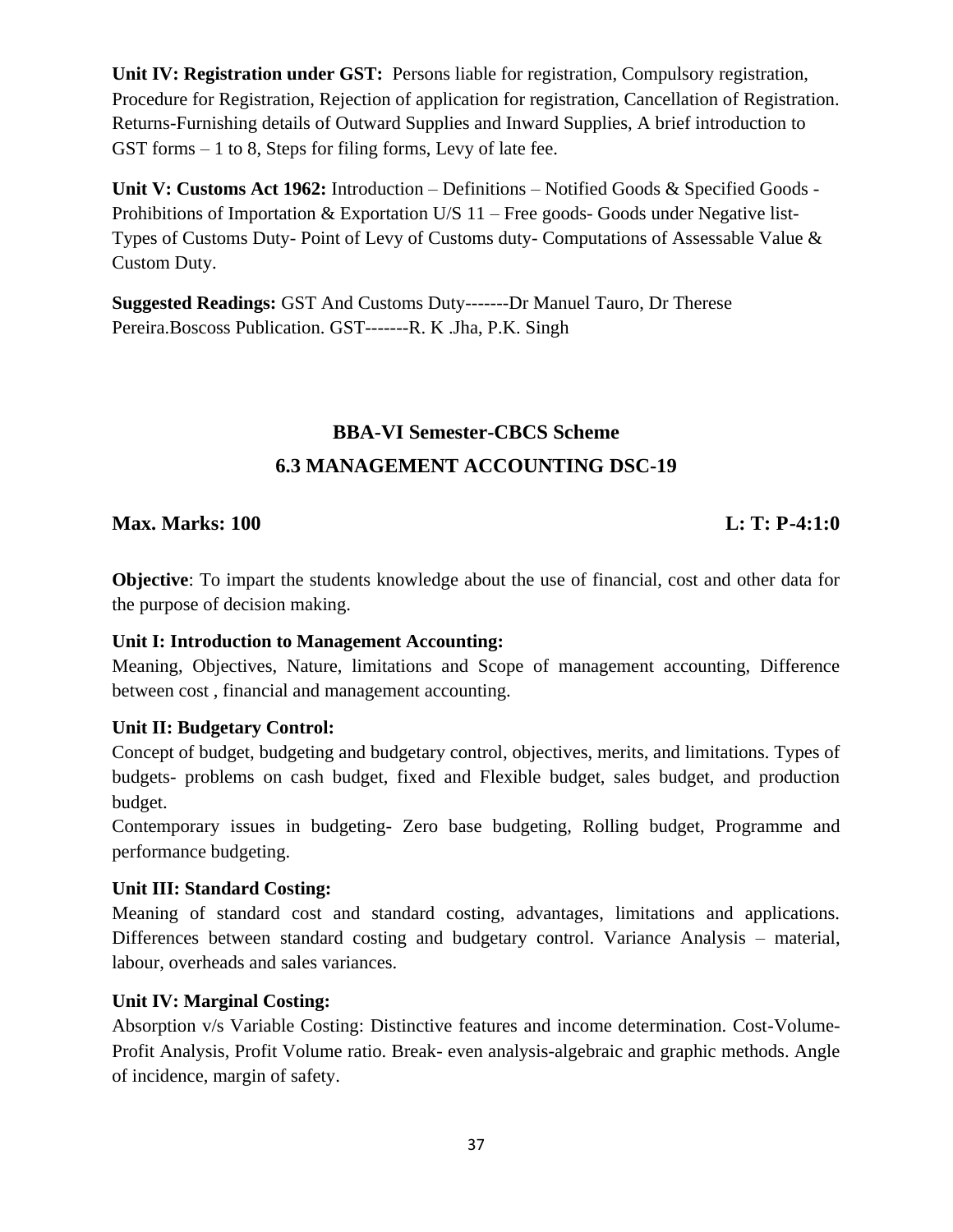Decision Making**:** Pricing, product profitability, make or buy, operate or shutdown, acceptance or rejection of export order and Key factor.

## **Unit V: Contemporary Issues:**

Responsibility Accounting: Concept, Significance, Different Responsibility Centers, Divisional Performance Measurement: Financial and Non-Financial measures. Transfer Pricing

## **Suggested Readings:**

1. Charles T. Horngren, Gary L. Sundem, Dave Burgstahler, Jeff O. Schatzberg**-**Introduction to Management Accounting **.**

2. Anthony A. Atkinson, Robert S. Kaplan, Ella Mae Matsumura, S. Mark Young-Management Accounting.

3. Singh, Surender- Management Accounting .

- 4. Garrison H., Ray and Eric W. Noreen-Managerial Accounting.
- 5. Goel, Rajiv- Management Accounting.
- 6. Arora, M.N- Management Accounting.
- 7. Maheshwari, S.N. and S.N. Mittal.-M a n a g e m e n t Accounting.
- 8. Singh, S. K. and Gupta Lovleen- Management Accounting Theory and Practice.
- 9. Khan, M.Y. and Jain, P.K- Management Accounting.
- 10. H.V. Jhamb- Fundamentals of Management Accounting.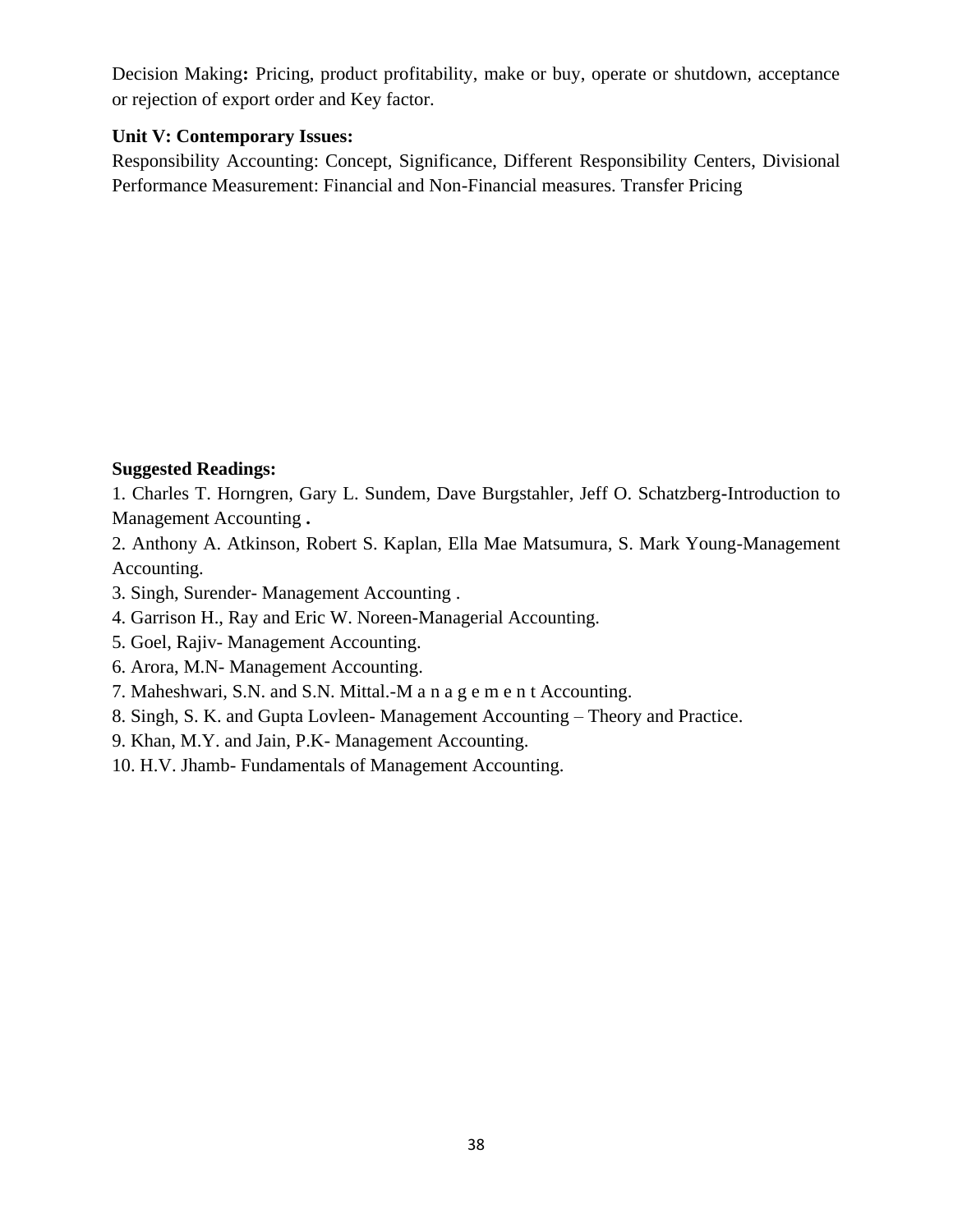## **BBA - VI Semester - CBCS Scheme**

## **6.4 PROJECT WORK SEC-2**

**Max. Marks: 100 L:T:P-1:1:2**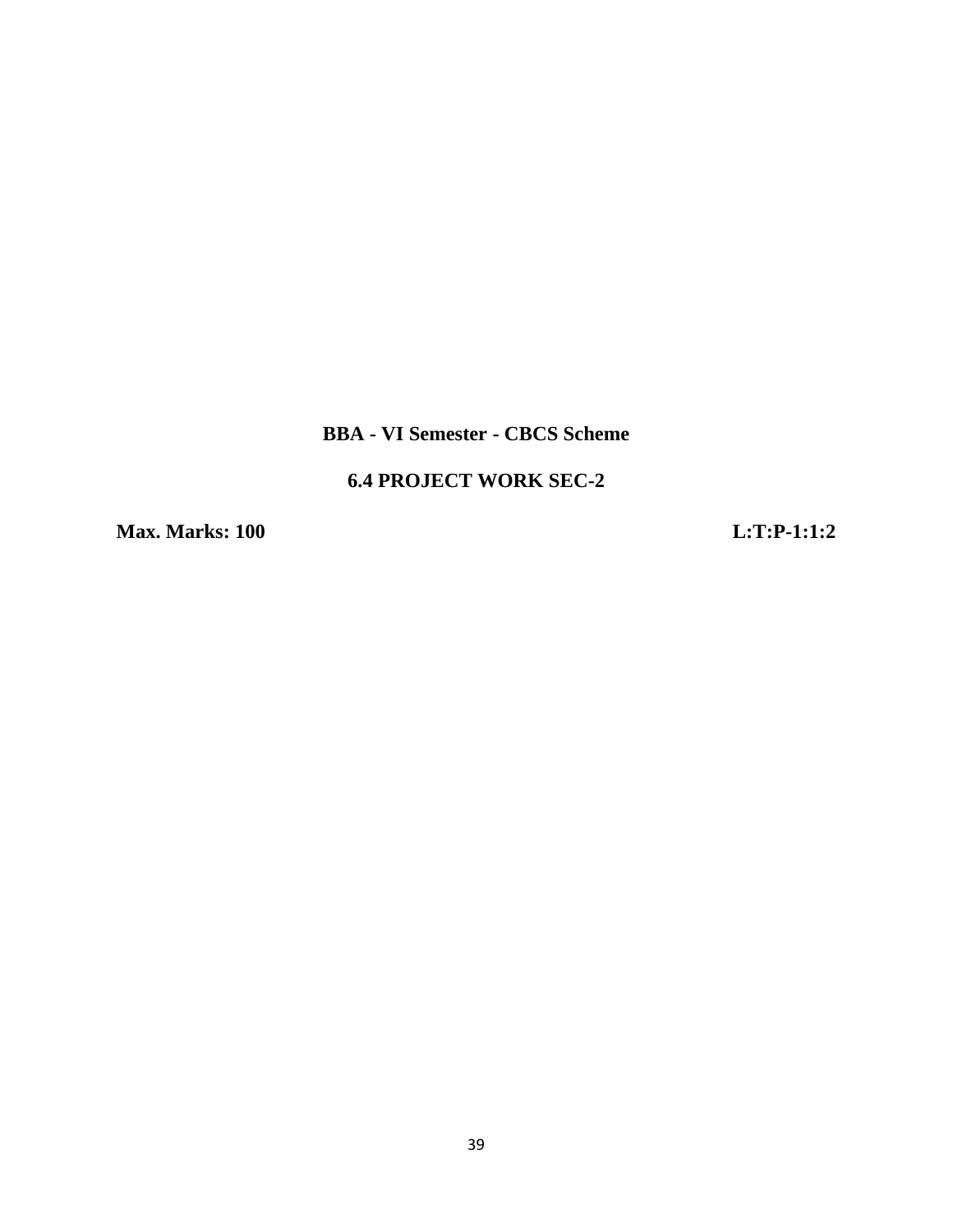# **BBA - VI Semester - CBCS Scheme 6.4 EVENT MANAGEMENT SEC-2**

## **Max. Marks: 100 L:T:P-3 :1:0**

**Objective:** The objective is to provide students with a conceptual framework of event management, event services, conducting event and managing public relations**.**

#### **Unit I: Introduction to Event Management:**

Meaning of events, analysis of events, types of events, persons involved in organising events – Event planner, event – coordinator, information manager, logistic, manager, catering manager, security manager, infrastructure manager, ticket/revenue collector, decoration – in – change and others (role and functions). Event manager – Role and responsibilities.

## **Unit II: Event Management Procedure:**

Principles for holding an Event. License, permissions from authorities. Preparing template for event management. Arrangements for holding an event – Building control, Fire extinguisher, Ambulance services, Electricity supply, Water supply, Security services, Entertainment, Sound system, Safety of guests. Concern about environment. Phonographic performance licence – Importance (case study).

## **Unit III: Conduct of an Event:**

Event planning – Meaning and importance, Event planning schedule, How to plan an event? Steps involved in planning corporate events. Event checklists, event checklists for event manager. Computer aided event management – Need and importance.

## **Unit IV: Public Relations (PR):**

Concepts of PR – Meaning and definition, objectives of PR, features of PR, basic functions of public relation office. Advantages and limitations of PR. Key PR tools. Media; different types, media management. Brain storming sessions, Types of brain storming. Tips for better brain storming.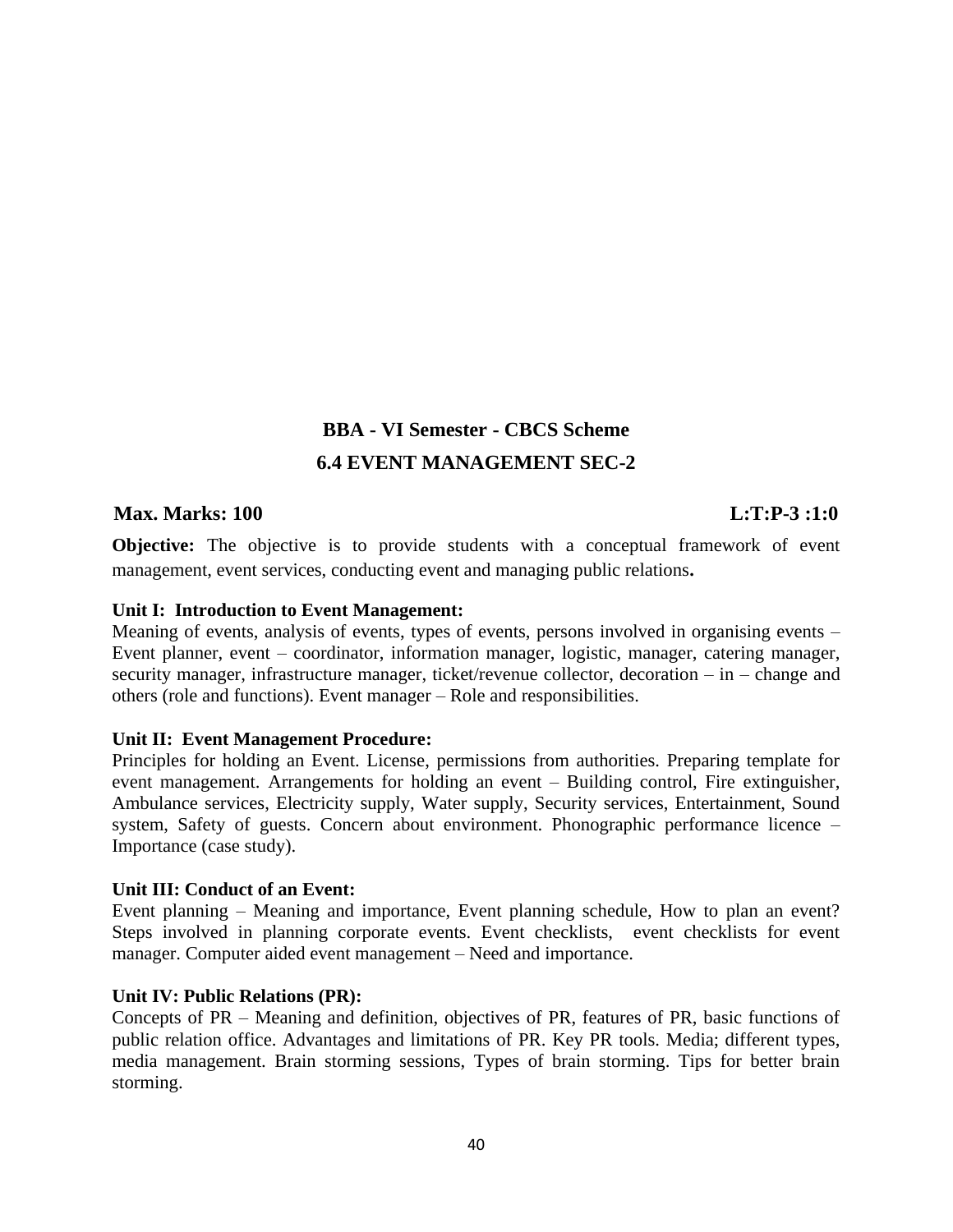## **Unit V: Corporate Events:**

Introduction, types of corporate events – conference, seminars, trade shows, business dinner, product launch, shareholders meeting, award ceremonies, incentives events, arrangements to be made, role, responsibilities of event organizers to be discussed, budgets to be prepared for each kind of activity. Elements of successful special events. Need for entertainment in corporate events. Reporting of corporate event

## **Suggested Readings:**

1. Event Entertainment and Production – Author: Mark Sonderm CSEP Publisher: Wiley & Sons, Inc. ISBN: 0-471-26306-0

- 2. Ghouse Basha Advertising & Media Mgt
- 3. Anne Stephen Event Management
- 4. K. Venkataramana, Event Management, SHBP.

## **VI Semester - BBA - CBCS Scheme**

## **6.5a RETAIL MANAGEMENT DSE-3A**

## **Max. Marks: 100 L: T: P – 4:1:0**

**Objectives:** To familiarize the students about functions of a retailer and retailing in India and International retailing.

**Unit: I: Retailing**: Meaning of retail and retailing– functions and activities of retailer- the rise of the retailer – Proximity of the consumer – the rise of consumerism

**Unit: II: Retail In India:** Introduction – evolution – Kirana stores to Hyper market – drivers of retail change in India – (a) Changing Income Profile (B) Diminishing Difference Between Rural And Urban (C) Changes In Consumption Pattern (D) The Emergence of a Young Earning India. Current retailing scenario in India

**Unit: III: International Retailing**: Meaning, market selection and growth stages in internationalization- market entry strategies- reasons for internationalization- internationalization process- problems for newcomers.

**Unit: IV: Theories of Retail Marketing:** (a) Environmental Theory (B) Cyclical Theory (C) Conflict Theory.

**Unit: V: Retail Formats**: Retail models (a) Classification on the Basis of Ownership (B) Classification on the Basis of the Merchandise Offered (C) Non - Store Retailing (D) Service Retailing.

#### **Suggested Readings:**

**1.** Retail Management –U C Mathur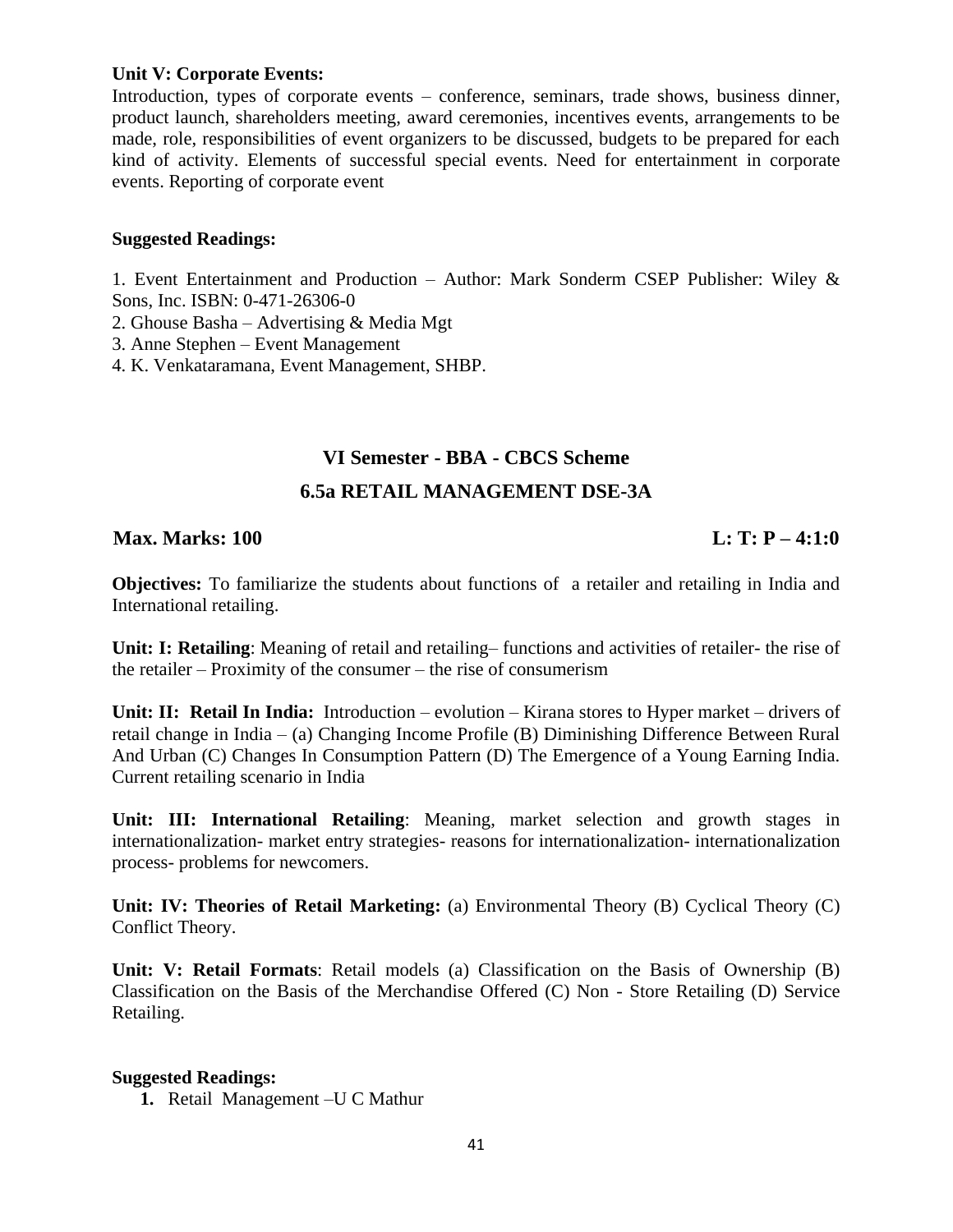- **2.** Retail management Suja Nair
- **3.** Retail management OXFORD
- **4.** Retailing management Swapna Pradhan

## **BBA - VI Semester - CBCS Scheme**

## **6.5b THEORY AND PRACTICE OF BANKING DSE-3B**

## **Max. Marks: 100 L:T: P – 4:1:0**

**Objective:** To acquaint the students relating to the theory and practice of banking**.**

#### **Unit-I: Introduction to Banking:**

Definition, Origin and growth of banks in India, structure of Indian banking system. Types of banks - Scheduled banks , nationalized banks, private sector banks, Regional Rural Banks, cooperative banks, foreign banks. Functions and modern services of commercial banks. Role of banks in economic development.

#### **Unit II: Reserve Bank of India:**

Reserve bank of India – Evolution, role and functions of RBI. Monetory policy – Meaning, objectives and importance.

#### **Unit- III: Banker and Customer Relationship:**

Relationship between banker and a customer - general and special relationship. Special type of bank customers. Types of bank accounts. Cheques - requisites, difference between cheque and bill of exchange, dating of cheques, crossing, endorsements, holders and holder in due course, dishonor of cheques. The paying banker and the collecting banker - duties. NRI A/C'S.

#### **Unit- IV: Loans and Advances:**

Principles of bank lending- liquidity, profitability, safety and security , social responsibilityrecommendations of the Talwar Committee. Types of advances- loans, cash credits, overdrafts, bill discounting, bank guarantee, letter of credit. Secured loans- forms of securities, mortgages, Pledge, distinction between pledge and mortgage. Hypothecation - types of loans under priority sector, loans to MSMES and agricultural sector. Educational loans, unsecured loans, personal loans.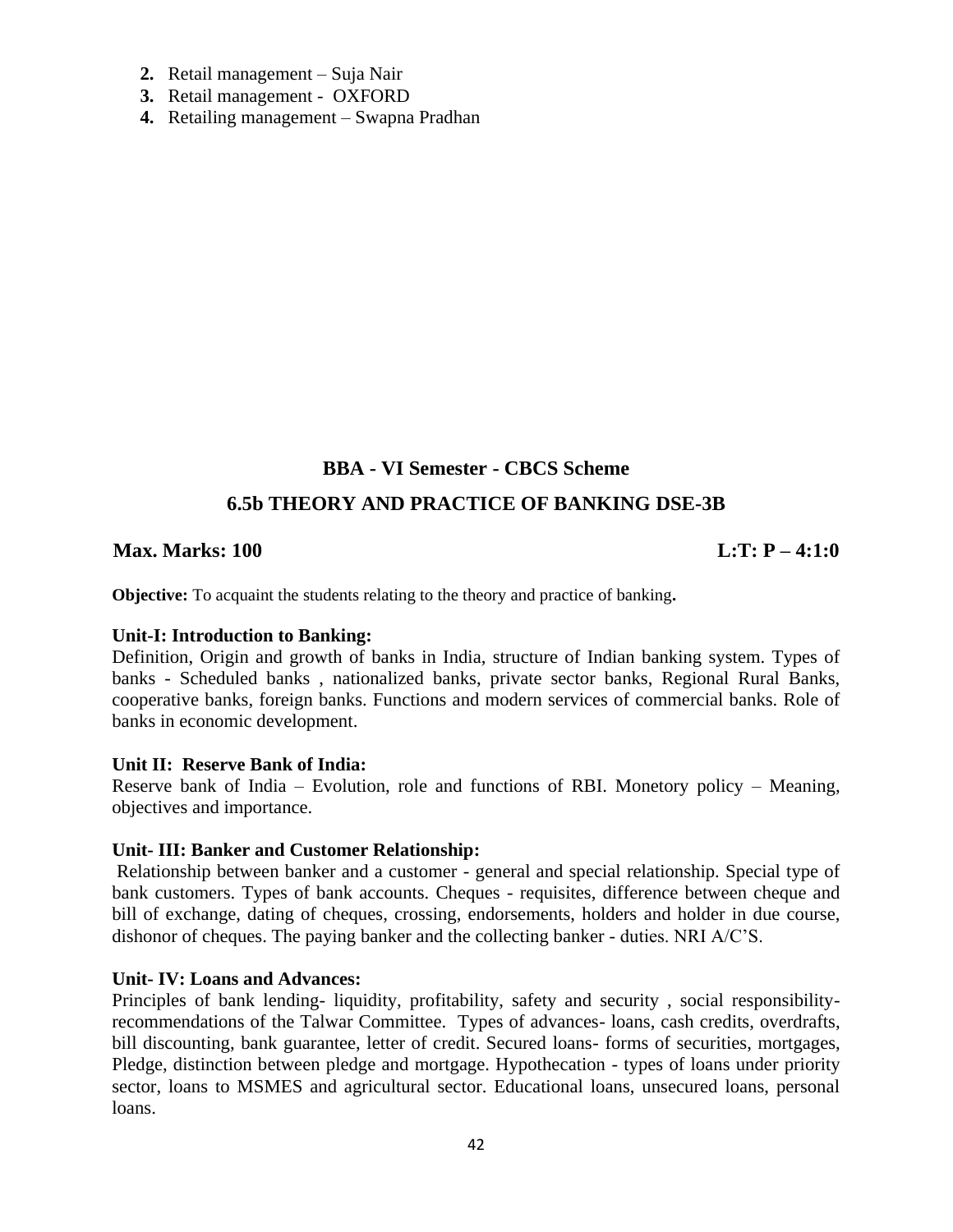## **Unit-V: Banking scenario in India:**

Core Banking - Introduction, elements, features and advantages. Net Banking - Definition, features, services offered, advantages, virtual banking , E- payments, ATM card, debit / credit cards, NEFT, RTGS, ECS ( credit / debit) E- money, electronic purse, digital cash, electronic cheque – meaning and advantages. Challenges faced by Indian banking sector - human resources, technological up gradation, cyber crimes, competition from foreign banks.

## **Suggested Readings :**

- 1. Agarwal, O.P, Banking and Insurance, Himalaya Publishing House.
- 2. Satyadevi. C, Financial Services Banking and Insurance, S Chand publications.
- 3. Suneja H.R, Practical and Law of Banking, Himalaya Publishing House.
- 4. Chabra T.N, Elements of Banking Law, Dhanpatrai & Sons.

## **BBA - VI Semester - CBCS Scheme**

## **6.5c BUSINESS DECISIONS-II DSE-3C**

## **Max. Marks: 100** L: T:  $P - 4:1:0$

### **Unit-I**

**Introduction to Managerial Economics**-Definitions and Scope-Fundamental Economic Principles that aid managerial decisions: Opportunity Cost Principles-Incremental Principles-Principle of Time Perspective-Discounting Principle-Equimarginal Utility Principle.

## **Unit-II**

**Demand and Demand Forecasting**: Demand-Meaning-Law of Demand-Demand Schedule-Demand Curve-Exceptions to Law of Demand-Demand Determinants.

Demand Forecasting: Meaning-Objectives-Factors involved in Demand Forecasting-Methods of Forecasting: Survey Method-Moving Average Method-Semi-average Method-Least Square Method.

## **Unit-III**

**Production and Cost Analysis**-Concept of Production function-Laws of Returns to Scale-Economies of Scale-Cost concept-Fixed and Variable Cost- Explicit and Implicit Cost-Marginal and Average Cost. Market Structures: Meaning and Features of Perfect and Imperfect Marketsprice and Output Determination under Oligopoly-Kinky Demand Curve.

## **Unit-IV**

**Pricing Policies and Practices**-Cost Plus Pricing or Mark-up Pricing-Marginal Cost Pricing-Illustration with problems-Multiple Product Pricing-Competitive Bidding of Prices.

## **Unit-V**

**Capital Budgeting-Meaning and importance**-Techniques-Pay Back Period method-Present Value method illustration with problems.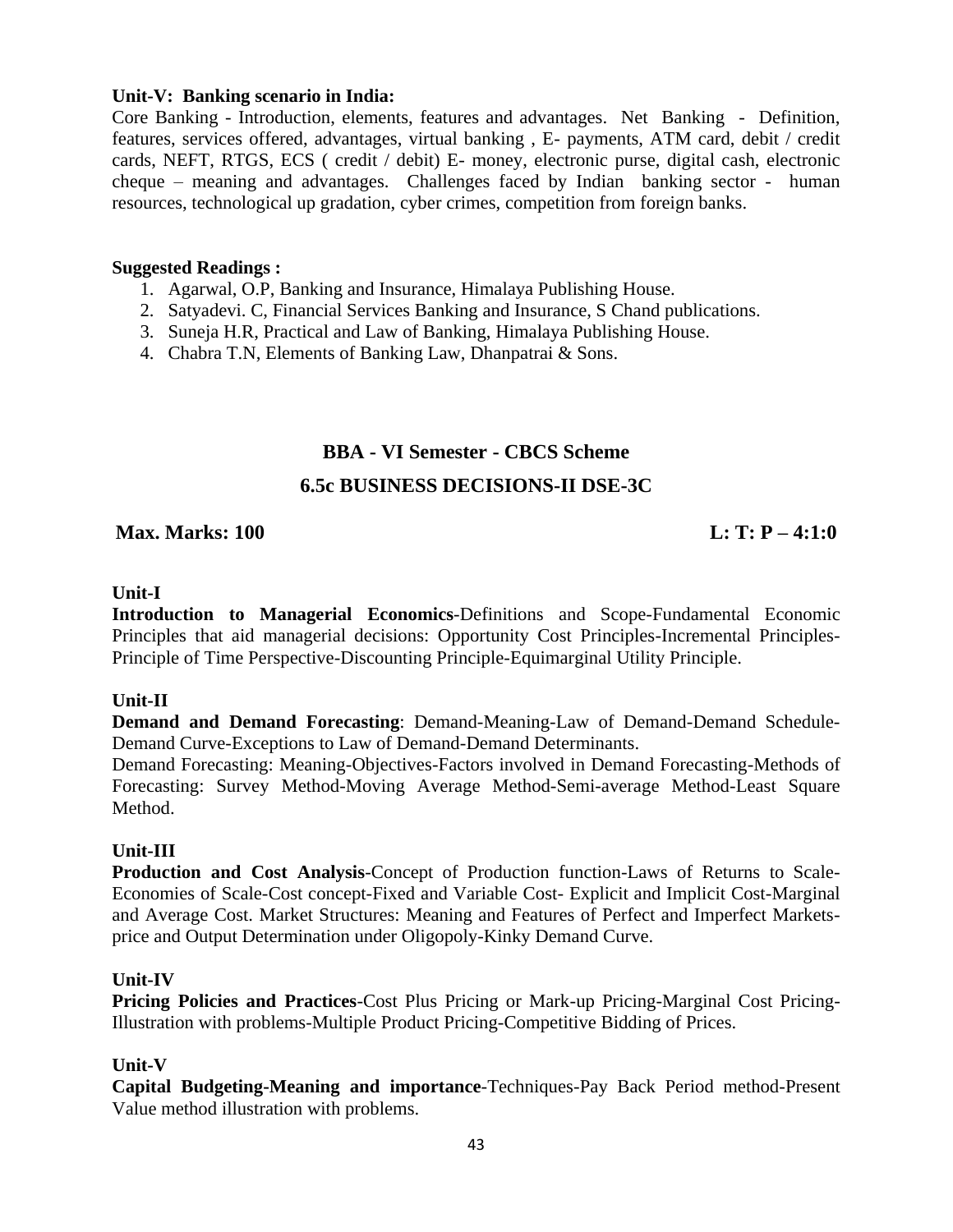Cost of Capital: Meaning and importance-Equity Capital-Preference Share Capital-Debt Capital-Earnings Per Share-Earning Before Interest and Tax (EBIT)-illustrations and problems.

#### **Suggested Readings:**

- 1. Economics for business decisions Frank livesey
- 2. Business economics and managerial economics Trefor jones.

# **BBA - VI Semester - CBCS Scheme 6.5d LOGISTIC AND SUPPLY CHAIN MANAGEMENT DSE-3D**

## **Max. Marks: 100 L: T: P - 4:1:0**

**Objectives:** To acquire knowledge of working of a strategic and supportive service that facilitates the smooth functioning of business undertakings.

**UNIT -I- INTRODUCTION TO SUPPLY CHAIN MANAGEMENT**- Supply chain – objectives, importance, decision phases, process view, competitive and supply chain strategies, achieving strategic fit, supply chain drivers, obstacles, framework, facilities, inventory, transportation, information, sourcing, pricing.

**UNIT-II-DESIGNING THE SUPPLY CHAIN NETWORK**- Designing the distribution network, role of distribution, factors influencing distribution, design options – e-business and its impact, distribution networks in practice, network design in the supply chain, role of network ,factors affecting the network design decisions, modelling for supply chain.

**UNIT-III**- **DESIGNING AND PLANNING TRANSPORTATION NETWORKS**-Role of transportation, modes and their performance, transportation, infrastructure and policies, design options and their trade-offs, tailored transportation. SOURCING AND PRICING: Sourcing, In-house or Outsource -  $3<sup>rd</sup>$  and  $4<sup>th</sup>$  PLs - supplier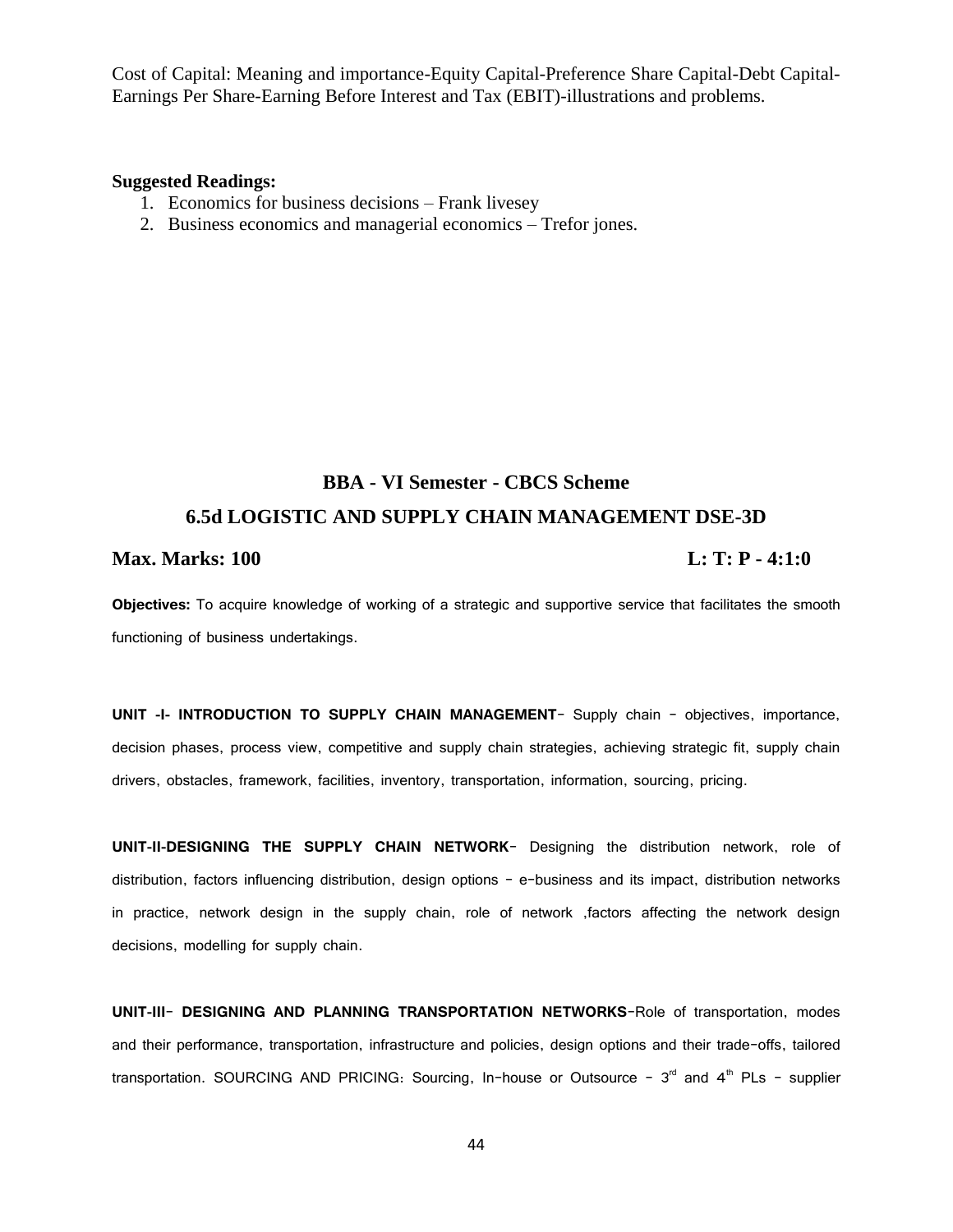scoring and assessment, selection, design collaboration, procurement process, sourcing planning and analysis. Pricing and revenue management for multiple customers, perishable products, seasonal demand, bulk and spot contracts.

**UNIT-IV- INFORMATION TECHNOLOGY IN THE SUPPLY CHAIN**-IT Framework – customer relationship management, internal supply chain management – supplier relationship management, transaction management, future of IT. COORDINATION IN A SUPPLY CHAIN: Lack of supply chain coordination and the Bullwhip effect, obstacle to coordination, managerial levers, building partnerships and trust , continuous replenishment and vendor-managed inventories, collaborative planning, forecasting and replenishment.

**UNIT-V**-**DIMENSIONS OF LOGISTICS**-Introduction: A macro and micro dimension, logistics interfaces with other areas, approach to analysing logistics systems, logistics and systems analysis, techniques of logistics system analysis – factors affecting the cost and importance of logistics.

**UNIT-VI**- **DEMAND MANAGEMENT AND CUSTOMER SERVICE**-Outbound to customer logistics systems ,Demand Management, Traditional Forecasting, CPFRP, customer service, expected cost of stock-outs, channels of distribution.

#### **Suggested Readings:**

- 1. Sunil Chopra and Peter Meindl, Supply Chain Management Strategy, Planning and Operation, Pearson.
- 2. Coyle, Bardi, Longley, The management of Business Logistics A supply Chain Perspective, Thomson Press.
- 3. Supply Chain Management by Janat Shah Pearson Publication.

45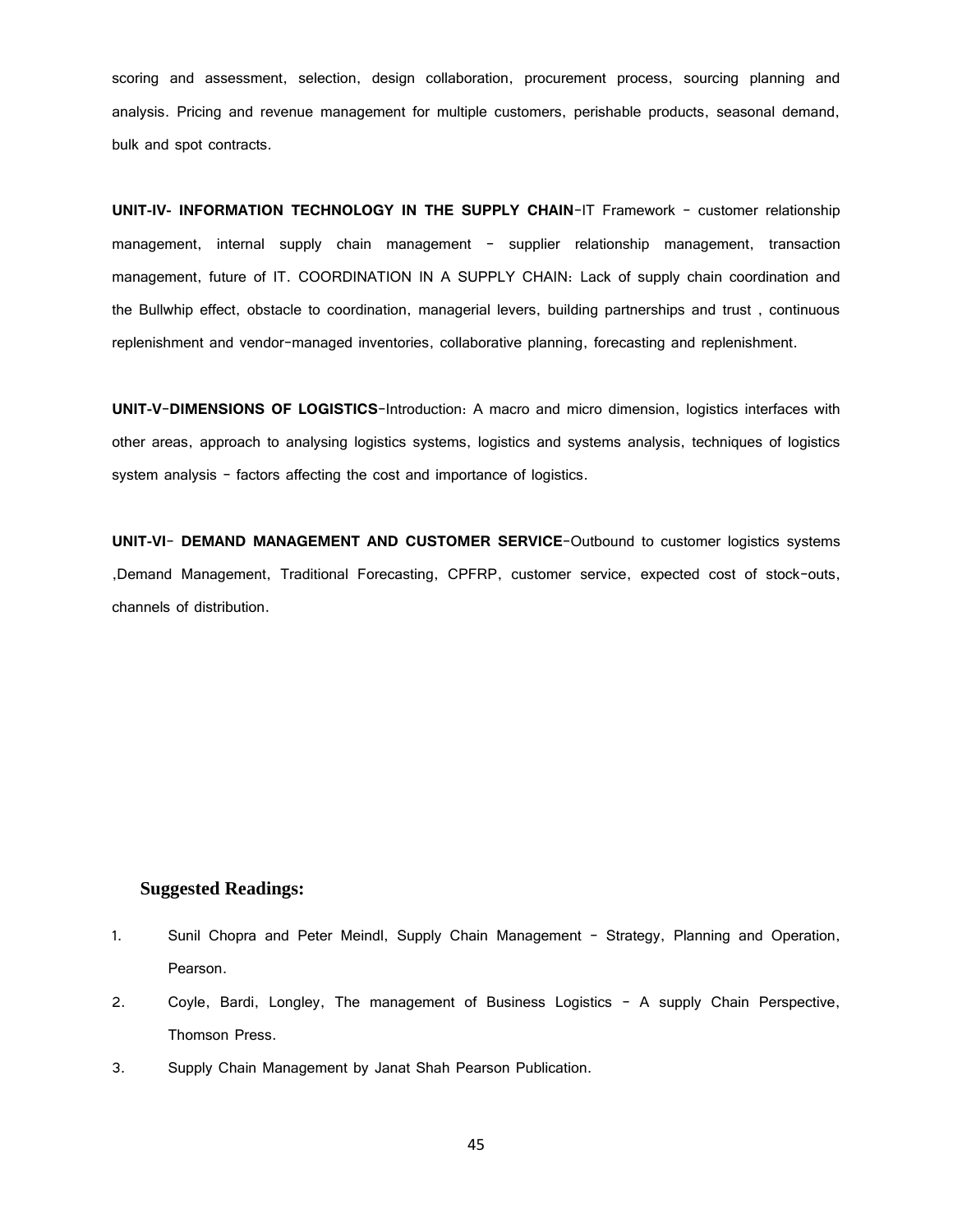4. Donald J Bowersox, Dand J Closs, M Bixby Coluper, Supply Chain Logistics Management, TMH, Second Edition.

# **VI Semester - BBA - CBCS Scheme 6.6a HOTEL AND TOURISM MANAGEMENT DSE-4A**

**Max. Marks: 100 L: T: P – 4:1:0**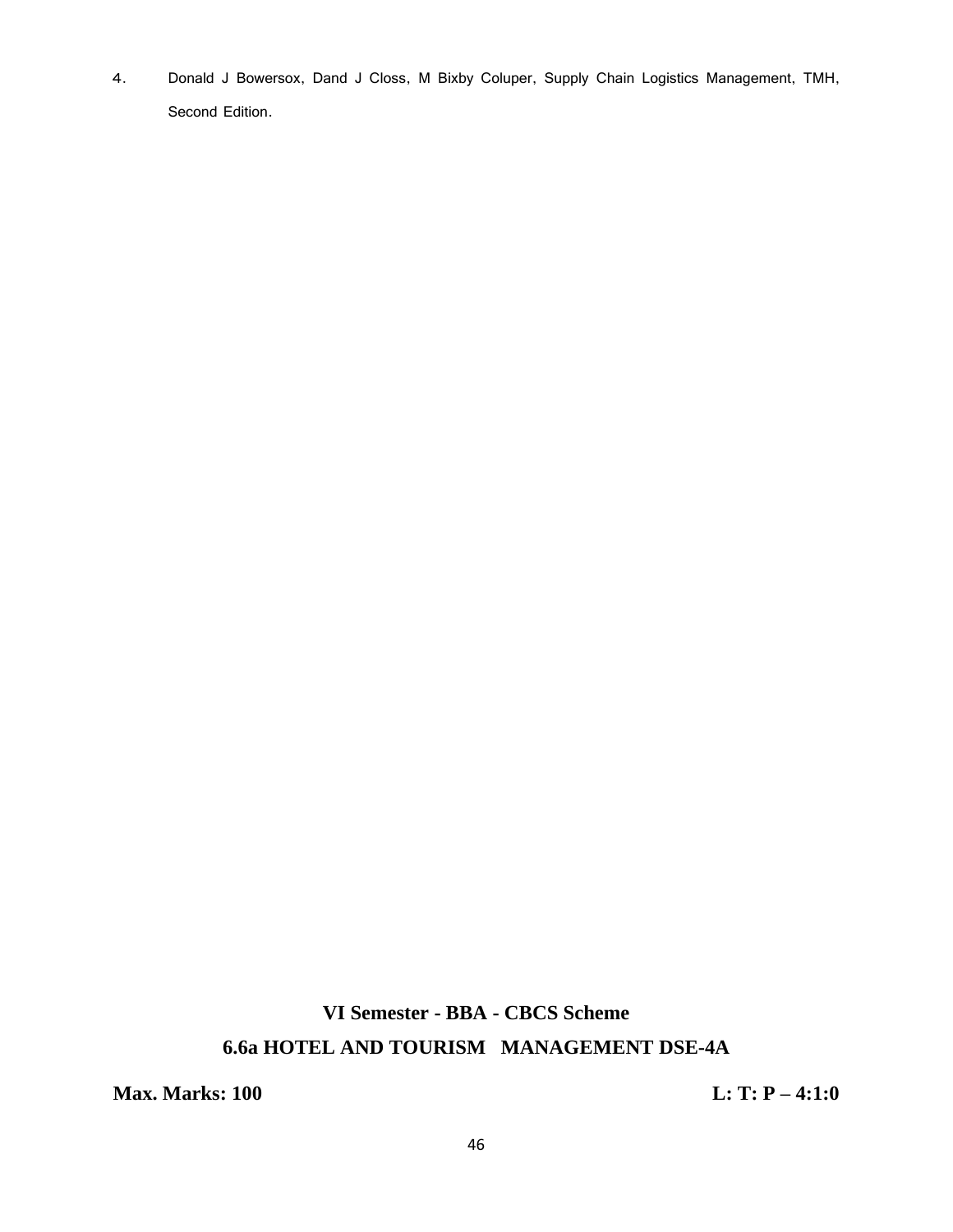**Objective:** To acquaint the students in managing hotel and tourism services**.** 

## **Unit I: Services**

Meaning, importance, types. Goods vs services, services management - meaning , definitions, objectives and importance.

## **Unit II: Travel and Tourism Management**

Meaning- motives- types- impact of tourism- tourism industry in India, impact of tourism on India's economic development- meaning and features of a tour operator- types of tour operator. Tourism marketing; need for marketing in tourism – tourism promotion – travel agency operation and services- national tourism organizations- challenges of tourism industry – future of tourism industry in India.

## **Unit III: Advertisement**

Meaning , definition and importance of advertising - Types of advertising -Advertisement copy and layouts- social and economic effects of advertising.

## **Unit IV: Event Management**

Meaning, definition, concepts and Principles , advantages and disadvantages. Event managers-Qualities, roles and responsibilities, events organizing procedure.

## **Unit V: Hotel management**

Meaning of hotels- types of hotels- hotel chains- services provided by hotels- functional areas of hotels- types of rooms- tariff structure and plans. Food - types of food, food organization department and its importance- differences between large and small hotels- hotel industry in India.

## **Suggested Readings:**

**1.** [Managing Customer Relationships: A Strategic Framework](http://www.amazon.com/gp/product/0470423471/ref=as_li_ss_tl?ie=UTF8&camp=1789&creative=390957&creativeASIN=0470423471&linkCode=as2&tag=reainc0a-20) by Don Peppers and Martha Rogers, 2011

2. [Perfecting the Art of Customer Service](http://www.amazon.com/gp/product/1423145844/ref=as_li_ss_tl?ie=UTF8&camp=1789&creative=390957&creativeASIN=1423145844&linkCode=as2&tag=reainc0a-20) by the Disney Institute and Theodore Kinni, 2011

3. [The Amazement Revolution: Seven Customer](http://www.amazon.com/gp/product/1608321061/ref=as_li_ss_tl?ie=UTF8&camp=1789&creative=390957&creativeASIN=1608321061&linkCode=as2&tag=reainc0a-20) Service Strategies to Create an Amazing [Customer \(and Employee\) Experience](http://www.amazon.com/gp/product/1608321061/ref=as_li_ss_tl?ie=UTF8&camp=1789&creative=390957&creativeASIN=1608321061&linkCode=as2&tag=reainc0a-20) by Shep Hyken, 2011

4. [Powerful Phrases for Effective Customer Service: Over 700 Ready-to-Use Phrases and Scripts](http://www.amazon.com/gp/product/081442032X/ref=as_li_ss_tl?ie=UTF8&camp=1789&creative=390957&creativeASIN=081442032X&linkCode=as2&tag=reainc0a-20)  [That Really Get Results](http://www.amazon.com/gp/product/081442032X/ref=as_li_ss_tl?ie=UTF8&camp=1789&creative=390957&creativeASIN=081442032X&linkCode=as2&tag=reainc0a-20) by Renee Evenson, 2012

5. [Customer Service: Career Success Through Customer Loyalty, Fifth Edition](http://www.amazon.com/gp/product/0135063973/ref=as_li_ss_tl?ie=UTF8&camp=1789&creative=390957&creativeASIN=0135063973&linkCode=as2&tag=reainc0a-20) by Paul R. Timm, 2010.

## **BBA - VI Semester - CBCS Scheme**

## **6.6b FINANCIAL MARKETS AND INSTITUTIONS DSE-4B**

## **Max. Marks: 100 L:T:P – 4:1:0**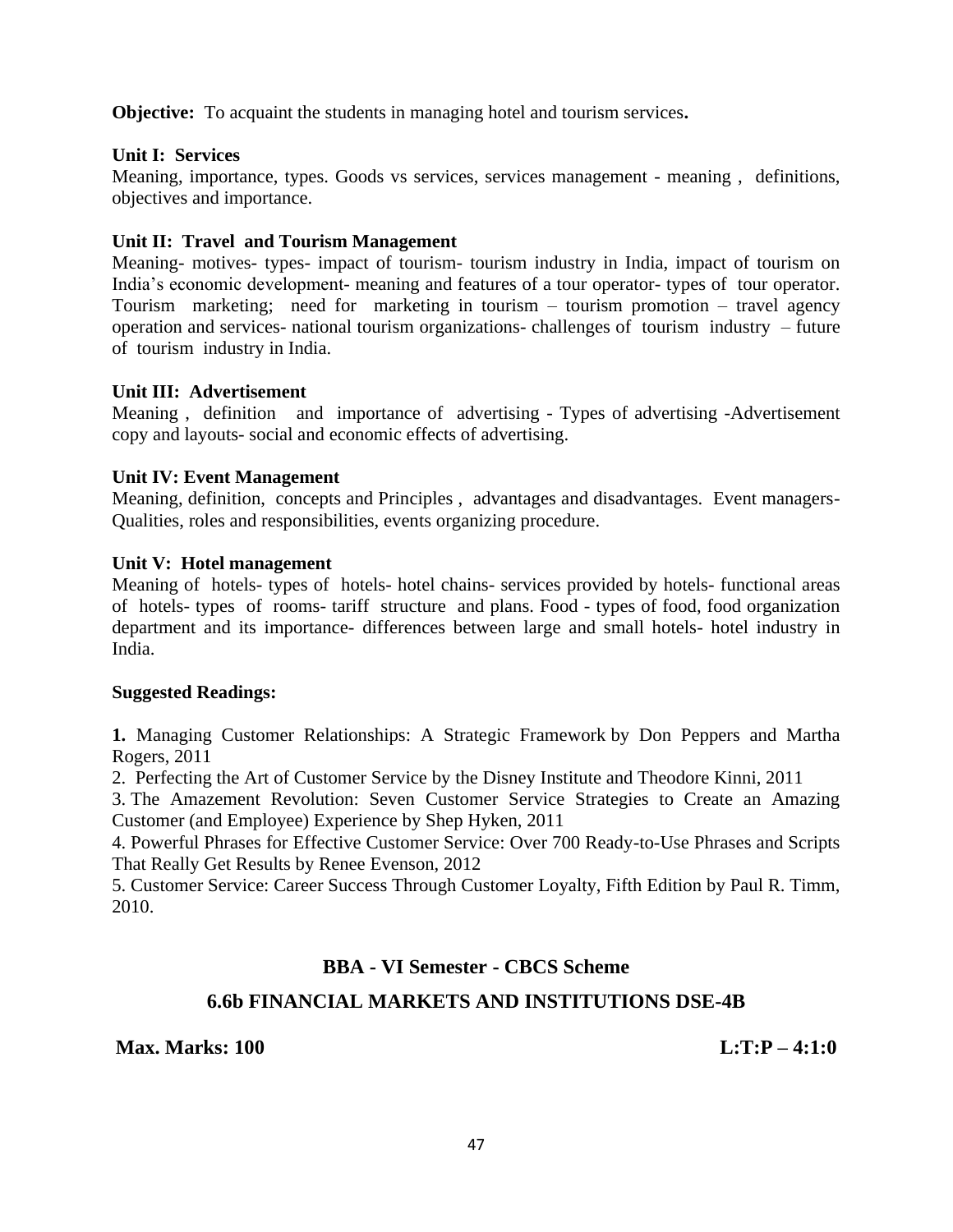**Objective:** To enable the students to understand the different aspects and components of financial Institutions and financial markets.

## **Unit I: Indian Financial System:**

Indian Financial System – Meaning - Overview – needs – objectives, structure, major reforms – issues and challenges and recent trends in Indian financial system.

## **Unit II: Financial Markets in India:**

Role and Importance of Financial Markets, Types of Financial Markets: Money Market; Capital Market; Factors affecting Financial Markets, Linkages Between Economy and Financial Markets, Integration of Indian Financial Markets with Global Financial Markets, Primary & secondary market, Currency Market- role and functions of these markets.

## **Unit III: Primary Market:**

Primary Market for Corporate Securities in India: Issue of Corporate Securities: Public Issue through Prospectus, Green shoe option, Offer for sale, Private Placement, Rights Issue, On-Line IPO, Book Building of Shares, Disinvestment of PSU, Employees Stock Options, Preferential Issue of Shares, Venture Capital, Private Equity Firms, Performance of Primary Market in India, Corporate Listings : Listing and Delisting of Corporate Stocks.

## **Unit IV: Secondary Market:**

Introduction to Stock Markets, Regional and Modern Stock Exchanges, International Stock Exchanges, Raising of funds in International Markets: ADRs and GDRs, FCCB and Euro Issues; Indian Stock Indices and their construction, maintenance, adjustment for corporate actions (rights, bonus and stock split;) on index with numerical, free float v/s full float methodology, Classification of Securities to be included in the Index, Bulls and Bears in Stock Markets, Factors influencing the movement of stock markets, indicators of maturity of stock markets, Major Instruments traded in stock markets: Equity Shares, Debentures.

Unit V: Money & Debt Markets : (a) Money Market - Meaning, emerging structure, role, participants and recent trends in Indian money markets, Segments of money markets, Call Money Markets, Repos and reverse Repo concepts, Treasury Bill Markets, Market for Commercial Paper, Commercial Bills and Certificate of Deposit. (b) Debt Market: Meaning, Market for Government/debt securities, Secondary market for government securities. Over subscription and devolvement of Government Securities, Government securities issued by State Governments, Municipal Bonds.

## **Suggested Readings:**

- 1. Saunders , Anthony & Cornett , Marcia Millon (2007). Financial Markets and Institutions
- 2 Khan, M Y. ( 2010). Financial Services (5th ed.). McGraw Hill Higher Education
- 3. Shahani, Rakesh( 2011). Financial Markets in India : A Research Initiative. Anamica **Publication**

## **BBA-VI Semester-CBCS Scheme**

## **6.6c WORKING CAPITAL MANAGEMENT DSE-4C**

**Max. Marks: 100 L: T** :P-4:1:0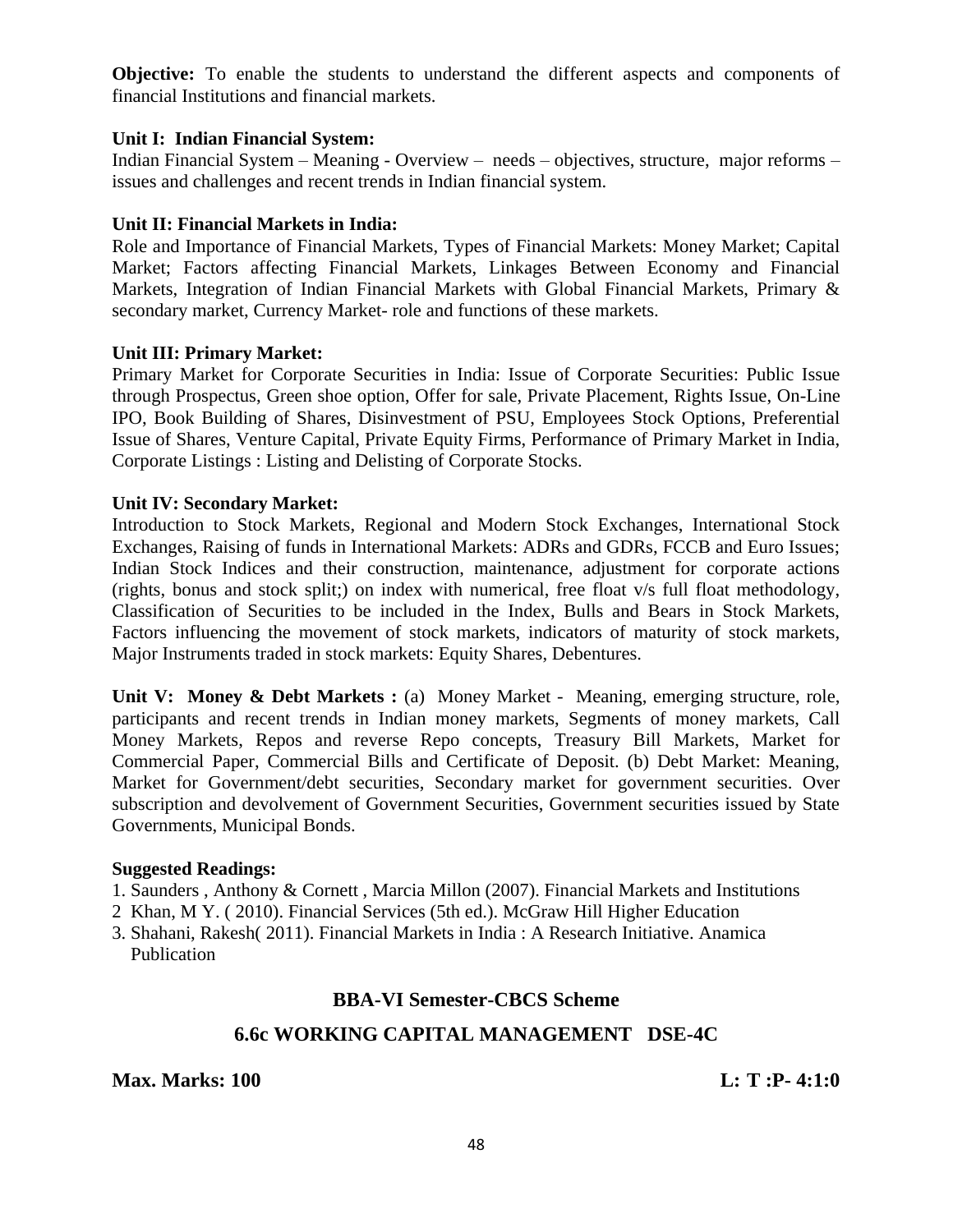**Objectives:** To acquaint students with the techniques of financial management and their applications for business decision making.

## **Unit I: Working Capital Management**

Meaning, Concepts, components of working capital, factors affecting working capital requirement, operating cycle, sources of short-term finance. Problems on estimation of working capital.

## **Unit II**: **Cash Management**

Meaning, objectives of cash management, Motives for holding cash, cash management optimization models- Baumol Model, Miller and Orr Model. Preparation of Cash Budgets (Receipts and Payment Method only); Cash management technique, investment of surplus fundsliquid and risk free securities

## **Unit III: Fund Flow and Cash Flow Statement**

- a) Fund flow statement- Meaning and concept of funds, meaning and definition of fund flow statement, significance and limitations. Preparation of fund flow statement.
- b) Cash flow statement- Meaning, sources, uses, significance and limitations of cash flow statement, comparison between fund flow and cash flow statement. Preparation of cash flow statement(AS per AS-3)

## **Unit IV: Receivables Management**

Meaning, Objectives, factors affecting, Credit Policy, Cash Discount, Debtors Outstanding and Ageing Analysis; Costs - Collection Cost, Capital Cost, Default Cost, Delinquency Cost.

## **Unit V: Inventory Management**

Meaning and objectives, Motives for holding inventory, cost of holding inventory. Techniques of inventory management- ABC Analysis; Minimum Level; Maximum Level; Reorder Level; Safety Stock, EOQ, FSN , JIT, VED, Ageing schedules.

## **Suggested Readings:**

- 1) Shashi K Gupta and R K Sharma- Financial management
- 2) M Y Khan and T K Jain- Financial management
- 3) V K Bhalla- Working capital management
- 4) Dr. S P Gupta- Financial management
- 5) Maheshwari and Maheshwari- Financial Management
- 6) Dr. R P Rustagi- Financial Management

## **BBA -VI SEMESTER - CBCS Scheme**

## **6.6d MANAGEMENT INFORMATION SYSTEM DSE-4D**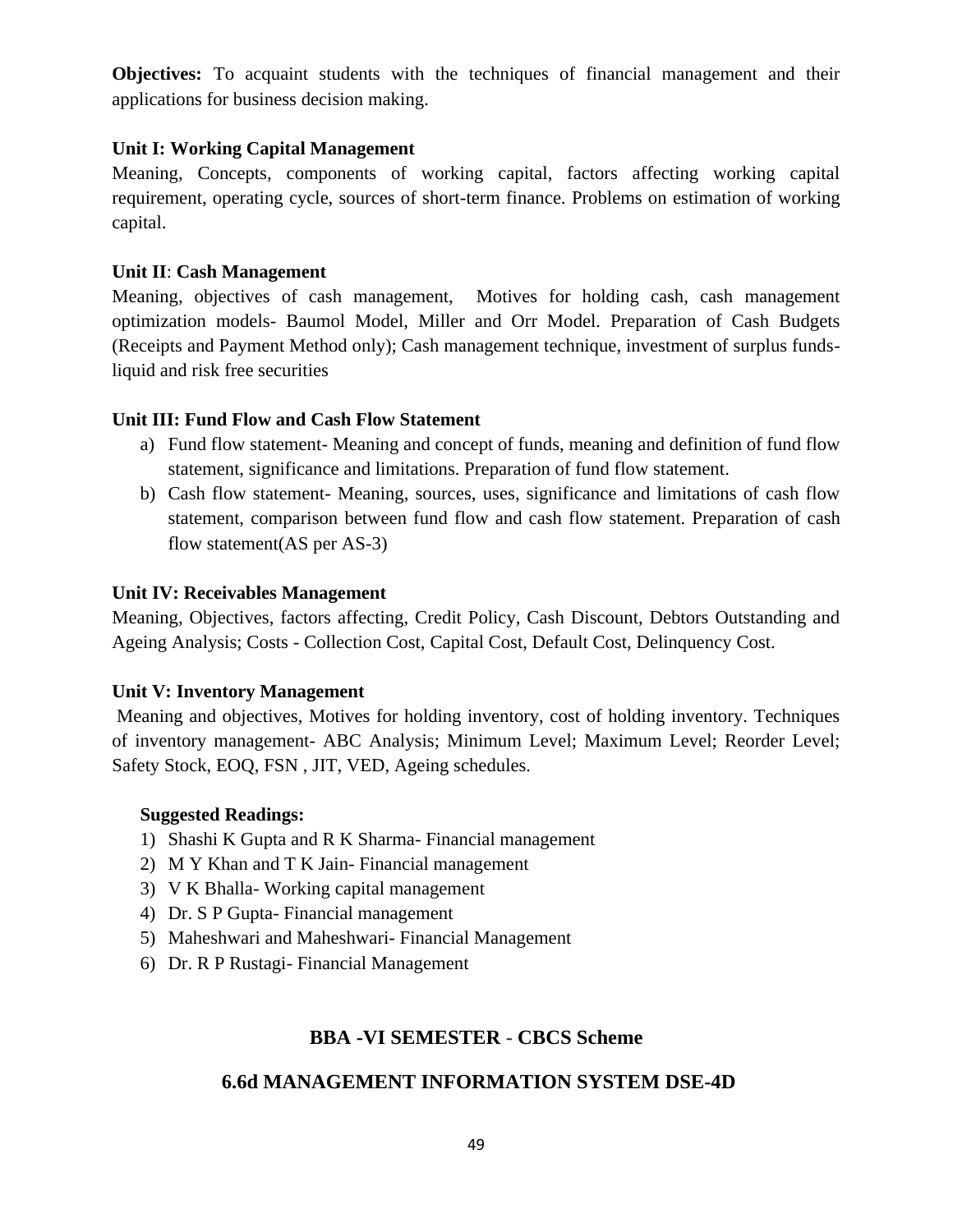## **Max .Marks:100 L: T: P -4:1:0**

**Objective**: to equip the students with finer nuances of MIS.

**Unit I: Information v/s Data**: Information as a resource in decision making, levels of decision making and nature of information needed. MIS – meaning and definition, objectives, scope, role, advantages and dis-advantages of MIS.MIS and decision support system.

**Unit II: Information Systems**: Introduction, Fundamentals, Types, Effectiveness and Efficiency Criteria in Information System - Framework for Information System - Development of Information System.

**Unit III: Development of MIS** – development of long range plans of the MIS – ascertaining the class of information – determining the information requirement –development and implementation of the MIS – the factors of success and failures of MIS.

**Unit IV: Controlling Information System**- new information technologies and its impact on service management system

**Unit V: Artificial Intelligence** – Introduction, definition, and components, Project Management - Cost Benefit Analysis - Detailed Design - Implementation.

### **Suggested Readings:**

1. Management Information System: O Brian, TMH.

- 2. Management Information System: Gordon B.Davis & Margrethe H.Olson, TMH.
- 3. Information System for Modern Management: Murdick, PHI.
- 4. Management Information System: Jawadekar, TMH.

## **VI SEMESTER CBCS SCHEME**

#### **6.3 PROJECT WORK –SEC-4**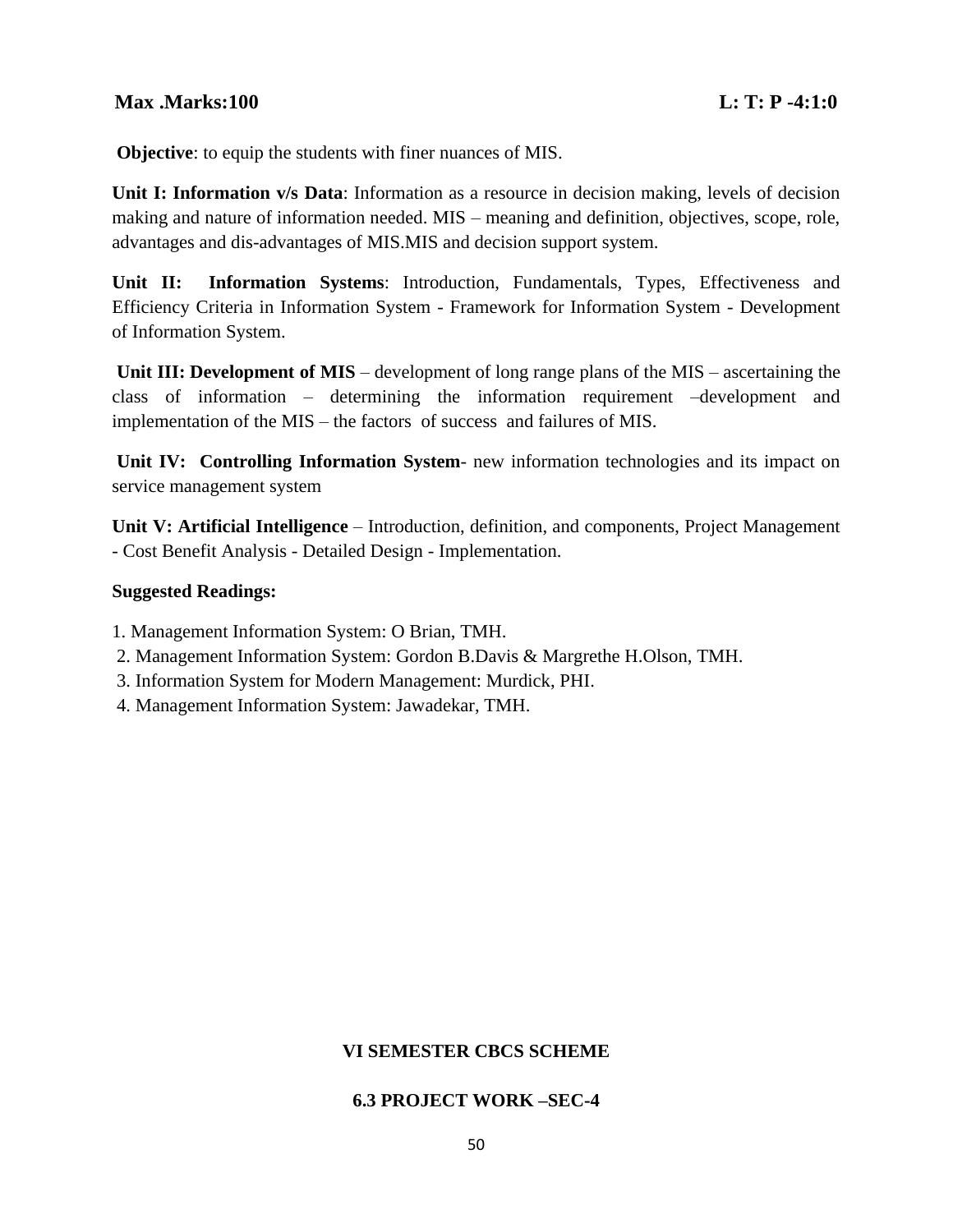- C1 Proposal of Project Work 15Marks
- C2 Progress of Project Work 15Marks

VIVA - 20 Marks

Valuation of Report - 50 Marks

**JSS COLLEGE FOR WOMEN (AUTONOMOUS) SARSWATHIPURAM, MYSURU-09 Department of Commerce**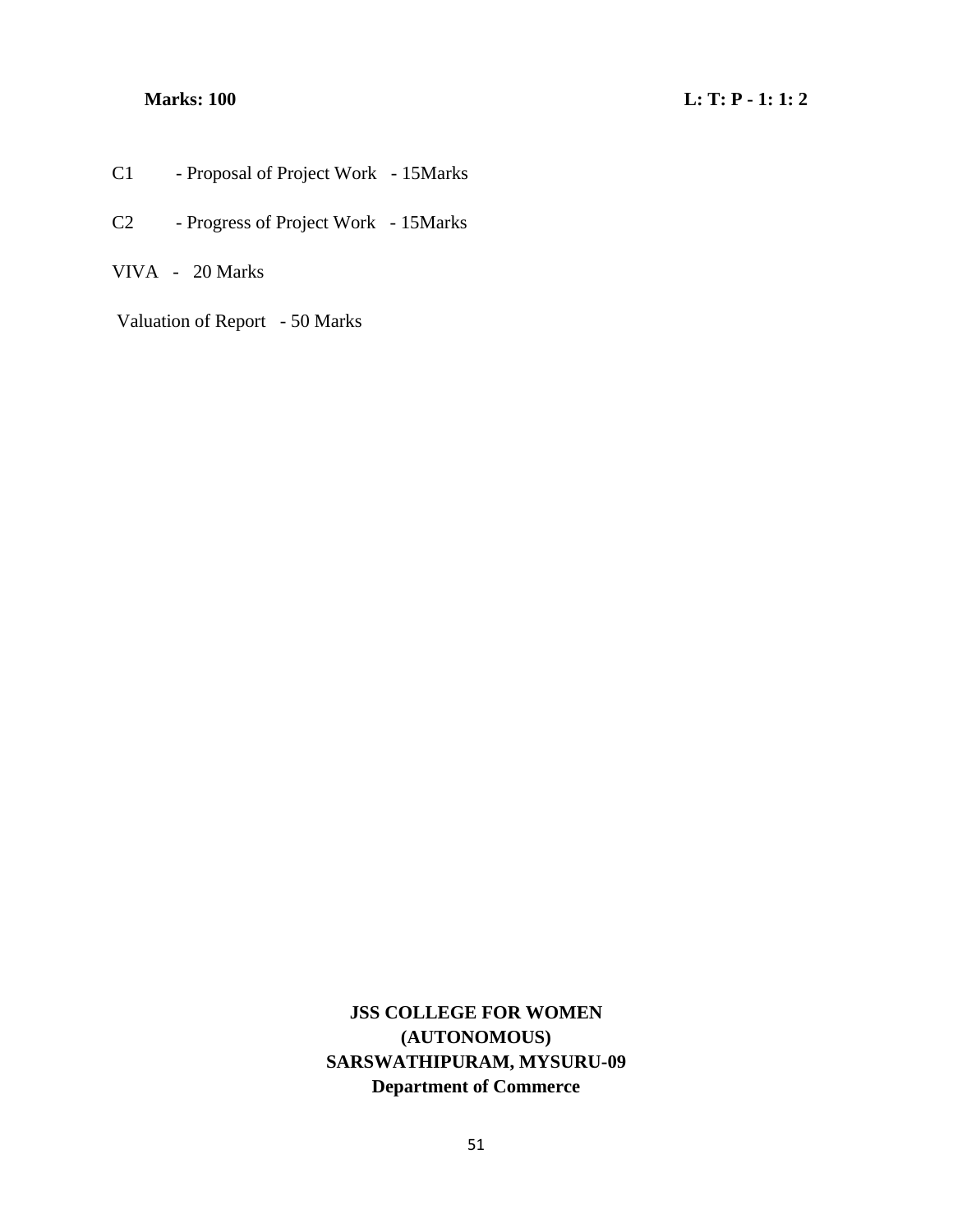### **Model Question Paper**

## **(For all Courses except QT, Computer Applications in Business, Computer for Accounting)**

# **BBA Programme Time 3hrs Maximum Marks: 70 Allocation of marks and Model Question Paper**  I. The question paper carries 70 marks. II. It is divided into 3 Parts, Part A, Part B and Part C III. Part A carries 30 marks..................................................................2X15=30 IV. Part B carries 20 marks..................................................................2X10=20 V. Part C carries 20 marks....................................................................4X5=20

**BBA**

**Question Paper Pattern (For all courses except QT, Computer Applications in Business & Computer for Accounting)**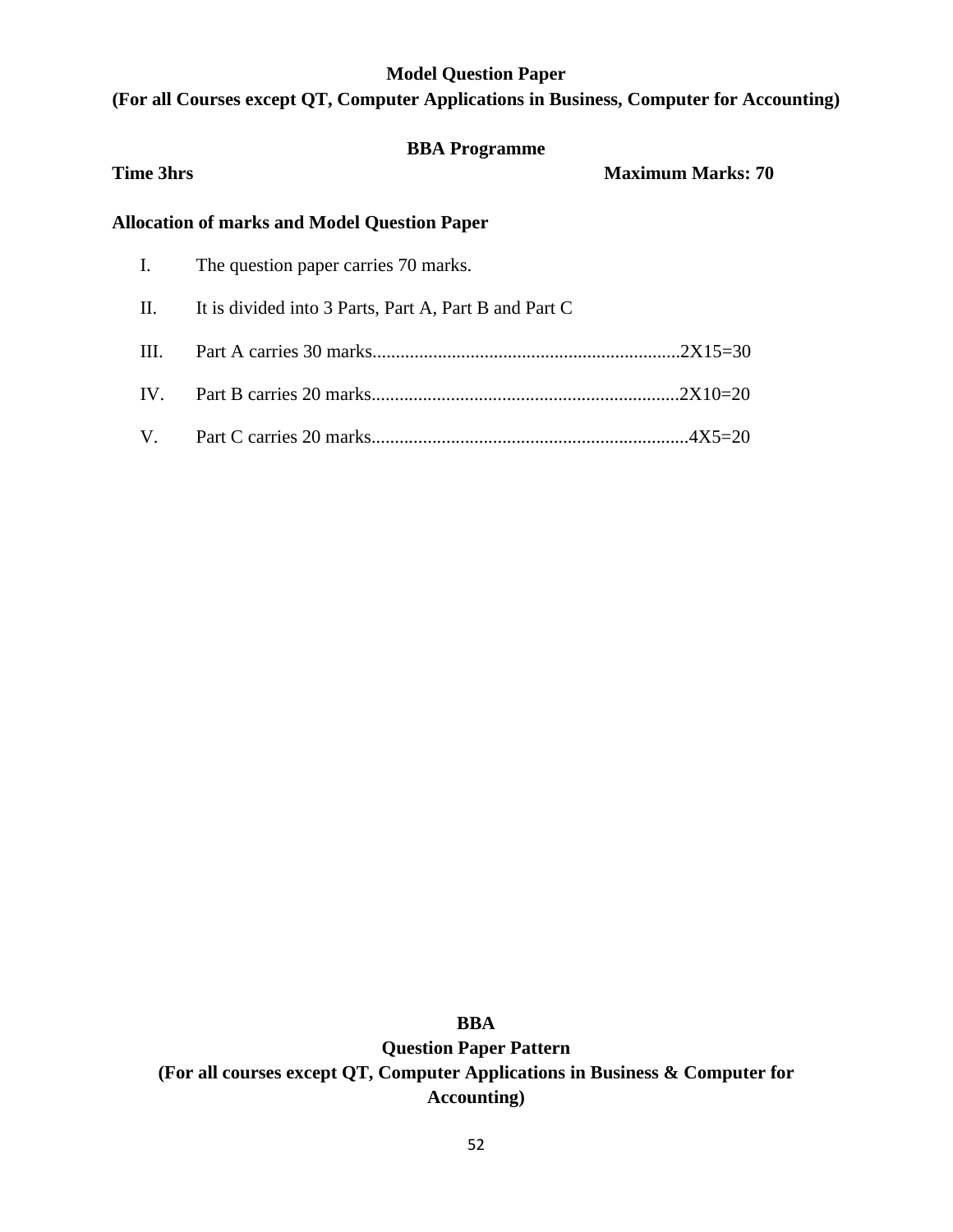## PART-A

| Answer the following. Each question carries 15 marks. | $2X15=30$ |
|-------------------------------------------------------|-----------|
|                                                       |           |
|                                                       |           |
|                                                       |           |
|                                                       |           |
|                                                       |           |
|                                                       |           |

## **PART-B**

| Answer the following. Each question carries 10 marks. | $2X10=20$ |
|-------------------------------------------------------|-----------|
|                                                       |           |
|                                                       |           |
|                                                       |           |
|                                                       |           |
|                                                       |           |
|                                                       |           |

## **PART-C**

| Answer any four of the following. Each question carries 5 marks. | 4Y5-70 |
|------------------------------------------------------------------|--------|
|                                                                  |        |
|                                                                  |        |
|                                                                  |        |
|                                                                  |        |
|                                                                  |        |
|                                                                  |        |

## **BBA**

## **Question Paper Pattern**

## 3.6 Computer Applications for Business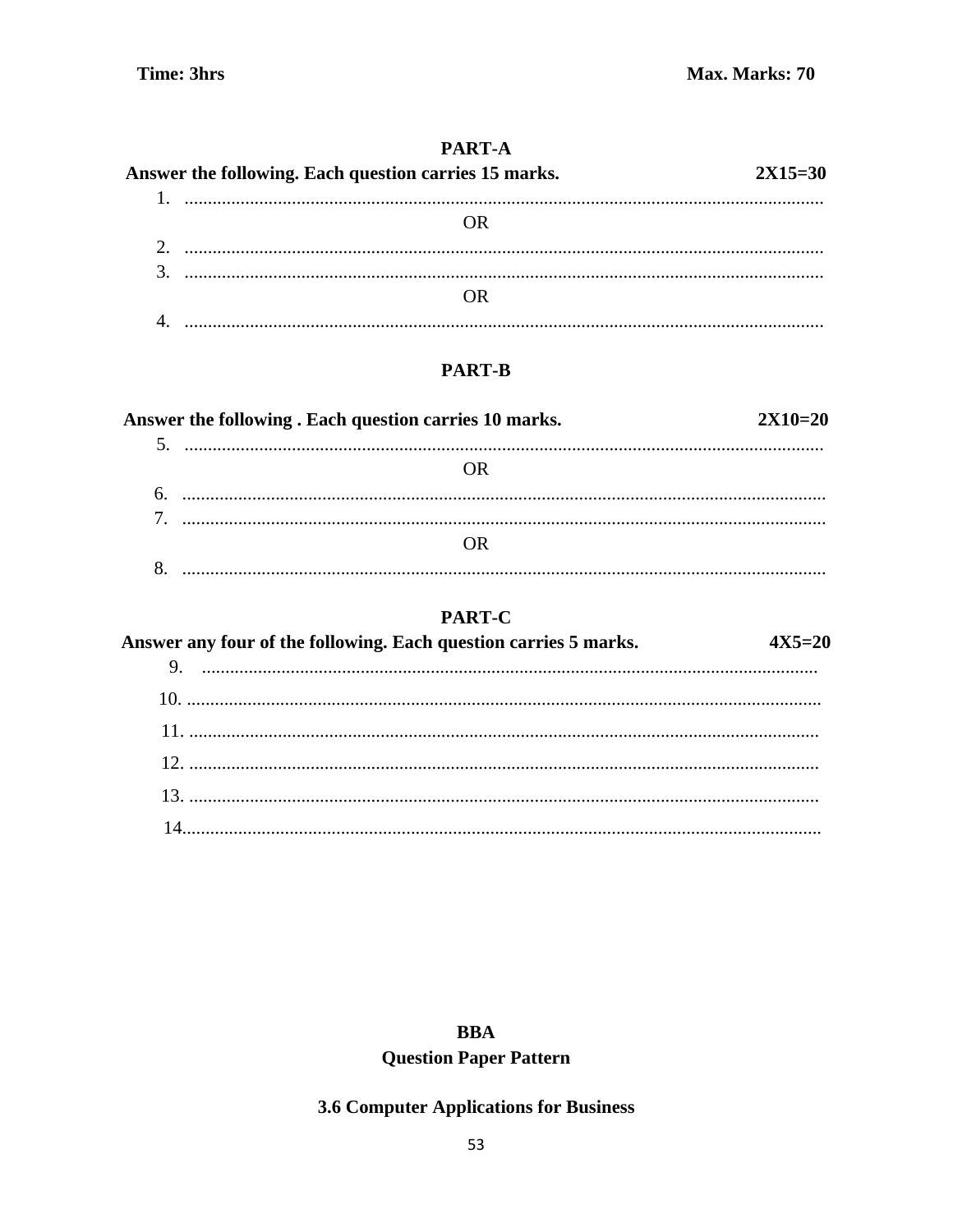## PART-A

| Answer the following. Each question carries two marks.              | $10X2 = 20$ |
|---------------------------------------------------------------------|-------------|
|                                                                     |             |
|                                                                     |             |
|                                                                     |             |
|                                                                     |             |
|                                                                     |             |
|                                                                     |             |
|                                                                     |             |
|                                                                     |             |
|                                                                     |             |
|                                                                     |             |
| <b>PART-B</b>                                                       |             |
| Answer any two of the following . Each question carries five marks. | $2X5=10$    |
|                                                                     |             |
|                                                                     |             |
|                                                                     |             |
| PART-C                                                              |             |
| Answer any two of the following. Each question carries ten marks.   | $2X10=20$   |
|                                                                     |             |
|                                                                     |             |
|                                                                     |             |

**BBA Question Paper Pattern 4.6 Computer for Accounting**